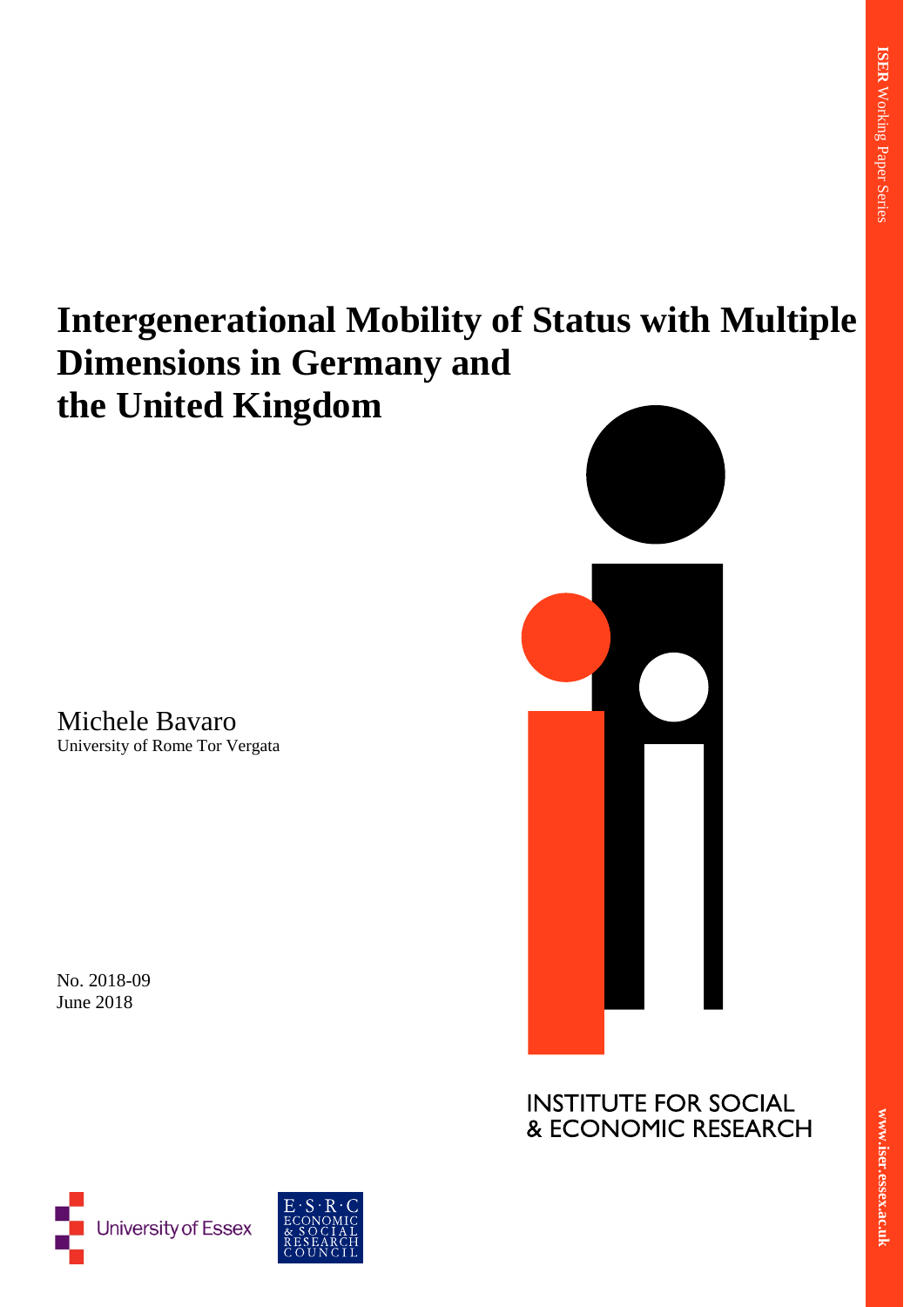## Non-Technical Summary

The fact that parents transmit their advantages in life to their children is well-known in society. Parents can help their children in several ways to succeed in the labour market: through an investment in education, through direct economic transfers as well as through the access to their social network. If a rich parent, not only can provide his/her children with a better education, but he/she can as well give them access to the best social networks, this could be a severe issue in terms of equity. The members of disadvantaged families would be prevented to climb the social ladder by achieving the best jobs, education attainments or whatever is intended to increase the satisfaction and well-being in terms of status.

The economic interpretation of the transmission of social status across generations is known as intergenerational mobility or social mobility. The level of intergenerational mobility has been usually observed in the economic literature as the correlation between the income level of fathers and adult sons. This study needs two fundamental premises, the first is that the individual status is unobserved and the second is that the mobility phenomenon is multidimensional. Therefore the study had the objective to propose a method to estimate intergenerational mobility that takes into account the multidimensionality of the phenomenon, and to compare the results with the standard unidimensional ones. The other contribution of the paper is to present a complete analysis of the intergenerational mobility in Germany and the United Kingdom and comment on the international ordering of the two countries in terms of mobility.

The method adopted is that of combining with a statistical technique, namely the factor analysis, the information coming from three different dimensions of the individual status: earnings, education and occupational status. The study employs longitudinal household survey data, since they are more powerful in terms of information about the dimensions of individual status. In particular the paper adopts the German Socio-Economic Panel (SOEP) dataset and the British Household Panel Survey (BHPS), currently United Kingdom Household Longitudinal Survey (UKHLS). The units of observation, as in all the intergenerational mobility studies, are fathers-adult sons pairs.

The findings indicate that there is a latent status bias, related to the lack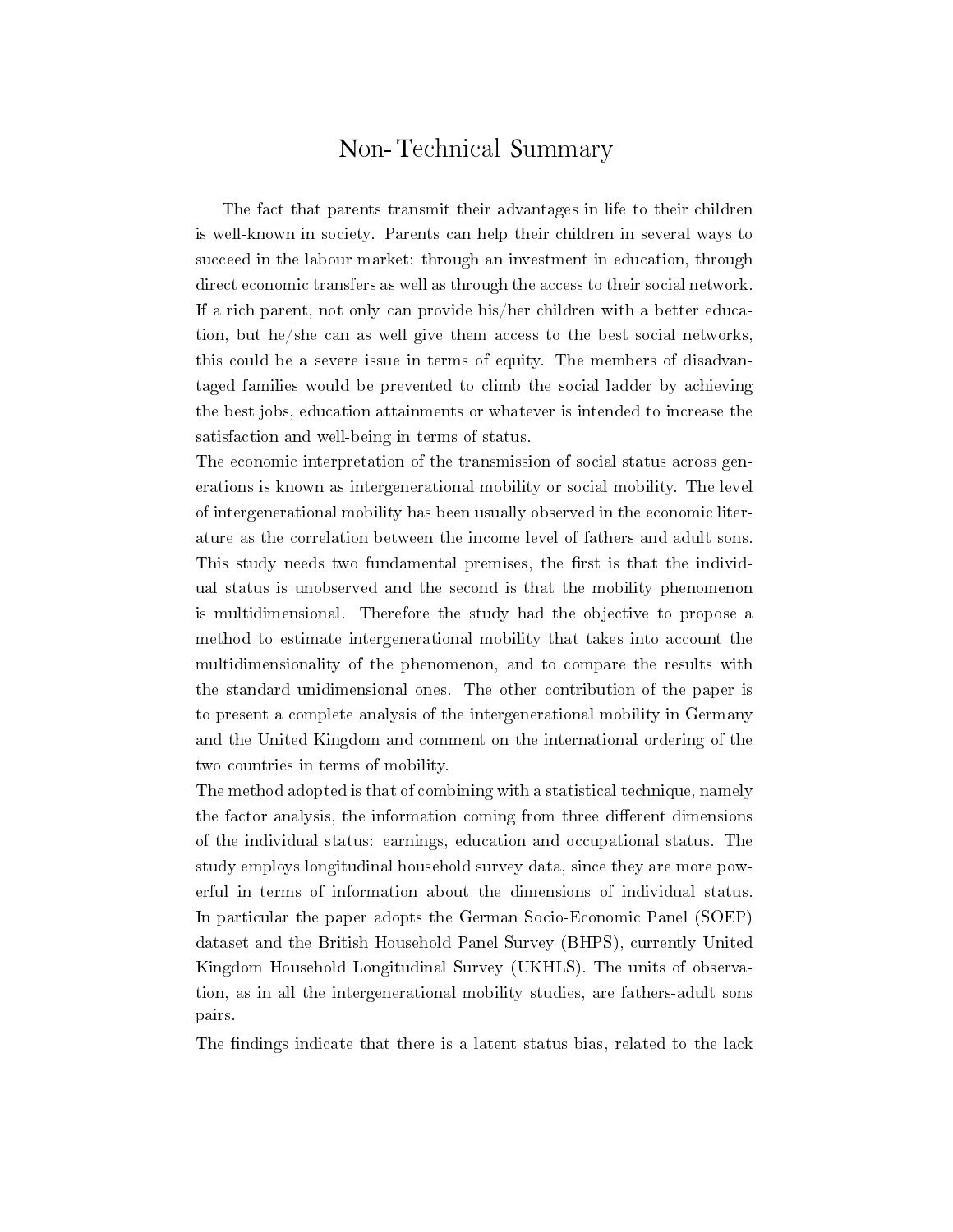of information regarding the status and to the multidimensionality of the mobility phenomenon. The level of mobility decreases by about 30% when multiple dimensions are considered with respect to the mobility computed with the earnings dimension only. The interpretation of this result is that there are more layers of persistence within society that are not captured by the income indicator alone. Instead these layers are captured by an indicator that takes into account other aspects of the status of the individual, notably the occupational status and the education that he or she has attained. Therefore, since according to different experts there is yet to be a consensus over mobility measurement, the existence and extent of the additional amount of correlation derived from the combination of dimensions suggests that it would be preferable to use a multidimensional index.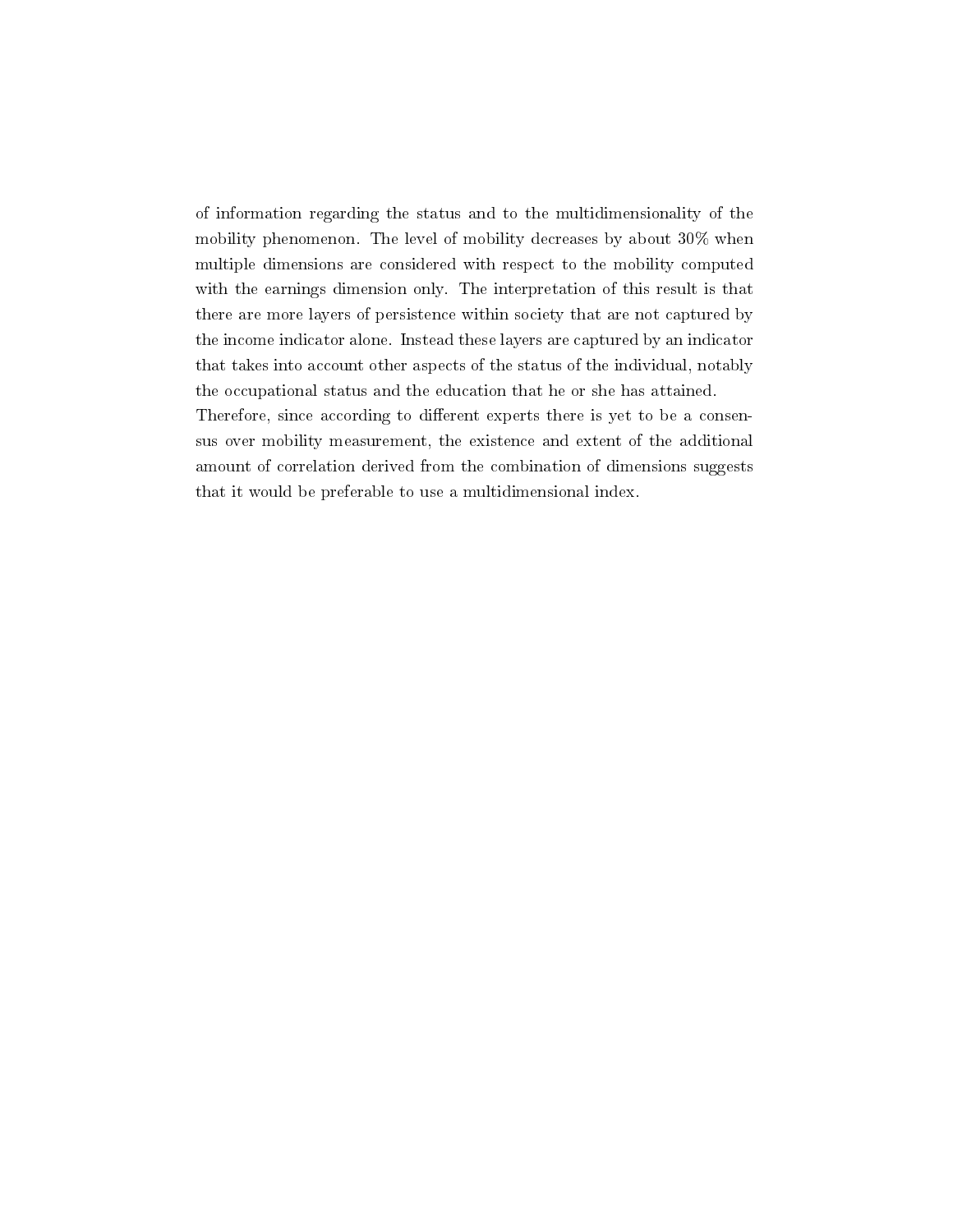## Intergenerational mobility of status with multiple dimensions in Germany and the United Kingdom

Michele Bavaro∗†

May, 2018

#### Abstract

This paper proposes a method to estimate intergenerational mobility that takes into account the multidimensionality of the phenomenon. The first premise is that status is unobserved; hence, it must be analysed through latent variable and factor analysis models. The second premise is that the transmission of economic status is a multidimensional phenomenon. The dimensions selected for the status measurement are the resources detained, the occupation performed and the level of education. The results demonstrate that the adoption of a multidimensional approach to the mobility phenomenon severely reduces the estimates of mobility with respect to the unidimensional approach. The empirical application is based on the German SOEP data and the British BHPS-UKHLS.

<sup>∗</sup>The author is PhD Candidate in Economics, Law and Institutions at University of Rome Tor Vergata.

<sup>†</sup>The author is grateful to the participants to the PhD Seminar series at University of Rome Tor Vergata (June 2017), to the Inequality Research group at University of Rome La Sapienza (July 2017), to the JESS Seminar at ISER, University of Essex (November 2017) and to the Winter School on Inequality and Social Welfare Theory at Alba di Canazei (January 2018) for useful comments and suggestions.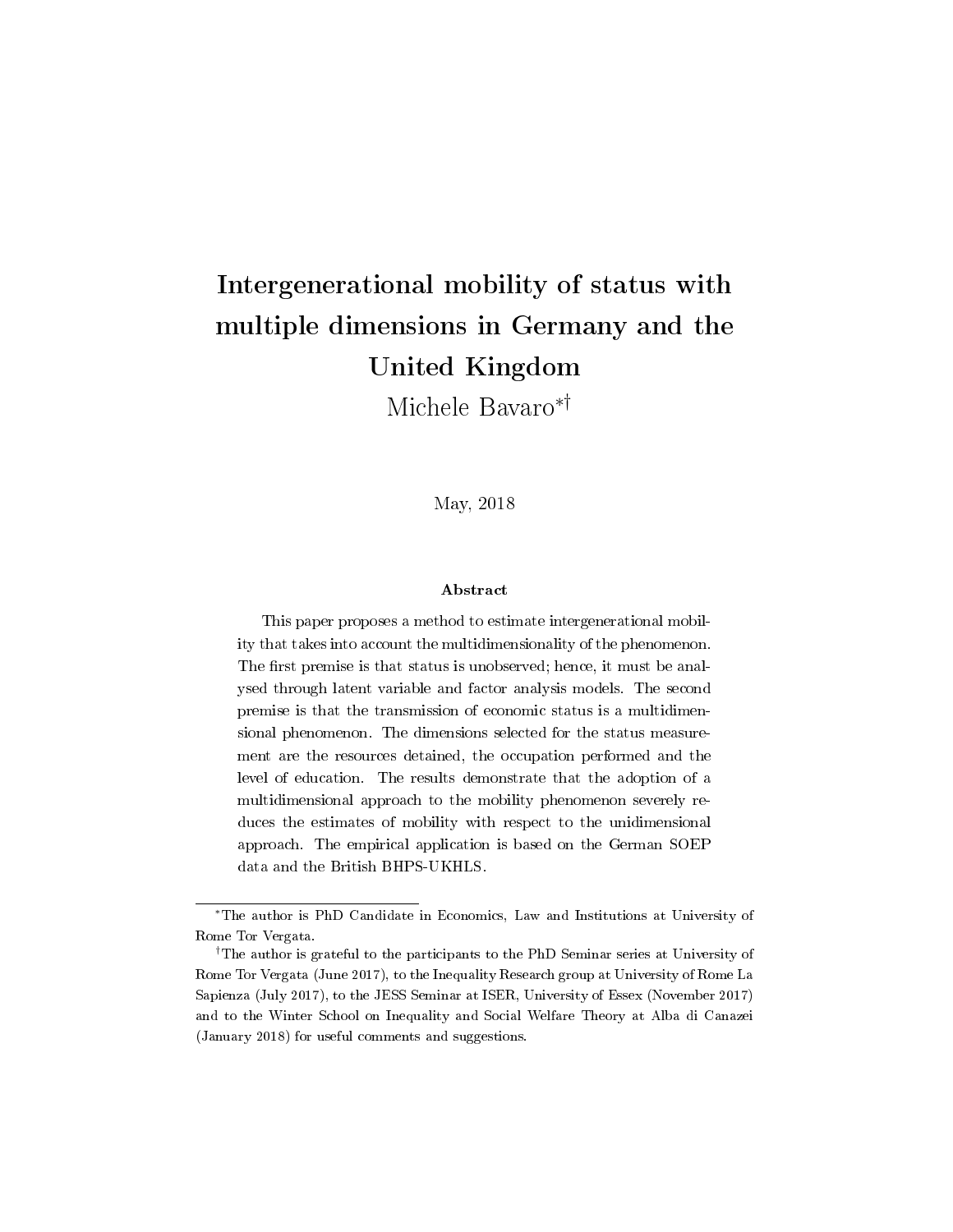#### 1 Introduction

The empirical literature on intergenerational mobility is based on the correlation between the status of the parents and the status of their adult children. The higher is the correlation, the lower is the mobility. Within the economic literature there has been a long debate that was started by the seminal papers by Solon (1992) and Zimmermann (1992). This debate has mainly focused on how to best measure the aforementioned correlation, in particular to reduce the measurement error at the minimum. The discussion over the definition of status and how to best proxy it has been less pronounced.

Economic studies on intergenerational mobility mostly focus on income mobility. The income of parents is correlated with the income of adult children in order to measure the persistence of the transmission of status. Typically, other proxies have been the occupation performed, the level of education, the health status, or even IQ or ability levels<sup>[1](#page-4-0)</sup>. Sociologists and social scientists in particular have increased the use of other status' proxies.

There are two main arguments that guide the realization of this paper, the first is that an individual's status is unobserved and composed by multiple dimensions. In the economic literature, as aforementioned, the standard was to consider the permanent income or lifetime income as the best proxy of the status. What I claim is that the issue of the unobservability of status is not only related to the lack of data observations regarding the income of individuals for their entire lifetime, but also the lack of information about other dimensions of the individual's life that are different from the resources detained. This argument was popularised by the work of the Nobel Laureate Amartya Sen and all those that follow the capabilities approach, for instance Alkire, Foster et al. who developed a new multidimensional poverty index (see Alkire et al., 2015). An analogous argument has been put forth in the past by works such as that of Goldberger (1989) as well as Clark and Cummins (2015). Clark and Cummins argue that the use of multiple dimensions to proxy individual status would induce a reduction in mobility since the

<span id="page-4-0"></span><sup>&</sup>lt;sup>1</sup>For occupational mobility see Mazumder and Acosta (2015), for educational mobility see Hertz (2008), for a complete review of the different status' outcomes see Black and Devereux (2011).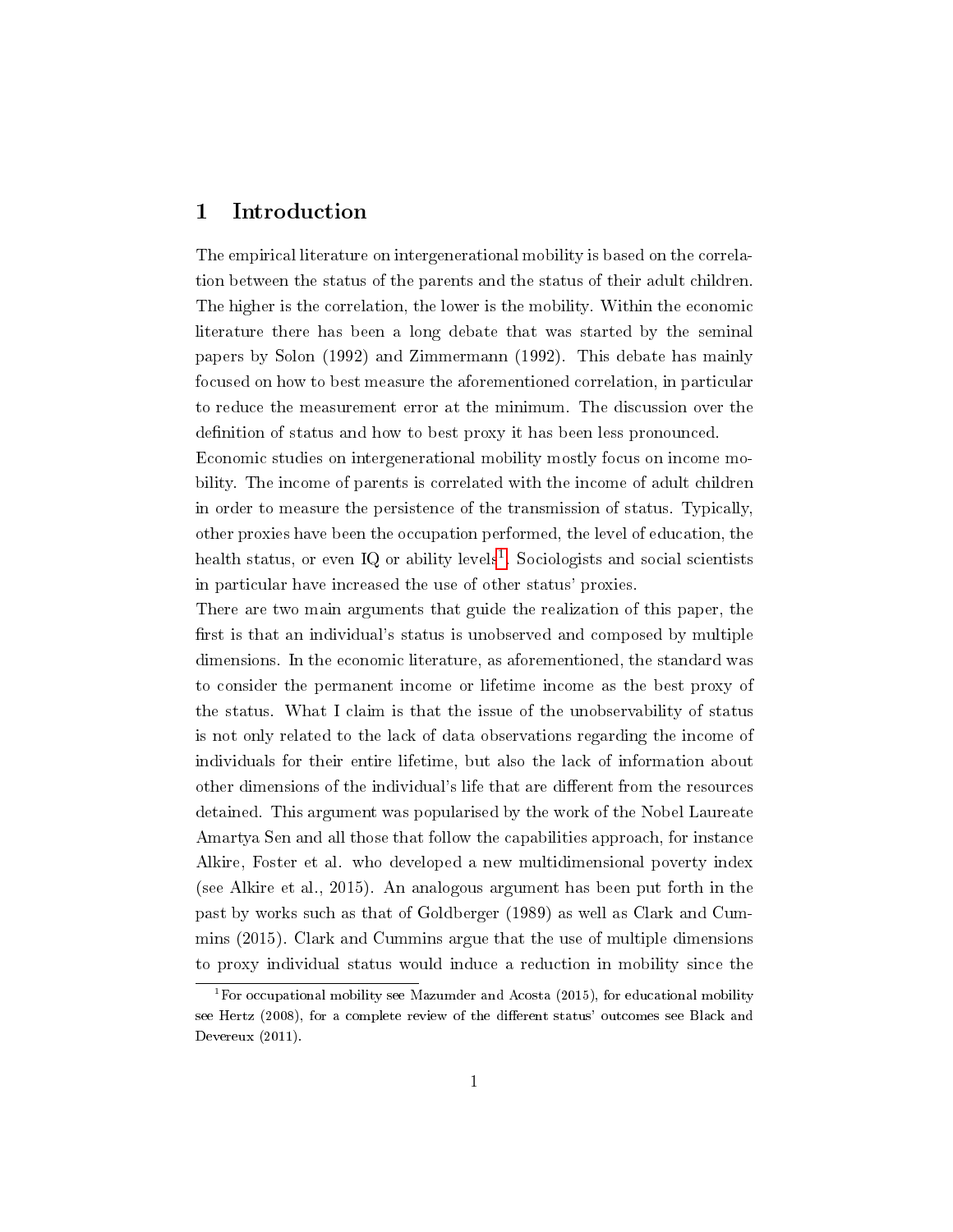`true' persistence in social status is much higher than the ones computed in the previous literature. This hypothesis was earlier pointed out by Goldberger (1989) in the conclusion of a paper written to criticize the approach taken by Becker and Tomes to the intergenerational mobility theory.

The second argument or second premise is that the mobility phenomenon itself is multidimensional. In other words the transmission of the status across generations, that is the phenomenon captured by the intergenerational mobility, is influenced by many dimensions. For instance a rich family can influence an individual's status through different channels: it can provide the son or daughter with economic help, it can direct him or her towards the best jobs or it can pay for the education costs in order to let her or him achieve the highest educational level. The contrary can take place in the case of less rich families that could be trapped into poverty and therefore be unable to invest in their children. What needs to be underlined is the fact that all the three different channels that were mentioned constitute a source of increase or decrease of intergenerational mobility; an individual with the same position in the income distribution of his father's but with an higher level of education, has to be considered as an individual that lived an upward mobility with respect to his father. The complexity in the mechanism guiding the transmission of the status was pointed out by several authors such as Raitano (2009) as well as Bowles and Gintis (2002).

Given the premises, the main goals of this paper are to propose a new method to estimate intergenerational mobility that allows for the multidimensionality of the phenomenon, to compare the findings with the standard unidimensional ones and finally to test the theoretical hypothesis regarding the error in the measurement of intergenerational status mobility. Three dimensions are chosen to be representative of the status of an individual: resources detained, occupation performed and education attained. The technique adopted to combine the dimensions is the factor analysis. The peculiarity of this technique is that it allows for the combination of the dimensions and therefore can be used to obtain two separate and continuous indicators of the status. It is important to underline that the measurement adopted is not technically but intrinsically multidimensional. Even if the correlation is computed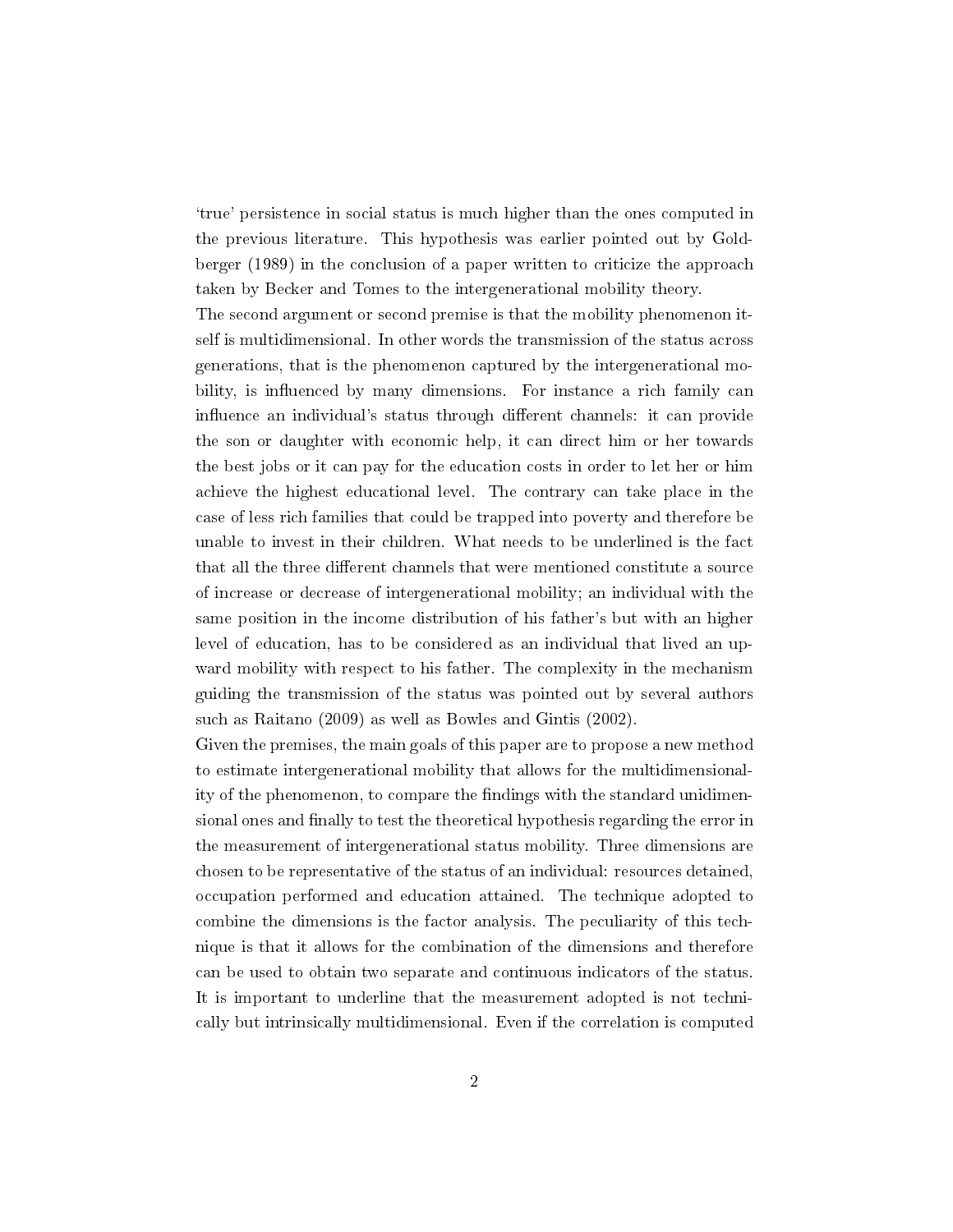between two single variables that are the scores obtained as indicators for the individual status, they are indeed derived from the combination of three proxies.

This paper adopts the German Socio-Economic Panel (SOEP) dataset and the British Household Panel Survey (BHPS) now become United Kingdom Household Longitudinal Survey (UKHLS). The findings indicate that there is a latent status bias, which refers to a bias that derives from the impossibility of observing an individual's status. The direction of the bias is also defined: the addition of dimensions to the status of the individual reduces mobility. The interpretation of this result is straightforward; there are more layers of persistence within society that are not captured by income indicator alone. Instead these layers are captured by an indicator that takes into account other aspects of the status of the individual, notably the occupation that he or she performs and the education that he or she has attained.

The second contribution of the paper relates to the literature of intergenerational mobility of earnings and in particular the international rankings of two major European countries, namely Germany and the United Kingdom. The two similar data sources and the sample selection rules adopted allows for a reliable comparison between the estimates of mobility of the two countries. Moreover this is the first study that provides an estimate of intergenerational elasticity and correlation for the United Kingdom using the BHPS-UKHLS dataset.

The structure of the paper is as follows. Section 2 presents a short review of the literature on mobility measurement and illustrates the methodology adopted. Section 3 describes the data and the sample. Section 4 displays and comments the results and finally Section 5 presents the conclusions.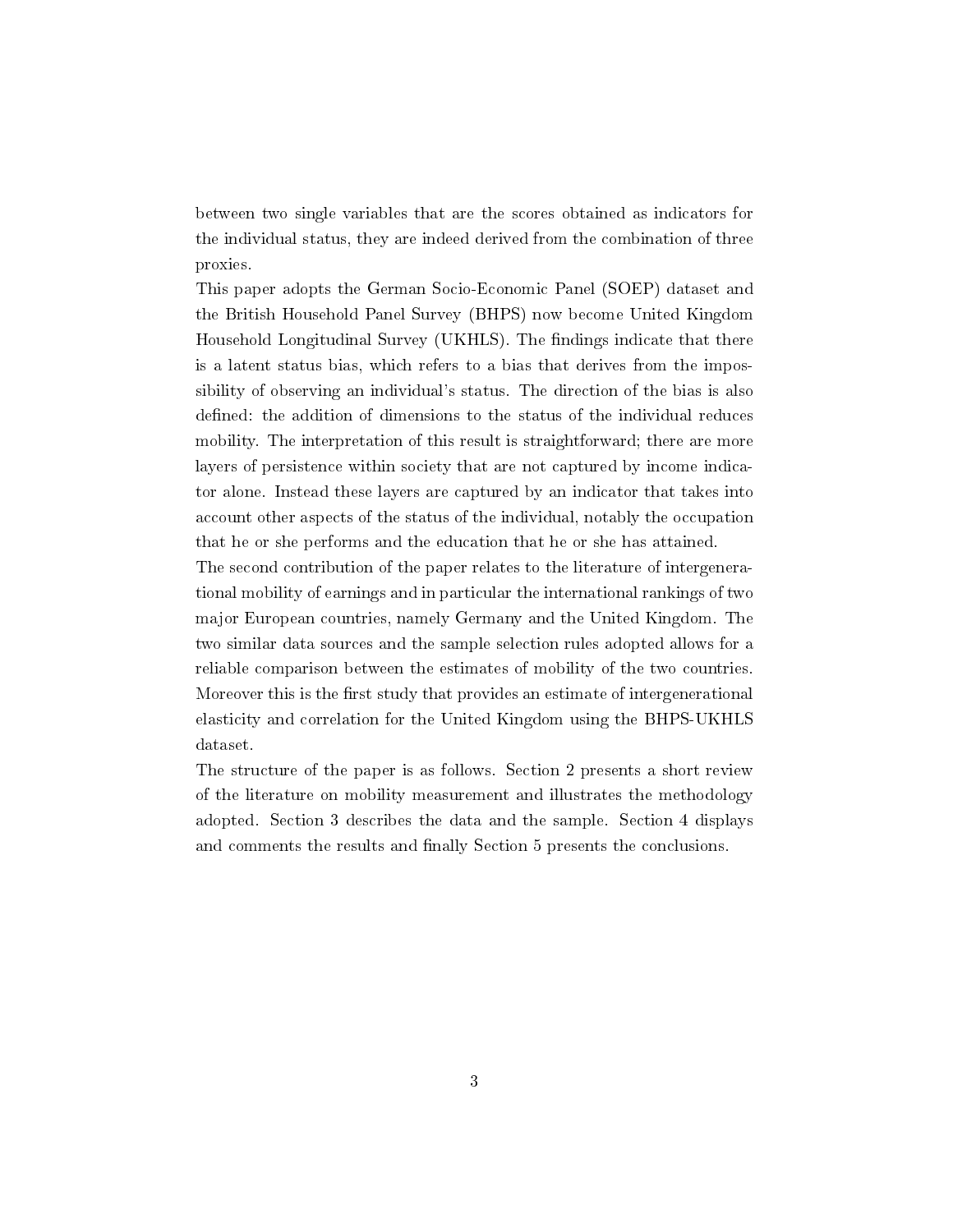#### 2 Mobility measurement

It is well-known within the mobility measurement literature that there is no consensus over the best way of measuring mobility (as argued by Jäntti and Jenkins [2013]). What is in the availability of the researcher is a portfolio of measurements that differ by mobility concept and interpretation. The first part of this Section does not intend to provide a detailed overview of the methods for measuring mobility. Instead, it describes the measurements chosen to be adopted in this study. For an extended explanation of the methods of measurement currently available, please refer to Jäntti and Jenkins (2013), Fields and Ok (1996), Chetty et al. (2014) and Checchi and Dardanoni (2002). For detailed papers on the qualitative comparison among estimators see Dahl and DeLeire (2008) and Stuhler and Nybom (2017).

Intergenerational elasticity The intergenerational elasticity (IGE) is by far the most popular mobility measure even if it has severe drawbacks especially in terms of interpretation, as explained by Jäntti and Jenkins (2013). The IGE is computed as the coefficient of a linear regression between the log of the outcome of the child on the log of the outcome of the parent, as in equation (1):

$$
\log(Y) = \alpha + \beta \log(X) + \varepsilon. \tag{1}
$$

Equation  $(1)$  is known as the intergenerational mobility equation, where Y is the child's outcome, X is the parent's outcome and  $\beta$  represents the parameter of interest which is the IGE. In principle,  $\beta$  can take any value but most studies find a value between  $0$  and  $1$ . In order to interpret the phenomenon in a correct way, economists usually refer to individual status as the outcome variable, then consider the income or earnings as the best proxy for status. Hence a positive value of  $\beta$  indicates generational persistence of permanent earnings in which higher long-run parental status favours the economic success of the offspring; a negative value indicates generational reversal of economic status. A value of 0 for the  $\beta$  (economic success of adult children and parents are unrelated) corresponds to complete intergenerational mobility, whereas a value of unity (the economic success of children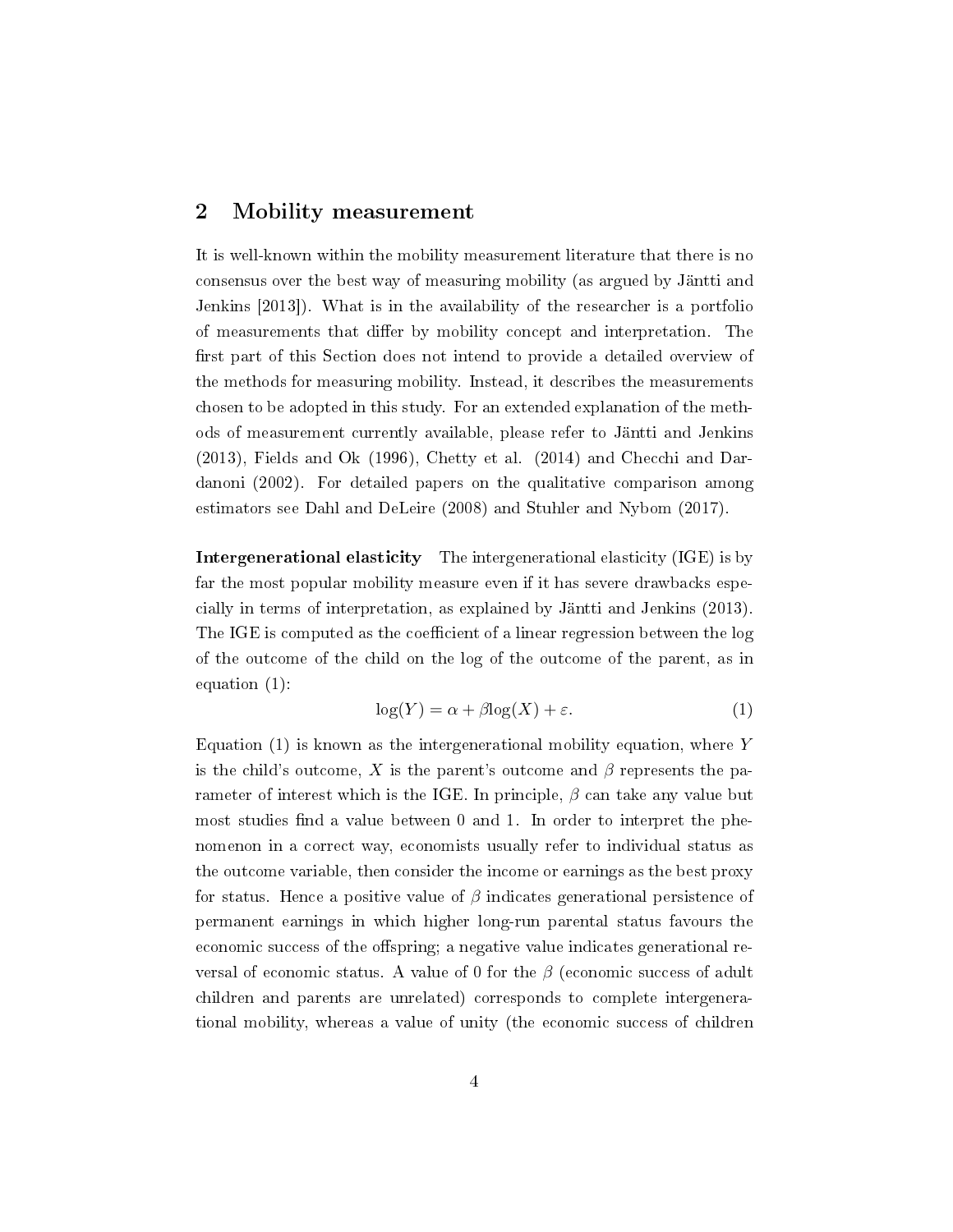is completely determined by the parental achievement) is associated with complete immobility.  $(1 - \beta)$  is a measure of the degree to which economic status regresses to the mean. If that equation takes the value of 1 (that is to say,  $\beta = 0$ , a child of parents who attain a below average long-run status can expect an average status just like the offspring of high-status parents. Therefore  $(1 - \beta)$  is considered as the measure of intergenerational mobility. There are two main sources of bias related to the estimation of the IGE, the attenuation bias and the life-cycle bias. The rest of the paragraph is dedicated to a short description of the typical errors arising in the context of intergenerational mobility.

The issue of the attenuation bias originates from the fact that the permanent or lifetime income is unobserved. The attenuation bias has been addressed in the past by the seminal works of Solon (1992) and Zimmermann (1992). The two authors suggest to employ multi-year averages of income in order to correct for this type of bias<sup>[2](#page-8-0)</sup>.

The life-cycle bias derives from the evidence that the time when income is observed has an effect on the estimate of intergenerational mobility. Haider and Solon (2006) point out that, based on US data, annual earnings are only suited as a proxy for lifetime earnings if these earnings are observed for individuals between their mid-thirties and mid-forties.

Intergenerational correlation Closely related to the intergenerational elasticity is the intergenerational correlation (IGC) that is the Pearson correlation,  $\rho$ , between the log of earnings at two time points. The relationship between the IGE and the IGC is expressed by the following equation:

$$
\rho=\beta\frac{\sigma_1}{\sigma_2}
$$

where  $\sigma_1$  and  $\sigma_2$  are the standard deviations of log incomes in the two periods, 1 and 2. Hence  $\rho$  is equal to  $\beta$  if the two marginal distributions have the same

<span id="page-8-0"></span><sup>2</sup>The suggestion by Solon and Zimmermann was to average on 3 to 5 years of income or earnings, later Mazumder (2005) provide tests that a 'real' proxy for permanent income would be something around ten years of income observations. The effect has been to pass from an estimate of 0.2 for United States intergenerational elasticity, to 0.4 in the Solon and Zimmermann works and 0.5 and over in Mazumder paper.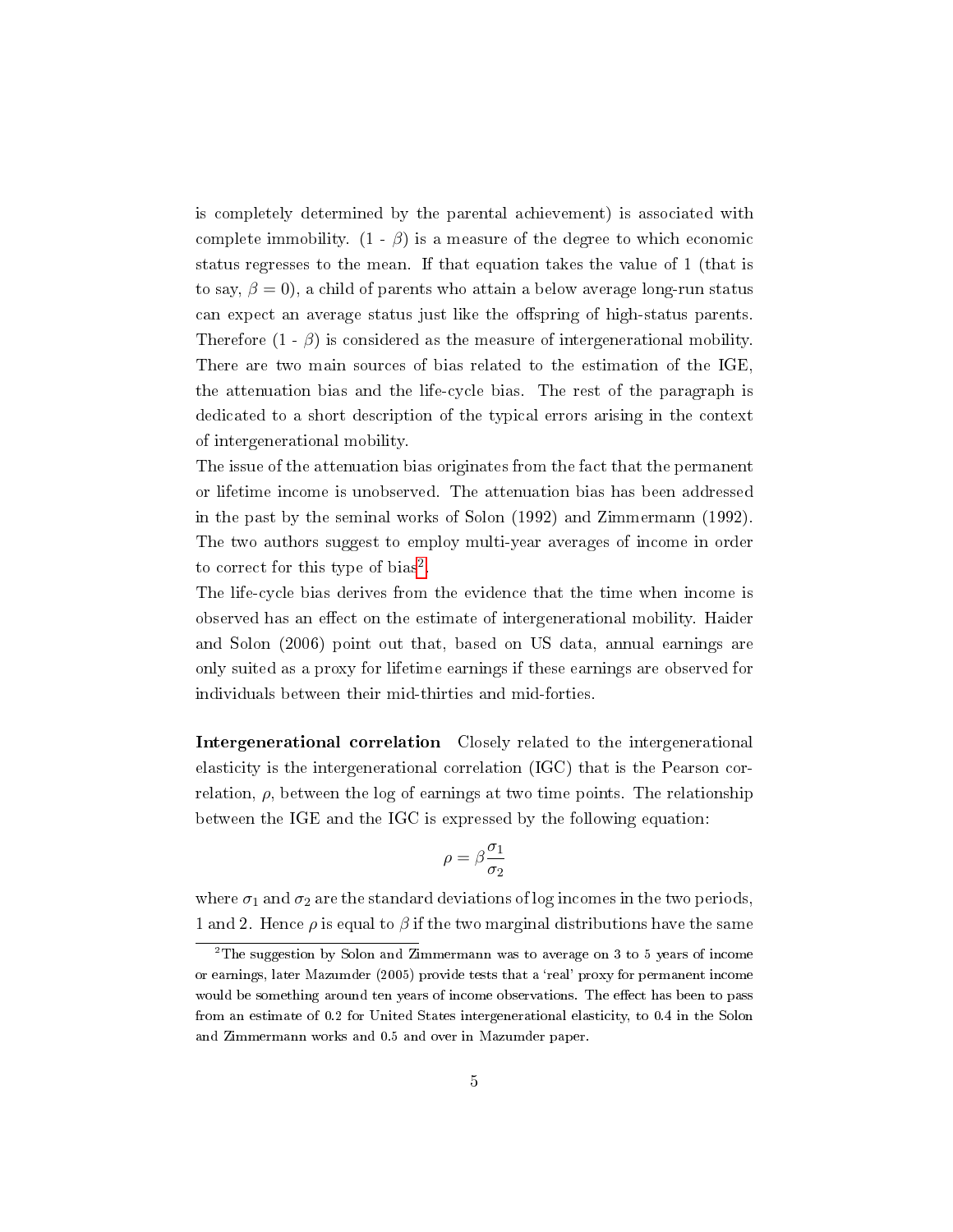level of inequality. Regarding the interpretation of the coefficient,  $H = 1 - \rho$ is the Hart (1976) index of mobility. H ranges between  $-1$  and 1, and  $H = 0$ coincides with the case of complete immobility.

Methodology The major contribution of this paper is the evaluation of the existence and extent of an additional source of bias, defined as latent status bias, in the measurement of intergenerational mobility. The starting point of the analysis is indeed rather different from the analysis of measurement error in the measuring variables. This analysis will concentrate on the existence on an underlying unobservable and latent status that is attached to each individual and can be captured or approximated with specific techniques. The dimensions that are considered as the most predictable for the economic status of an individual are: a resource based dimension, an occupational dimension and an educational dimension.

There are several methodologies available to the researcher who wishes to capture the latent status that is common to these three dimensions. The papers by Vosters (2015) as well as Nybom and Vosters (2014), adopt the combination technique proposed by Lubotsky and Wittenberg (2006) that allows for the combination of the father's dimensions of status. Other techniques such as the factor analysis and structural equation models allow for the separate combination of the dimensions and therefore can be used to obtain two separate and continuous indicators of the latent status. These techniques require different assumptions and a certain degree of correlation between the observed variables.

This paper's adopted methodology is the factor analysis model. Factor analysis is an old statistical technique introduced at the beginning of last century by Spearman and Pearson. It has the primary aim of discovering common unobservable factors underlying observable variables. The extraction of the factors is designed to take out as much common variance as possible from the first factor. After the extraction of the factors, in order to maximize validity, factor scores are produced that are highly correlated with a given factor, and unbiased estimators of the true factor scores are obtained. For a textbook explanation of the factor analysis see Bollen (1989), Harman (1976)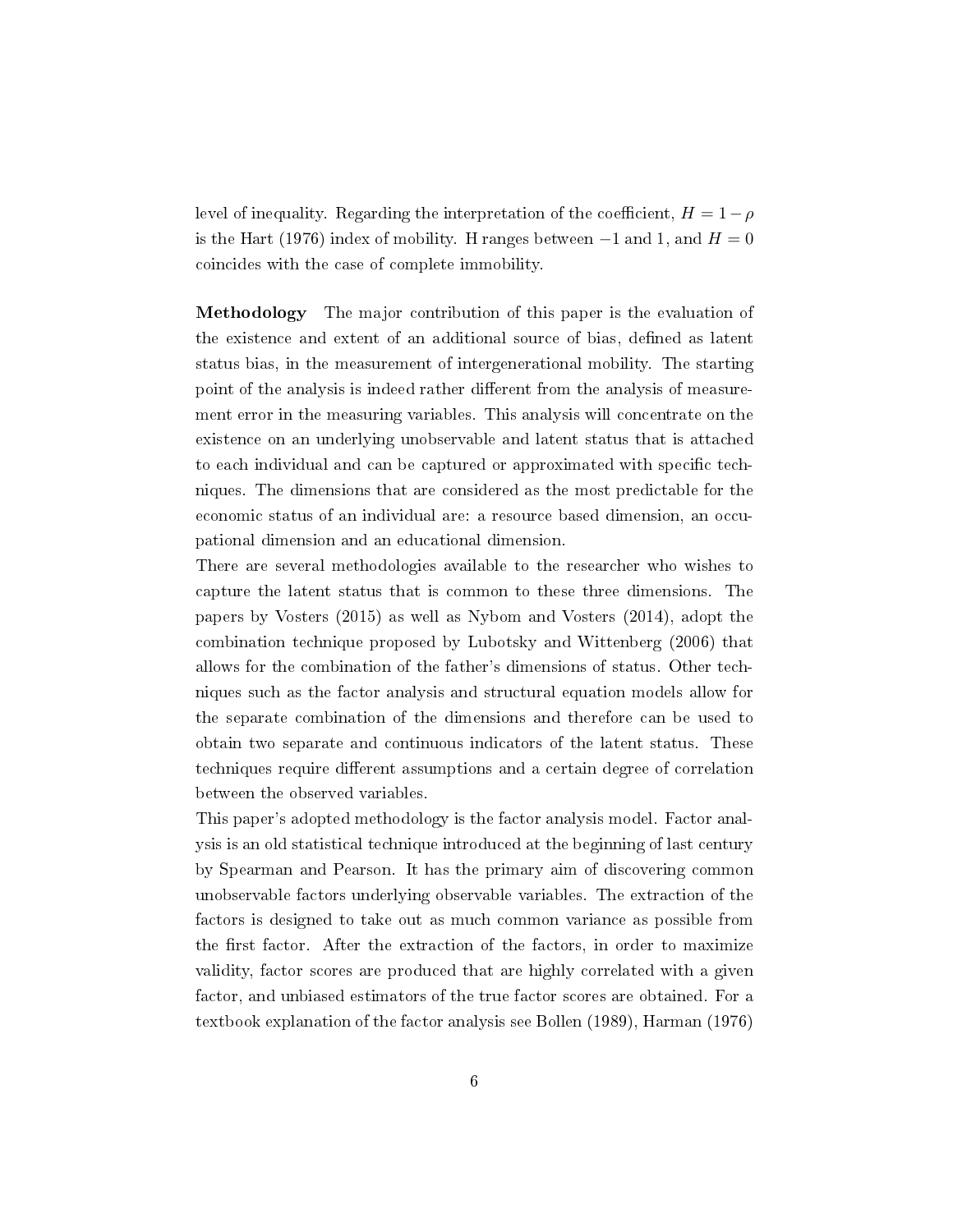and Rencher (2002).

The following are the core methodological passages for the sake of the research question. As already stated there are three observed variables that are supposed to encompass comprehensive information on the status of an individual. Therefore the factor analysis model has the following structure:

$$
x_1 = \alpha_1 + \lambda_{01} x_S + \varepsilon_1
$$
  
\n
$$
x_2 = \alpha_2 + \lambda_{02} x_S + \varepsilon_2
$$
  
\n
$$
x_3 = \alpha_3 + \lambda_{03} x_S + \varepsilon_3.
$$
\n(2)

In this case we have one factor,  $x<sub>S</sub>$ , that is unobservable, and three observed variables,  $x_1$ ,  $x_2$  and  $x_3$ . The parameters  $\lambda_1$ ,  $\lambda_2$  and  $\lambda_3$  are the loadings. In line with the previous notation, the  $x_i$  variables represent the father's observed variables, whilst the  $y_i$  variables represent the adult child's observed variables. For the adult child the model is analogue:

$$
y_1 = \delta_1 + \lambda_{11} y_S + \eta_1
$$
  
\n
$$
y_2 = \delta_2 + \lambda_{12} y_S + \eta_2
$$
  
\n
$$
y_3 = \delta_3 + \lambda_{13} y_S + \eta_3.
$$
\n(3)

Note that the two latent status variables  $x<sub>S</sub>$  and  $y<sub>S</sub>$  are supposed to be different, and the same holds for the other parameters of the factor analysis model. In other words the factor extraction and the factor score for the adult child will be computed independently on the estimates for the father. Other models, like structural equation modeling, allows for the insertion of this kind of dependency.

The main assumption of the model is that the error terms  $\varepsilon_i$  are independent of one another, such that  $E(\varepsilon_i) = 0$  and  $Var(\varepsilon_i) = \psi_i$ . This means that all the common variance of the three observed variables is captured by the factor. The same holds true for the errors in the adult child model,  $\eta_i$ . The crucial step for this methodology is that of the estimation of the loadings, that are coefficients that load on one variable that is unobserved, the individual's status. The determination of the loadings is made by the principal component method, which choose the value for the loadings that will best approximate the sample covariance matrix with the covariance matrix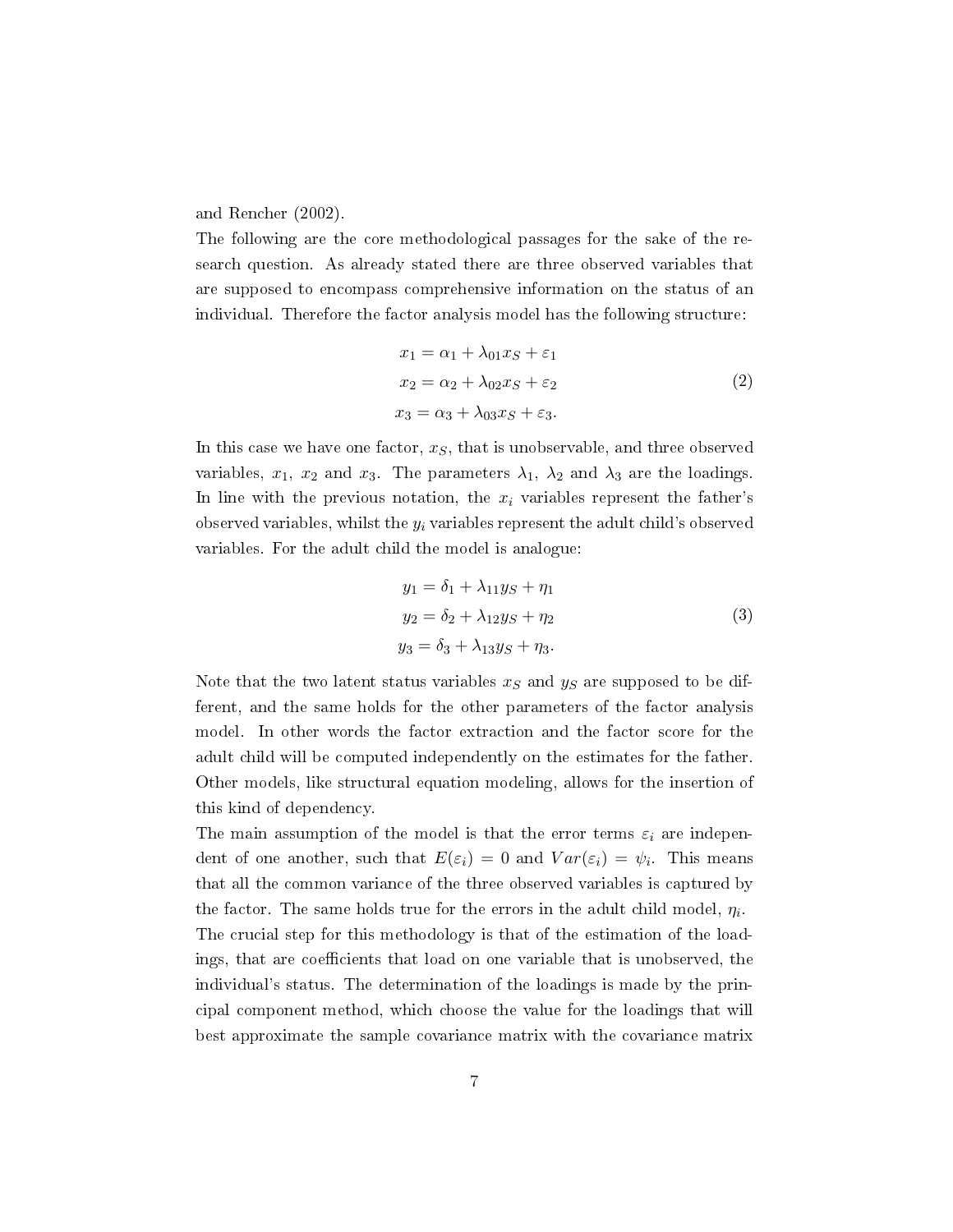of the factor analysis model.

The last step consists of the prediction of factor scores  $\hat{x}_S$  and  $\hat{y}_S$ . The factor scores predict the location of each individual on the factor or component. These scores are continuous and standardised indicators that are adopted as proxies for the latent socio-economic status of individuals.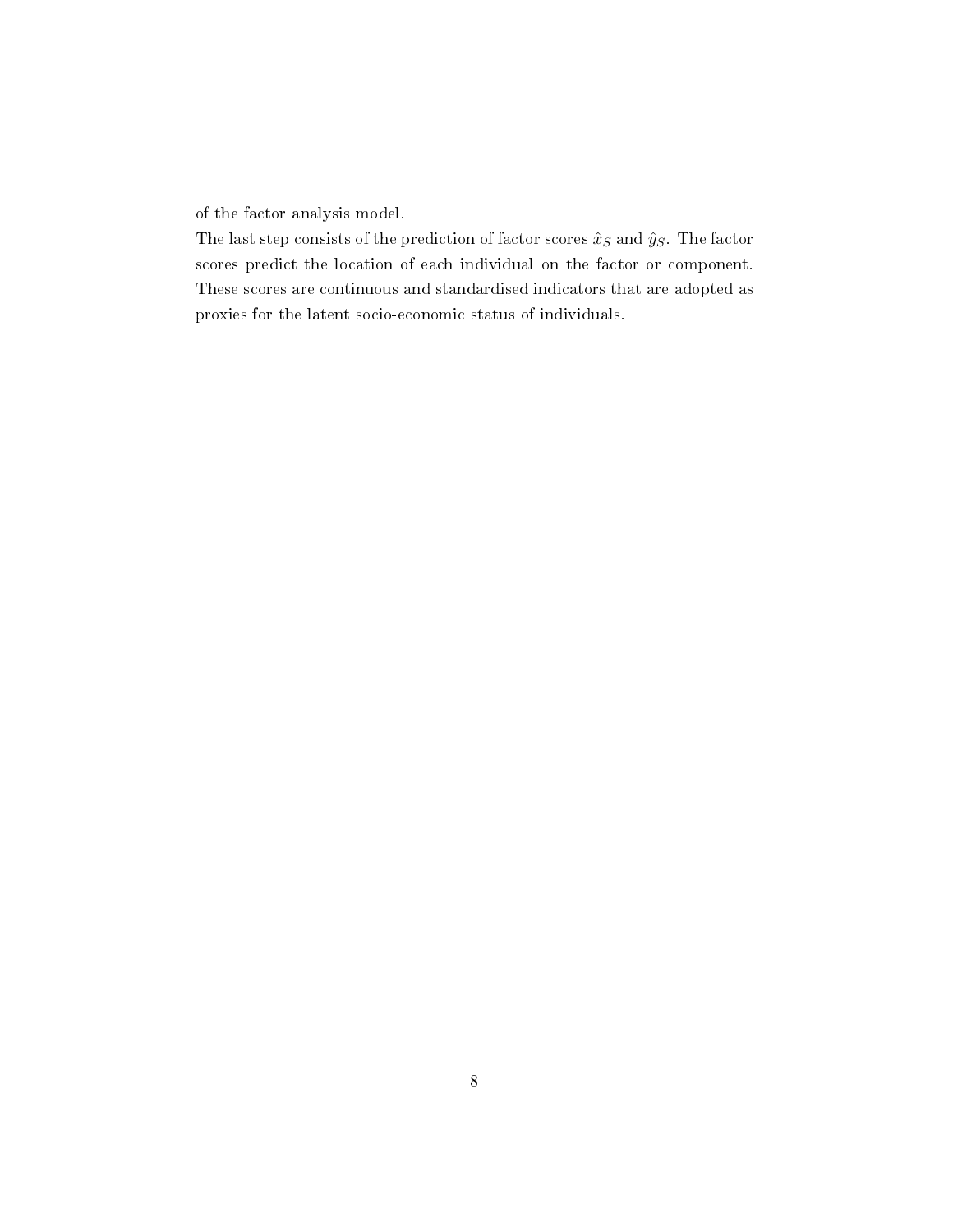#### 3 Data

The data adopted for studies on intergenerational mobility is usually either administrative data or survey data. The former type is preferred for their sample size and for the higher accuracy of the data on income or earnings. The second type may have a lower number of observations, but can be more powerful in terms of information about the dimensions of individual status. Therefore, this study chose to employ longitudinal household survey data. These surveys tracked members of the initial household over time, even when they decided to form new households. Hence, it was easy to construct links between the head of the original household and the adult child that became the head of another household.

German data and previous German literature The dataset used in this paper for Germany is the German Socio-Economic Panel (SOEP), a longitudinal survey of approximately 11,000 private households conducted in the Federal Republic of Germany from 1984 to 2015, and in eastern German länder from  $1990$  to  $2015^3$  $2015^3$ .

The leading recent papers on intergenerational mobility in Germany are those by Eisenhauer and Pfeiffer (2008) as well as Schnitzlein (2015). Less recent works are those by Grawe (2004) as well as Couch and Dunn (1997), which were included in the cross country review published by Corak (2006). Table 1 presents a synthesis of the main outcomes and methods of the papers from this literature. What is common to these studies is that they investigate the intergenerational elasticity of individual earnings as preferred mobility measurements and they adopt the SOEP survey data.

The older papers, by Couch and Dunn  $(1997)$  as well as Grawe  $(2004)$ , suffer from the short length of the panel. Indeed their estimates are highly downward biased, in line with what is expected from the effect of the life-cycle

<span id="page-12-0"></span><sup>3</sup>SOEP data are integrated into the Cross National Equivalent File (CNEF) that contains panel data from Australia, Canada, Germany, United Kingdom (BHPS) and the United States.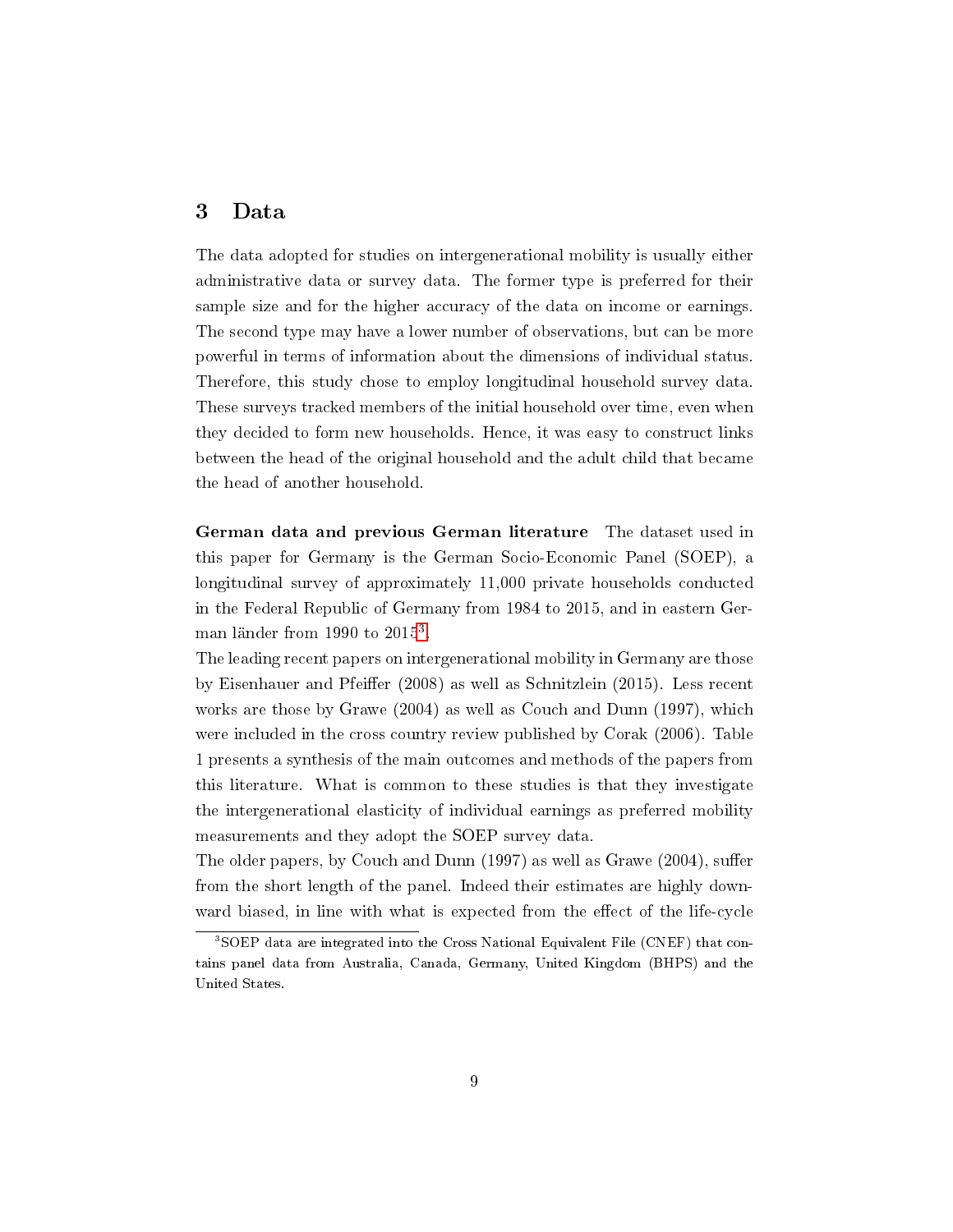$bias<sup>4</sup>$  $bias<sup>4</sup>$  $bias<sup>4</sup>$ .

The most recent papers are more reliable in terms of life-cycle bias. The work by Eisenhauer and Pfeiffer (2008) applied an elaborated sampling procedure that caused a severe reduction in the sample size. However, this allowed the authors to deal with the life-cycle bias that reduced at maximum the age distance between observed fathers and observed sons. Moreover the authors dealt with the classical attenuation bias by averaging the fathers income over 5 years; the result was a signicant increase in the value of the IGE of earnings. The authors also put forward an instrumental variable (IV) estimation, since their argument was that the standard least squares (LS) is the lower bound of the elasticity and the IV is the upper bound. Their conclusion was that the IGE of earnings in Germany was around one third.

Schnitzlein  $(2015)$  builds on the preceding findings providing as well an international comparison with the US (PSID). The sample selection rule is restricted to a sample of fathers with more than five annual earnings observations over the ten years period under consideration (1984-1993). Schnitzlein averaged over multiple years for both the fathers and the sons in order to reduce the attenuation bias. Furthermore, as recommended by Haider and Solon (2006) to deal with life-cycle bias, the selected sons were between 35 and 42 years in the year that their earnings were observed. The estimate of IGE was equal to 0.318. The slightly higher German IGE estimate compared to Eisenhauer and Pfeiffer (2008), is likely to be due to the more mature sample of adult sons.

British data and previous British literature For the United Kingdom I employ the British Household Panel Survey (BHPS) from 1991-2008 which consists of around 5,500 households covering more than 10,000 individuals each year. After 18 waves, the BHPS was superseded in 2009 by a new household panel survey called Understanding Society (or UKHLS, which stands for United Kingdom Household Longitudinal Survey), which has a sample of about 30,000 households and over 54,000 individuals. At the time of writing,

<span id="page-13-0"></span> $4$ For a discussion on the role of life-cycle variations on the lifetime earnings in Germany, see Brunner (2010).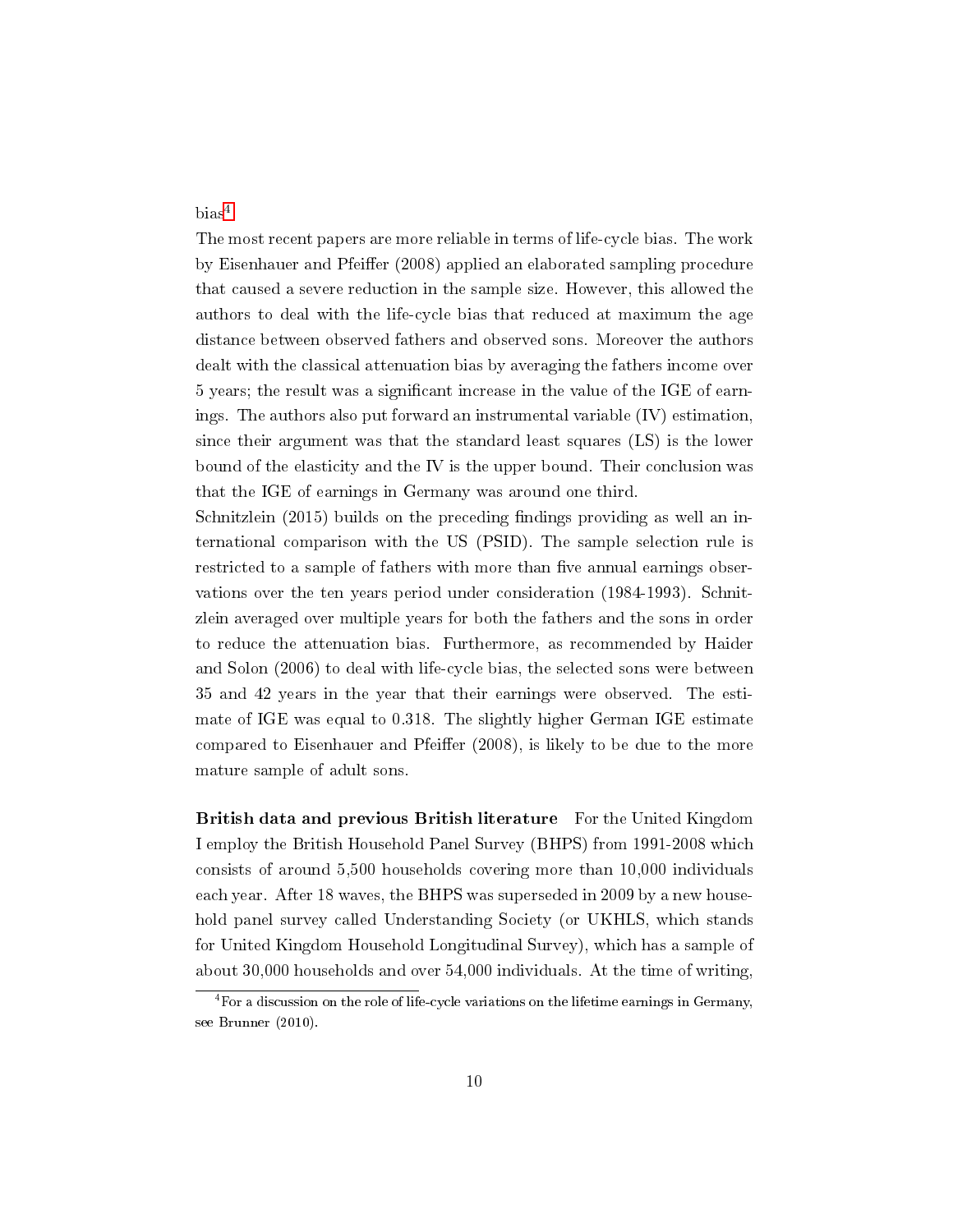six waves of Understanding Society data are available for analysis.

In the UK, the literature on intergenerational mobility follows a less straightforward development, mainly due to the availability of different data sources and the adoption of different methodologies.

The main studies on intergenerational mobility on UK are based on the cohort data from 1958 and 1970, namely the National Child Development Study (NCDS) and the British Cohort Study (BCS). Both surveys are different from BHPS by construction, since they follow one cohort of individuals over time<sup>[5](#page-14-0)</sup>. Table 2 presents a synthesis of the main outcomes and methods of the papers from this literature and distinguishes by the dataset adopted. In terms of methodologies, the paper by Dearden et al. (1997) includes both the standard least squares approach and an alternative approach that consists in undertaking a two stages process where current income is regressed on parental characteristics, such as education and occupation, which are predictors of longer-term income variation across families. The authors use the 1958 birth cohort with sons' earnings measured at age 33 to suggest that attenuation bias is substantial enough to move the estimated IGE from 0.24 to the region of 0.55 although the authors argue that there is good reason to believe this to be an upper bound<sup>[6](#page-14-1)</sup>.

The most recent paper using NCDS and BCS is by Paul Gregg, Lindsey Macmillan and Claudia Vittori (2016). It provides an estimate of the IGE of 0.43 and also performs an estimate of rank-rank mobility.

The paper by Ermisch and Francesconi (2004) is the first to adopt BHPS to estimate the IGE (0.247), although the authors considers the Hope-Goldthorpe occupational prestige score instead of earnings. Nicoletti and Ermisch (2007) employ two sample-two stages least squares (TS2SLS) to estimate the IGE on a restricted sample of sons born between 1962 and 1972, aged between 31 and 45, who have co-resided with their fathers for at least one wave of the BHPS. The resulting estimate is equal to 0.365.

<span id="page-14-0"></span> ${}^{5}$ For a discussion of what are the advantages of using BHPS rather than the cohort studies see Ermisch and Francesconi (2004) at page 4-5.

<span id="page-14-1"></span> $6$ This approach has similarities with the two sample two stages technique, when family income or fathers' earnings are unobserved but characteristics such as parental education and occupation are observed.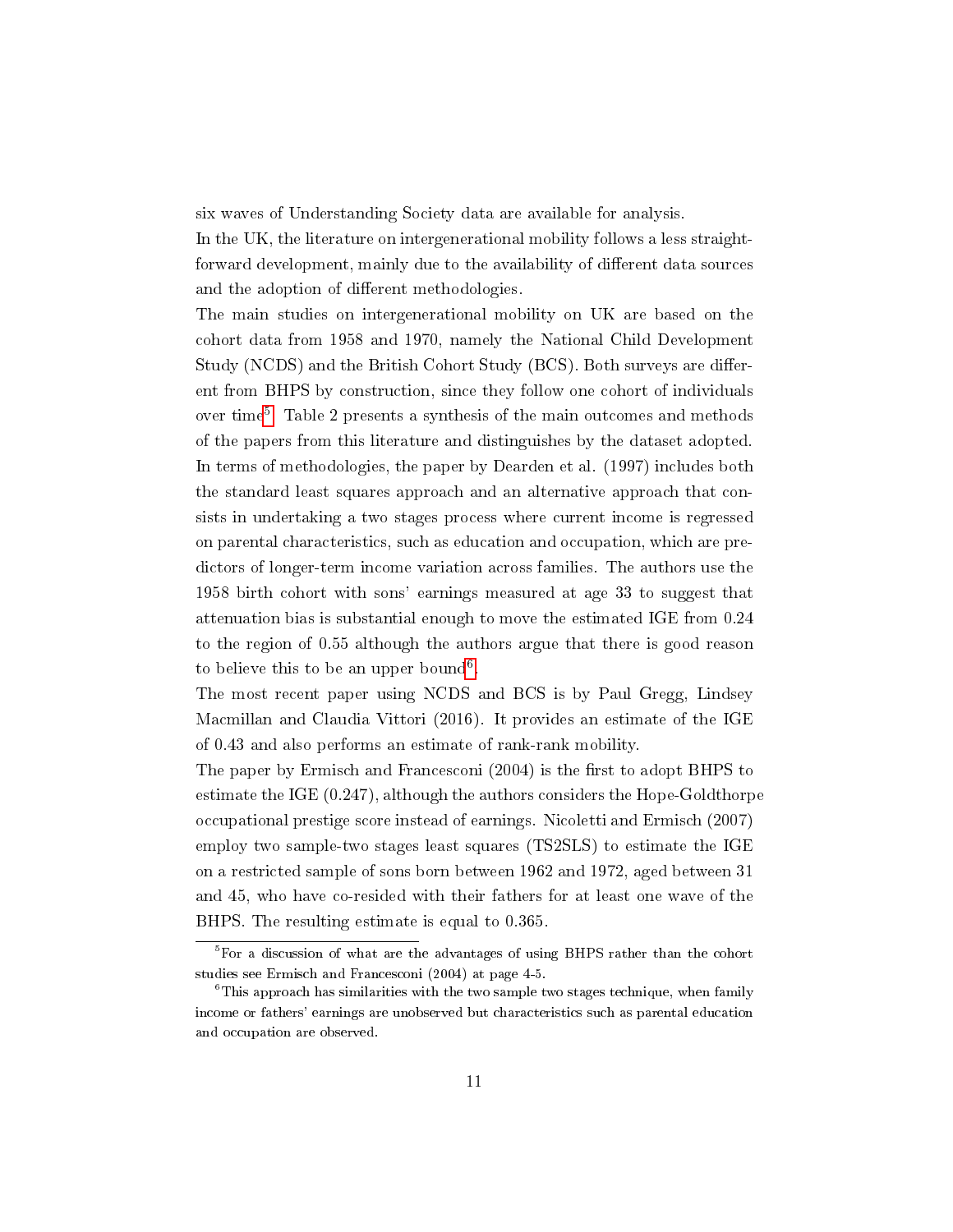Since methodologies, datasets and years differ this much, it is not easy to define a benchmark level of intergenerational mobility for the UK. In order to select a preferred estimate for accuracy, methodology and recentness this study will refer to the results obtained by Gregg, Macmillan and Vittori (2016), even if the degree of comparability between my data and theirs is low.

Dimensional indicators As explained above three dimensions will comprise the latent status measure: the resources detained, the occupation performed and the level of education attained. One indicator will be selected for each of these three dimensions.

For the resource dimension, I selected the individual labour earnings. This is in line with the previous literature on intergenerational mobility in Germany and the United Kingdom that adopt earnings as the preferred outcome mea-sure<sup>[7](#page-15-0)</sup>. For the occupational dimension, I selected the Treiman's Standard International Occupational Prestige Scale (SIOPS), a scale based on pres-tige score rankings averaged internationally<sup>[8](#page-15-1)</sup>. See Appendix 1 for a detailed discussion of this choice. Finally the years of education attained was selected to be the indicator for education.

Sample selection and descriptive statistics The selection of the sample in the context of longitudinal studies is severely constrained by the data availability. The major determinant of the selection is that children born in the first generation, which is the generation when the relevant variables for the parents were computed, are still included in the study. These children were therefore interviewed one generation later, that is around twenty years after. The issue with the selection is that not all of the former children remained in the survey until the year chosen to be the start of the second generation. In the case of Germany, the children were selected over a large time period, which is to say from 1984 to 1989. Then, the children from that

<span id="page-15-0"></span> $7$ The estimates based on household disposable income are included as a robustness check, see Appendix 3.

<span id="page-15-1"></span><sup>8</sup>See Treiman (1977) and Ganzeboom, De Graaf, and Treiman (1992).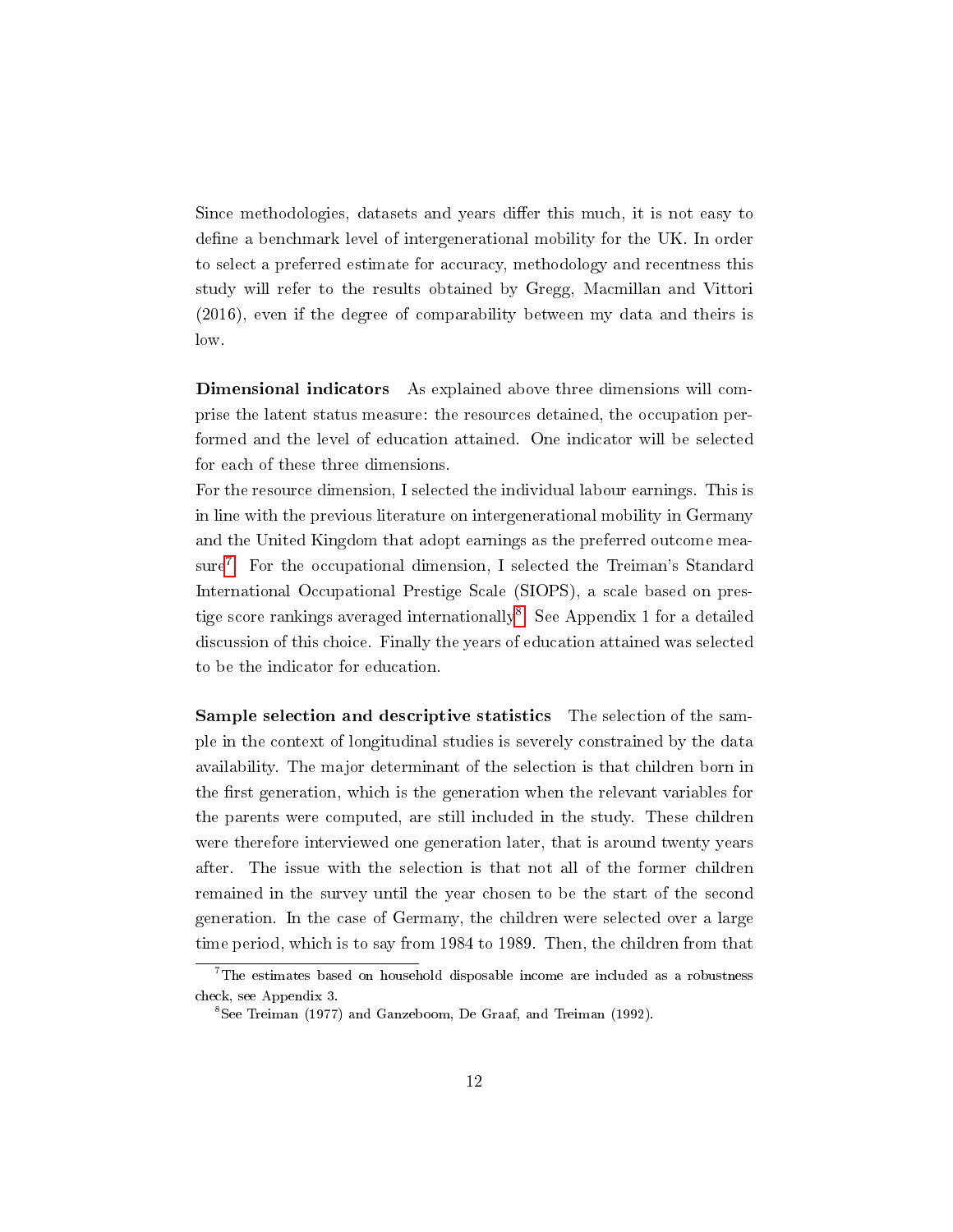group were observed as adults in 2010, and the links with their parents were created, in order to obtain the pairs that constituted the core of this study. The pairs of intergenerationally linked individuals are subsequently observed for a period of eight years from 1984 until 1991 for parents and from 2008 until 2015 for adult children.

The sampling procedure took into account multiple aspects that were crucial for the sake of best measuring the intergenerational mobility. In particular, I refer to the occupational position of the individuals, the earnings observations, the age and the gender. I tried as much as possible to be in line with the previous research on the topic, adopting analogous methodologies and selection rules.

The first selection rule was based on gender. Almost all the research on intergenerational mobility relies on the fathers-sons pairs, with only a few exceptions that concentrate on fathers and daughters<sup>[9](#page-16-0)</sup>. The most common justification to this choice is reduced female participation in the labour market. However, this kind of argument is becoming less meaningful, since the data on labour market participation indicates that female participation has been increasing in the last few decades. Nonetheless, this study focused on father-sons pairs, in order to guarantee the comparability with the previous estimates. However, Appendix 2 contains additional evidence for the fathers-daughters pairs.

For the case of Germany, I started from the occupational position. The sam-ple was restricted to those that were employed<sup>[10](#page-16-1)</sup>for at least 2 out of the 8 years of observation of the individuals. Similarly excluded were those who had less than two earnings observations out of the eight years time span. The age restriction consisted of the exclusion of individuals who were less than 25 years old.

The result of the application of the selection rules was that the number of pairs in the sample was reduced to 304. The fathers totalled 261, which implied that there were 43 fathers connected with multiple sons. This choice

<span id="page-16-1"></span><span id="page-16-0"></span><sup>&</sup>lt;sup>9</sup>See Chadwick and Solon (2002).

 $10$ The unemployed, retired, in education or in other conditions orthogonal to the employment status were excluded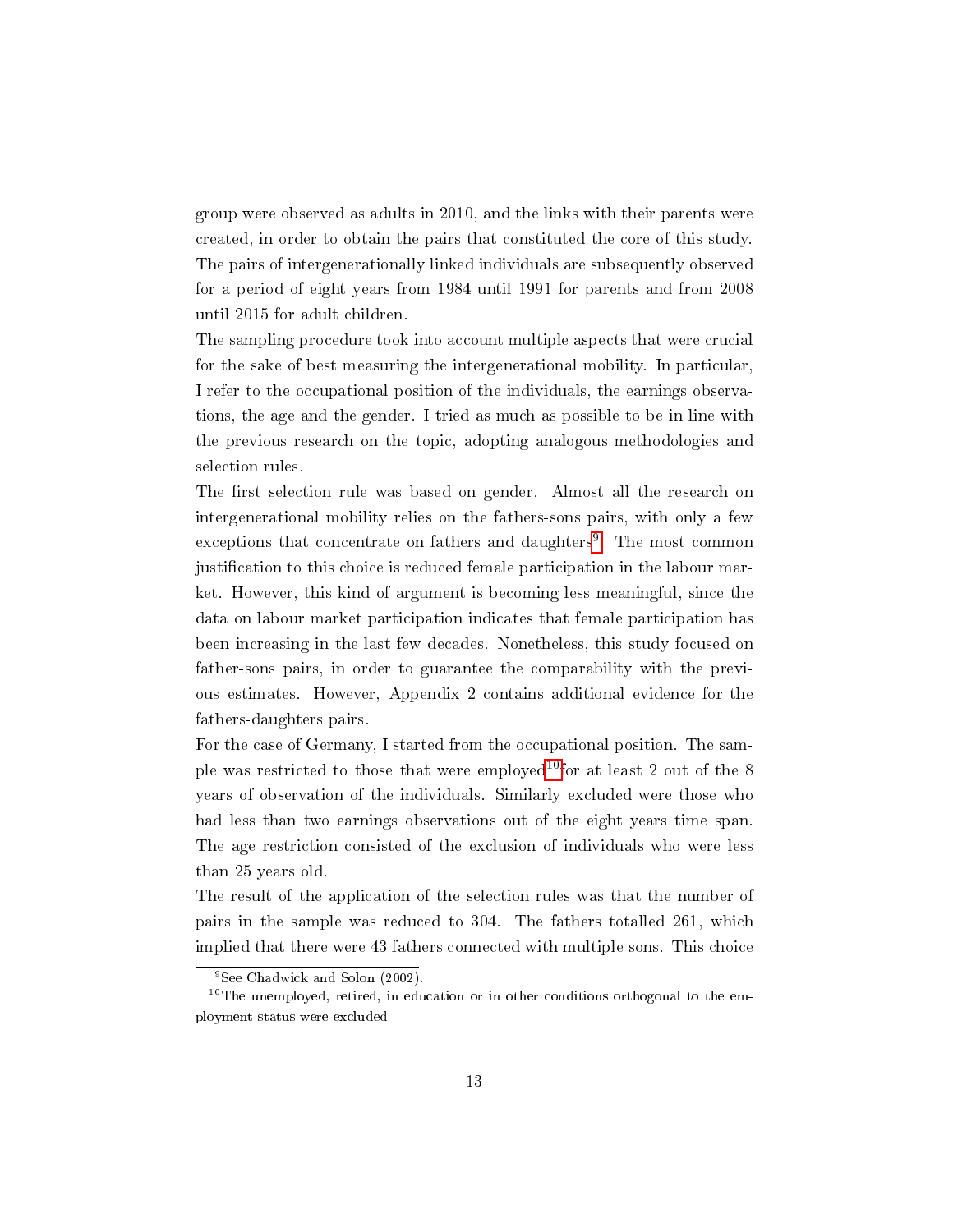can have consequences in terms of sample homogeneity, and Appendix 4 contains a discussion on this potential issue.

The descriptive statistics of the resulting sample are illustrated in Table 2. The main variable of interest is the level of individual earnings, measured as an 8-year average for fathers and a 3-year average for sons. The occupation variable does not represent the occupation that was performed in the reference years of 1984 and 2010; instead it represents the higher prestige value reached during the 8-year time  $\text{span}^{11}$  $\text{span}^{11}$  $\text{span}^{11}$ . As in the previous literature and as is typical of the intergenerational mobility studies, the age of the adult sons is on average lower than the age of fathers. This is mostly due to the length of the survey, combined with the sample selection and the attrition. The reduction of the household size and the reduction of the number of married individuals across the two generations are compatible with the development of the society and the family over time, especially during the last decades. Finally, the number of years of observed earnings was again higher for fathers, close to the maximum available of eight. The adult sons were also observed for more than six years on average, which is enough to attenuate the measurement error.

In the case of the UK the data availability was lower since the starting year of the longitudinal study, the BHPS, was 1991, which is seven years later than the starting year of the SOEP. This case considered the children included in the 1991-1993 waves of BHPS and that are still included in the sample between 2014 and 2016; these children were linked with their respective parents. The selection procedure is similar to the one adopted in the German case; it starts from the labour status of the individuals, who have to be employed at least one year over three. Then, those that are less than 25 years old are excluded. The resulting sample was composed of 235 couples of fathers and sons. The fathers totalled 206.

The descriptive statistics of the sample are illustrated in Table 3. The earnings are registered as monthly individual labour earnings, which is typical

<span id="page-17-0"></span> $11$ This was made in order to correct, especially on the sons side, for the arise of any source of life-cycle bias in the occupation choice. However the outcome is analogous if the occupation performed in the reference years is considered.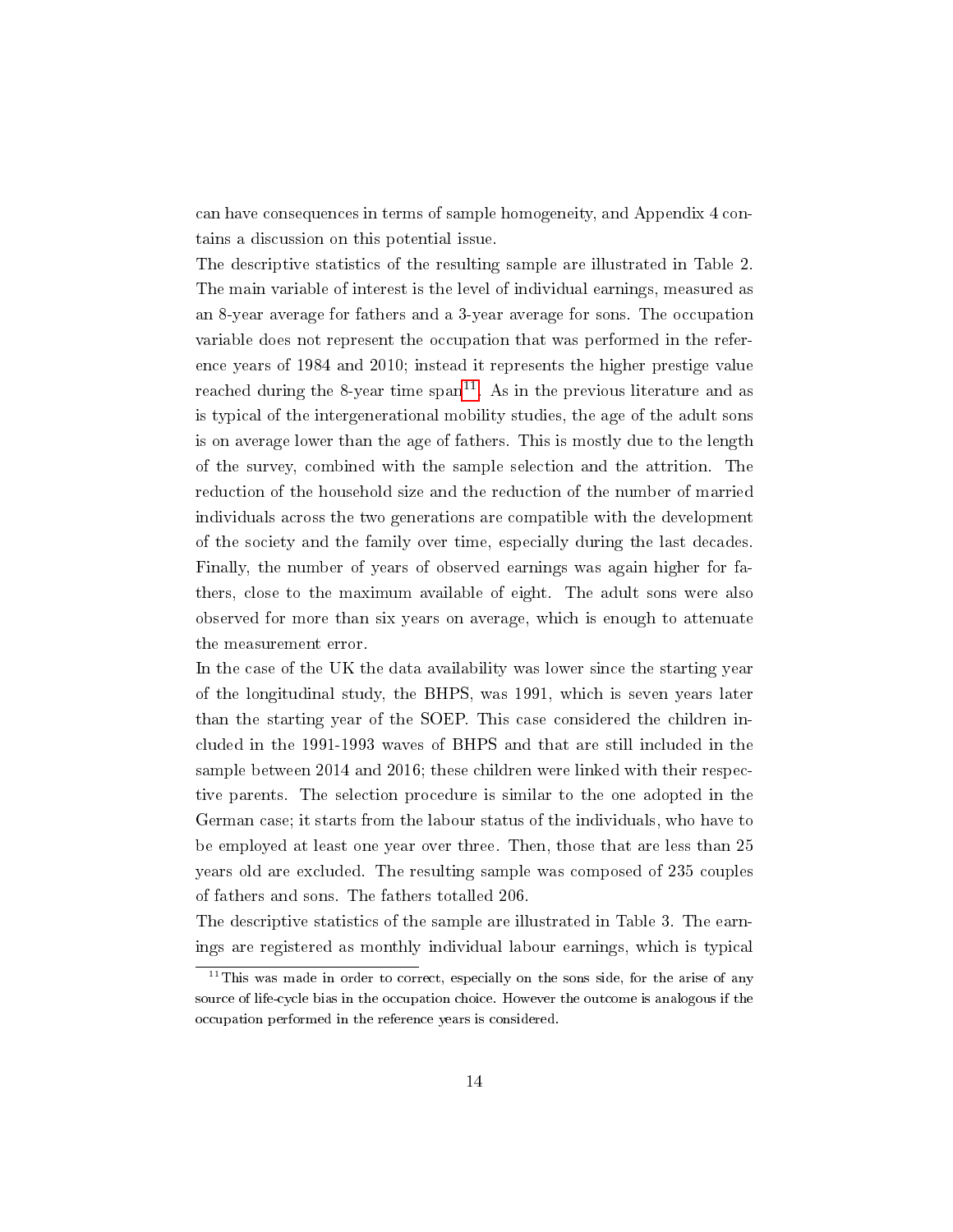of British surveys and longitudinal studies. The age gap between the two cohorts widened, as the starting year of the longitudinal study was after the one for Germany; this also caused the average of earnings to be higher for fathers than for sons.

The indicator for education consisted in the years of education attained. However in this case, those years were imputed values. The usual question regarding education within BHPS and UKHLS foresaw different categories as alternatives that were transformed into years of education. This transformation was in order to increase the comparability with the other country and the coherence of the measurement method $^{12}.$  $^{12}.$  $^{12}.$ 

Comparability of Germany and the United Kingdom Because of the peculiarities in the two datasets the correction for biases was considerably different. When using SOEP, the length of the longitudinal study allowed for a strong correction for the measurement error in the father's permanent income, translated into the use of eight years of observations (1984-1991). When using BHPS-UKHLS the correction consisted in the observation of three years of earnings for the fathers (1991-1993). The correction for the measurement error for the adult sons was made by averaging three years of earnings in the case of German data (the last three years in which the earnings were observed was between 2008 and 2015). There was no correction in the case of the British data since, for the sake of data saving, it had been chosen to only consider the amount of earnings observed in 2015. It was preferred to correct for the life-cycle bias by selecting those individuals who had earnings' observations at an older age.

<span id="page-18-0"></span> $12$ The transformation was based on the following relationship between years and categories: degree  $= 16$  years or 18 years in case of a second degree, higher degree than high  $school = 15 years, A-level = 13 years, GCSE = 11 years, other qualification = 10 years, no$ qualification  $= 9$  years. Even if the transformation could induce measurement error in the education level of individuals, it allowed to comment on the cardinality of the education indicator.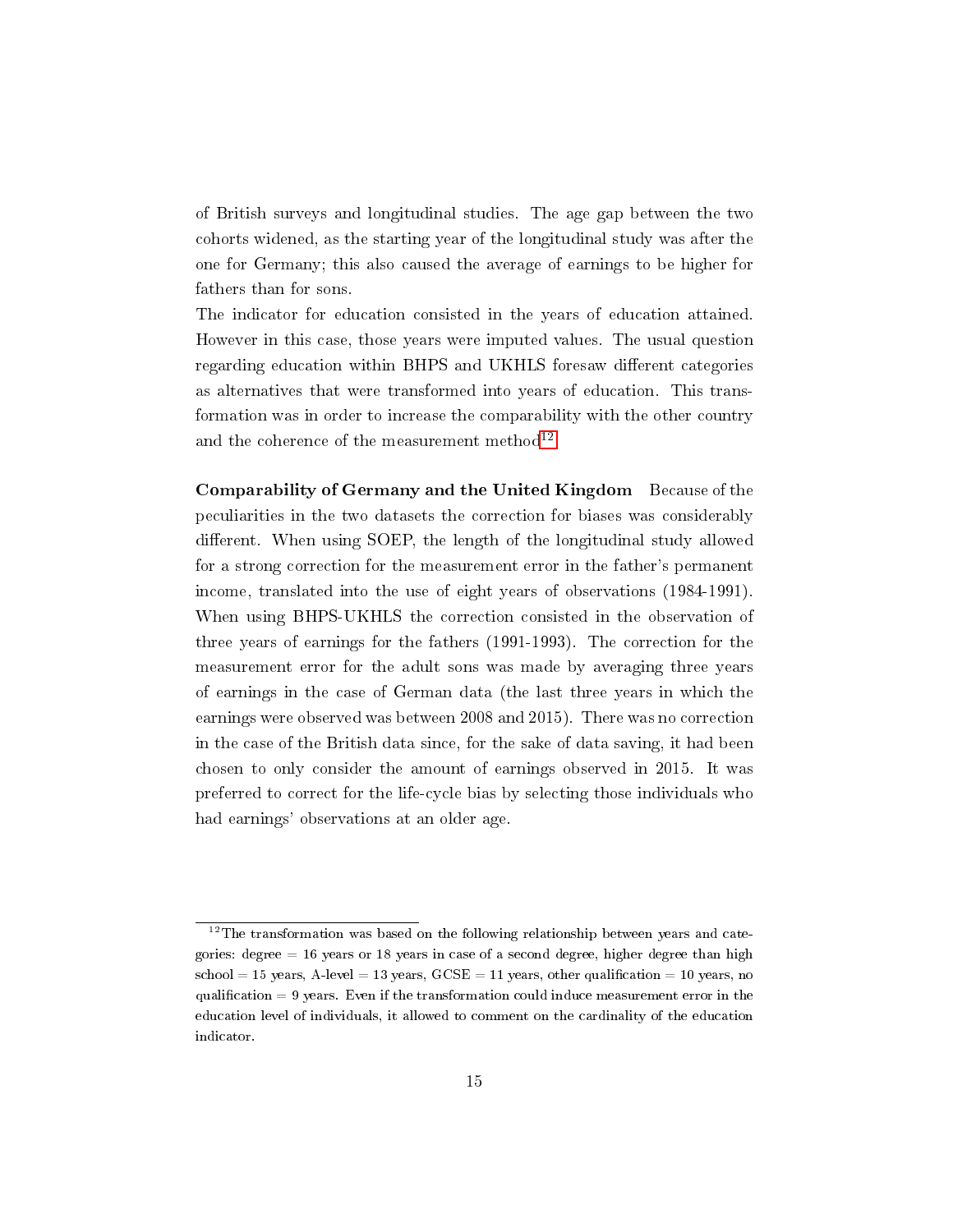#### 4 Results

The key idea of this paper is to compare the estimates for the intergenerational mobility of the single resource-based dimension, with the estimates for the intergenerational mobility of the multiple dimensions status. Hence the estimates are replicated depending on the adopted variable. However, before discussing the comparison between the two different methods, I discuss the results based only on earnings in order to verify the comparability with respect to the previous literature and the benchmark results. In the last two paragraphs of this Section, I discuss the international comparison between German and British results as well as the robustness checks.

Intergenerational mobility of earnings I present estimates from two regressions for the intergenerational mobility of earnings. Regression (4a) is the empirical counterpart of the intergenerational equation  $(1)$ , when y and  $x$  are the earnings of the adult son and father respectively. Regression (4b) presents the additional explanatory variable, Z, which represents a set of controls such as the age of fathers and adult sons, age squared, and the household size of fathers and adult sons.

$$
\log(y) = \beta \log(x) + e \tag{4a}
$$

$$
\log(y) = \beta \log(x) + \delta Z + e. \tag{4b}
$$

The estimates are presented in Table 5 for both Germany and the United Kingdom. The intergenerational elasticity of earnings in Germany is equal to  $0.322$ ; that figure becomes  $0.295$  when controls are added to the basic model. The key driver of the reduction in the elasticity is the age of the sons, which is one of the few signicant controls, due to the relevance of the life-cycle bias for the estimates of the intergenerational mobility. These estimates are in line with the most recent estimates from Eisenhauer and Pfeiffer (2008) as well as Schnitzlein (2015). Within the literature, a  $\beta$  equal to or lower than 0.3 is considered to be indicative of a high mobility country. Moreover, in all the comparative studies such as the one by Corak (2006), the values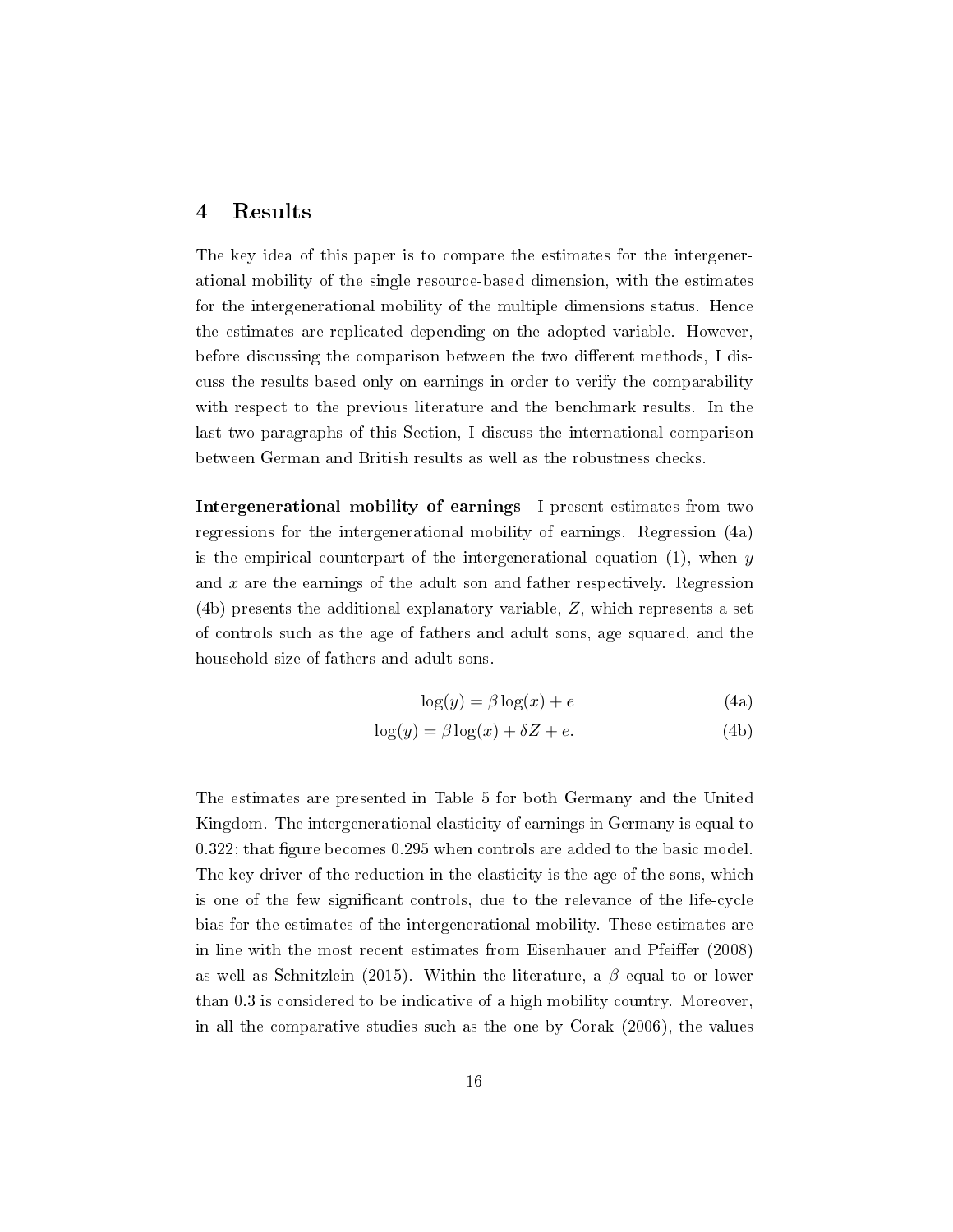of  $\beta$  for Germany are among the lowest in the industrialised countries. The IGE of earnings in the United Kingdom is equal to 0.209, that becomes 0.223 when controls are added to the basic model. It is interesting to underline that the mobility in the UK seems to be lower than that in Germany; this is something rather new in the literature. However, in another paragraph of this Section, I will analyse the comparability of the results in terms of international rankings and demonstrate how they are strongly influenced by the method and the measurement errors.

When a correction is applied to average the adult sons' earnings over three years (2014-2016) instead of the single year of 2015, there is a reduction of the elasticity to 0.165. This result is coherent with the fact that the direction of the error induced by the measurement error in the adult sons' permanent income,  $y$  of Equation (1), as well as the life-cycle bias are not pre-determined differently from what happens with the measurement error for the fathers' permanent income,  $x$ .

Intergenerational mobility of status The first set of findings that is presented relates to the factor analysis estimation. They are illustrated in Table 6 and 7 for both models (2) and (3) and for both countries. These results are presented in order to prove the reliability of the factor analysis model for explaining the latent variable for status of the individual. The value of the eigenvalue of the first factor is greater than one in both the models and countries, whilst the other eigenvalues (not presented) are around zero. This means that there is indeed one single factor that loads on the three observed variables. The level of the loadings is always higher than 0.5, which is the threshold to consider whether one variable is explicative for one factor.

The scores that were obtained from the factor analysis explained in Section 2 were standardised with a mean equal to zero and a standard deviation equal to one<sup>[13](#page-20-0)</sup>. This implies that the computation of the regression coefficient is the same as the computation of the Pearson correlation coefficient between

<span id="page-20-0"></span> $13$ Figure 1 and Figure 2 illustrate the distribution of the status' scores and of the values of standardized earnings.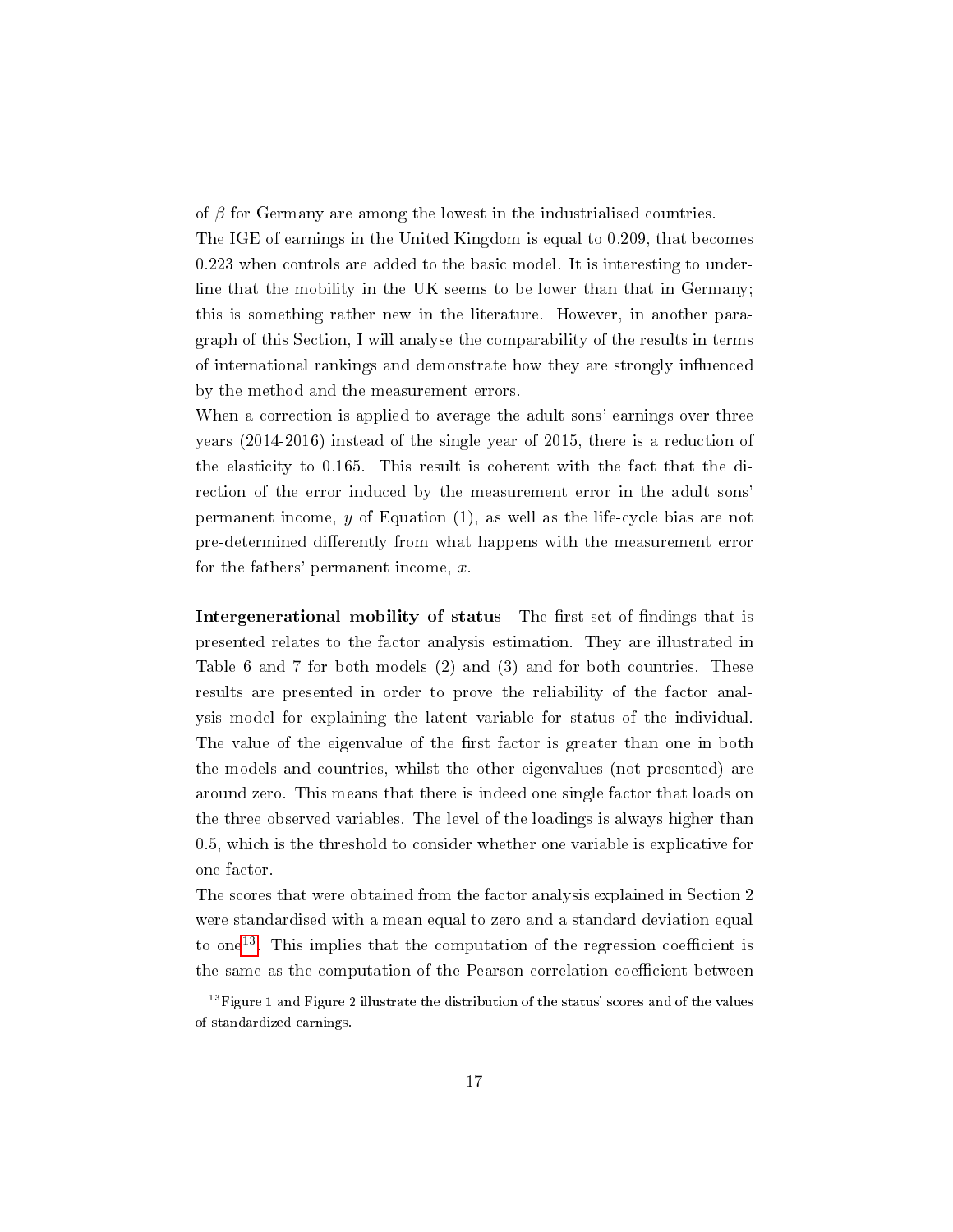the variables. That is why this study adopted the correlation coefficient in order to compare the estimates of the status mobility and of the unidimensional earnings mobility. As explained in Section 2 the interpretation of the regression coefficient  $(\beta)$  and of the correlation coefficient  $(\rho)$  is exactly the same in terms of mobility: the higher is the coefficient, the lower the mobility in the two distributions.

The estimates are presented in Table 8. The intergenerational mobility of the status, in terms of  $\rho$  is equal for Germany to 0.465 and for the United Kingdom to 0.435. These two coefficients are remarkably higher than the ones obtained from earnings that were equal to 0.278 for Germany and 0.184 for the UK. Given that the level of mobility is the complement of the estimate of the coefficient, the increase in the  $\rho$  corresponds to a decrease in the mobility of around thirty percent for both Germany and the United Kingdom.

This increase seems positively answer to the research question regarding the existence of the latent status bias: there is indeed some correlation among the status variables that increases the probability of being poor or rich over multiple generations. This results in the increase of status persistence across generations with respect to the single earnings persistence.

International comparison As anticipated in Section 3, the correction for the errors when using earnings as an indicator for resources, was different across the German and British data. This implies that the results are not directly comparable in terms of magnitude. In particular, I refer to the results of the unidimensional mobility measurement, because the literature about international comparisons has always located Germany below the UK in terms of intergenerational elasticity and therefore above in terms of mobility<sup>[14](#page-21-0)</sup>. According to the estimates of Table 5 and Table 8 that refer respectively to the regression coefficient and the correlation coefficient, the international ordering would be reversed.

In order to facilitate the comparability between the two countries analysed, I adapted the German data to the British data. In other words, I selected

<span id="page-21-0"></span><sup>&</sup>lt;sup>14</sup>See Corak(2006) and Blanden(2009).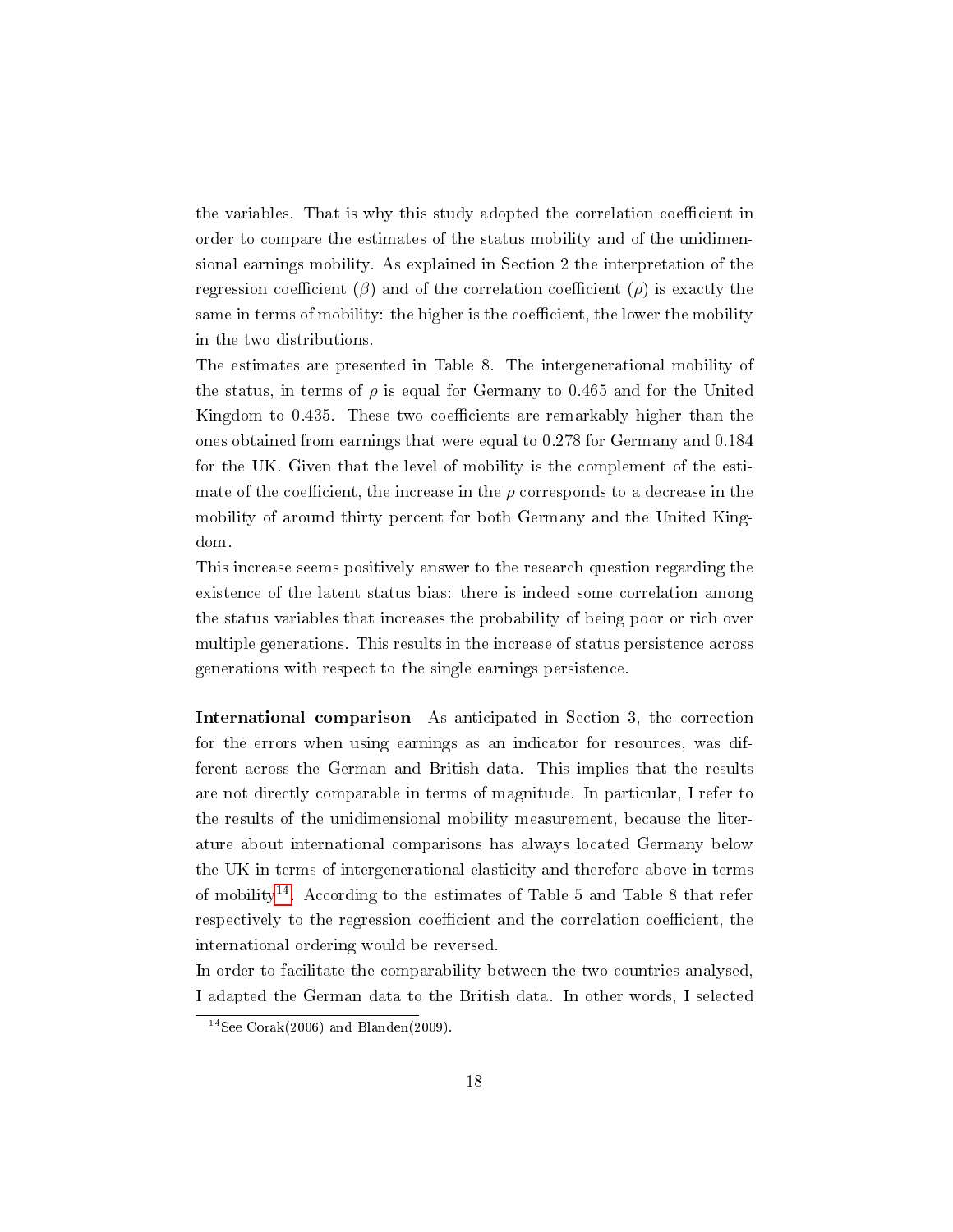another sample from SOEP, with a correction for measurement error and life-cycle bias that is in line with the one available for UK. To analogise to the British dataset, this sample was comprised of fathers whose earnings were observed for three years, between 1984 and 1986, and adult sons, whose earnings were observed in a single year. Since there was no reason to select a specific year, I present results of the estimated levels of mobility when the earnings were observed in 2010, 2011, 2012, 2013, 2014 and 2015. The sample size reduced over this time period and the average age increased.

The main findings are available in Figure 3 and Figure 4. Figure 3 compares the intergenerational elasticity  $(\beta)$  in Germany and the United Kingdom. The dots represent the elasticity when the adult sons' earnings are computed using only one year of observation, and the fathers' earnings are computed with 3 years of observation. The red line represents the elasticity for Germany computed with the optimal correction for the errors (8 years of average for fathers and 3 years for adult sons). The black line represents the elasticity for the United Kingdom. For 3 years out of 6, the new estimates for Germany were in line with that for the UK, for the remaining 3 years the elasticity in Germany was signicantly lower than that in the UK. Hence it is possible to affirm that the international ordering in terms of elasticity is confirmed when examining comparable estimates.

Figure 4 presents what happens in terms of correlation; the dots represent new values of correlation. The results were analogous to the ones for elasticity, except that the two countries appeared to have a similar level of mobility in terms of correlation. Moreover, the graph uses red dots to illustrate the status' correlations in single years in order to confirm that the role of the latent status bias is still significant even with this less precise data structure. Hence, it can be concluded that the use of other dimensions that are different but combined with earnings can help to correct for the biases that arise from the earnings measurement.

Table 10 presents the preferred estimates for the international comparisons, which are those with the adult sons earnings in 2010. These estimates are preferred because the sample size is maximized; it is equal to 310 pairs. The findings indicate that the mobility in Germany is higher than in the United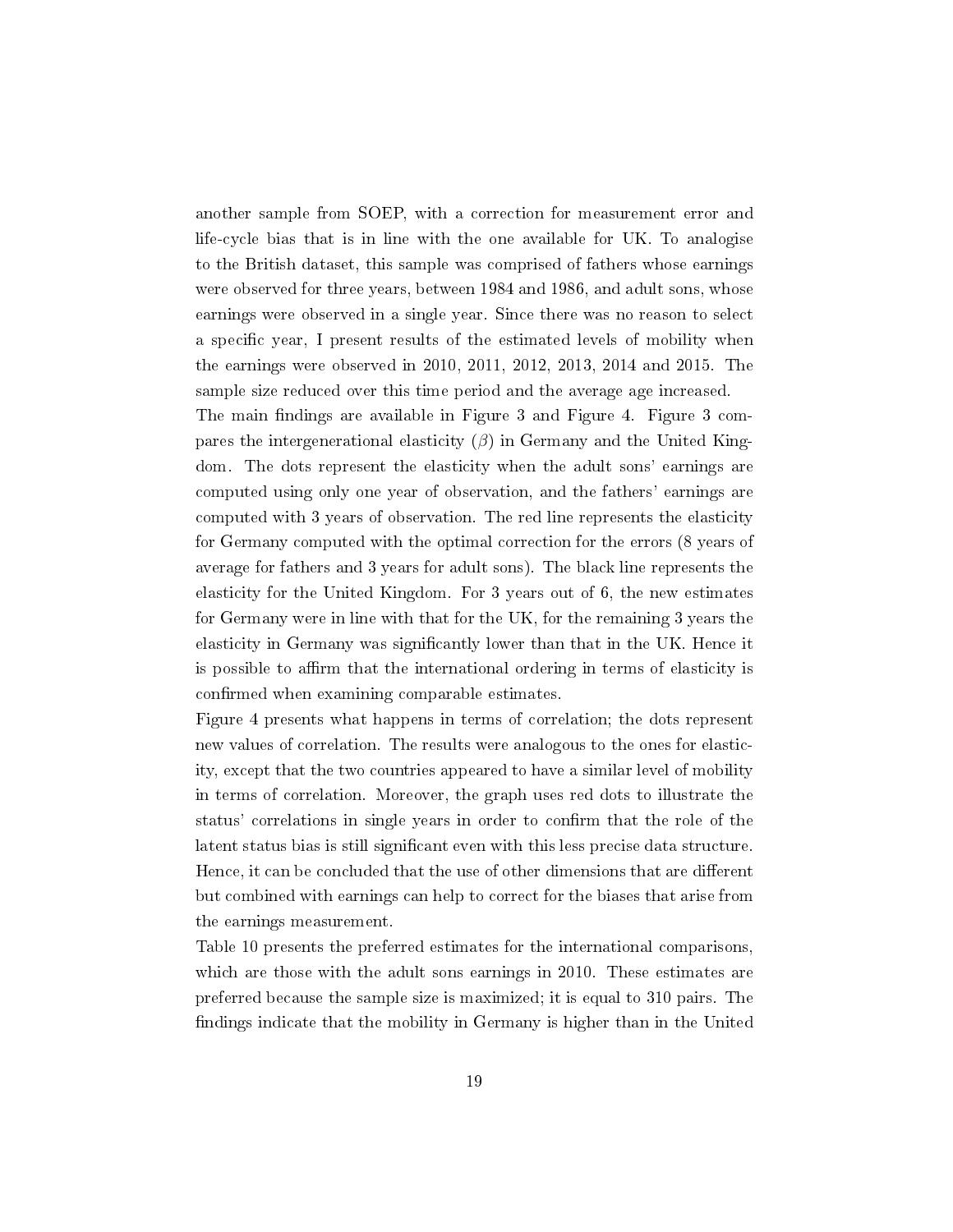Kingdom. The gap reduces when the correlation is employed instead of the elasticity of earnings and reduces further in relative terms when the status indicator is computed.

Robustness Checks This paragraph presents the results of the performance of the robustness checks. The ones included here are those mostly related to the research topic, which is the use of multiple dimensions as proxies for status when measuring intergenerational mobility. These include in particular the adoption of the Lubotsky Wittenberg (LW) method instead of the factor analysis, and the computation of the correlation of the International Socio-economic Index (ISEI) levels. Other robustness checks include the computation of fathers-daughters intergenerational mobility, and the intergenerational elasticity of household disposable income as addressed in Appendix 2 and Appendix 3.

The method proposed by Lubotsky and Wittenberg (2006) has the peculiarity of reducing the relevance of the bias when dealing with multiple proxies of a latent variable. In this case the proxies are earnings, occupation and education and the latent variable is the status of the individual. This technique has been adopted by Vosters (2014) as well as Vosters and Nybom (2015) to illustrate how the addition of other dimensions to the status of individuals does not influence the results in terms of intergenerational mobility. However, this addition allows for the combination of the proxies for the fathers but not for the sons. That is why the choice was to adopt another technique. Nonetheless the results in terms of LW are presented in Table 9. For Germany there was an increase in the coefficient, that grew from the initial value of 0.322 to 0.373. For the United Kingdom the  $\beta$  increased from 0.209 to 0.249. On the contrary to the preceding works that adopted LW, there was indeed an increase in the estimate and hence a reduction in mobility. However, in terms of magnitude, this increase and reduction was less significant than what happened to the correlation coefficient once at the status indicator that came out from the factor analysis was examined. The aforementioned explanation for this is that the LW method does not allow for taking into account the correlation between the fathers' earnings, occu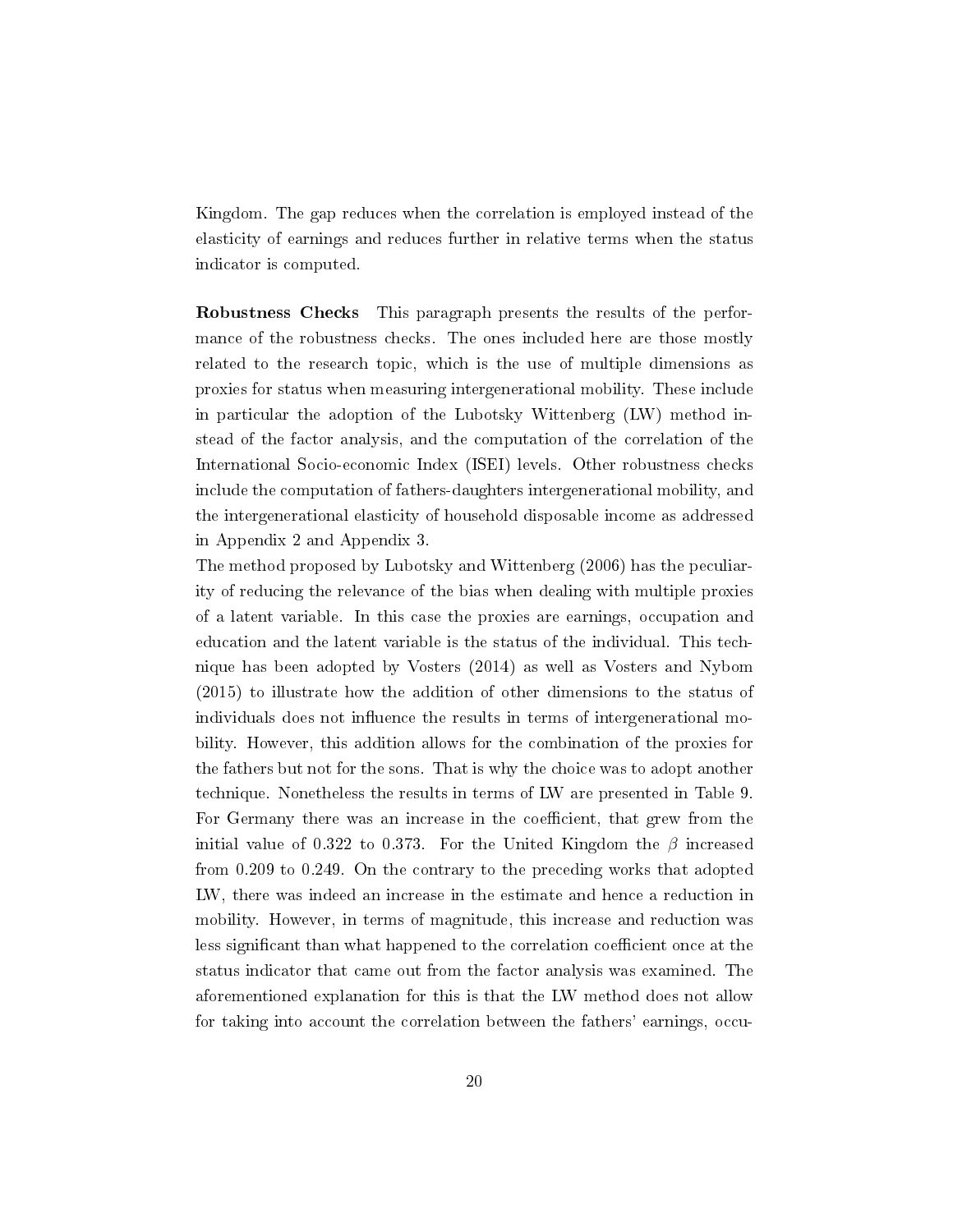pation and education, whereas it is possible to evaluate the effect of this extra correlation when the factor analysis is employed .

Table 9 presents the results of the estimates computed using the ISEI. The  $\beta$  coefficient for Germany was equal to 0.377, which is in line with the value computed using the LW method.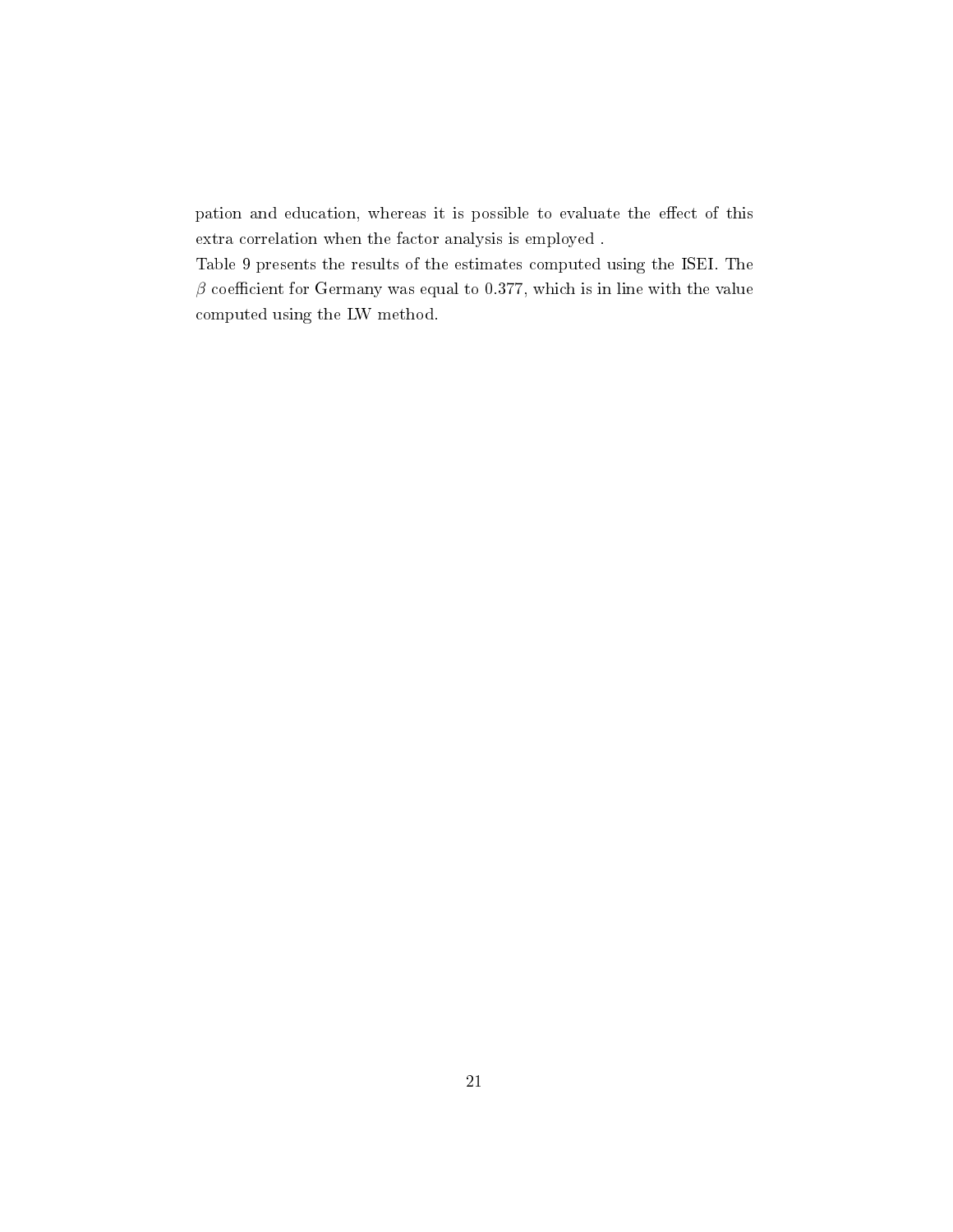#### 5 Conclusions

This paper confirms that the level of mobility within a society is probably lower than what had been believed by the economic literature of intergenerational mobility. This itself is not a new conclusion; what is new is the reason for that underestimation. The phenomenon of the persistence of inequality or equivalent of the intergenerational mobility is influenced by various forms of friction that operates within the transmission of the economic status across generations. These multiple frictions logically induce an increase in the persistence if they are taken into account all at the same time. This is the interpretation given to the increase in magnitude of the estimate of intergenerational correlation when examining the multiple dimensions status with respect to the unidimensional case based on earnings.

These empirical results are indeed relevant for the measurement literature of intergenerational mobility. What matters in terms of mobility is not only the single indicator of earnings or income but also the indicators of the other dimensions an individual's status. Even if there is yet to be a consensus over mobility measurement, this paper suggests that it would be preferable to work on a multidimensional index, given the existence and extent of this additional amount of mobility that derives from the combination of dimensions.

With regard to economic interpretations, especially in relation to inequality, it could be interesting to interpret the empirical results within the theory of intergenerational mobility. There are papers whose authors modify the typical Becker-Tomes-Solon framework in order to include for instance variation in the quality of the schooling (as in Andreu and Hindriks [2017]), forms of segregation or stratification based on neighbourhoods (as in Durlauf [1996] and Benabou [1996]) or a dual labour market (as in the seminal paper by Galor and Zeira [1993]). An attempt to insert multiple sources of frictions in the market for studying the effects on intergenerational theoretical models could be a relevant sequel to this paper.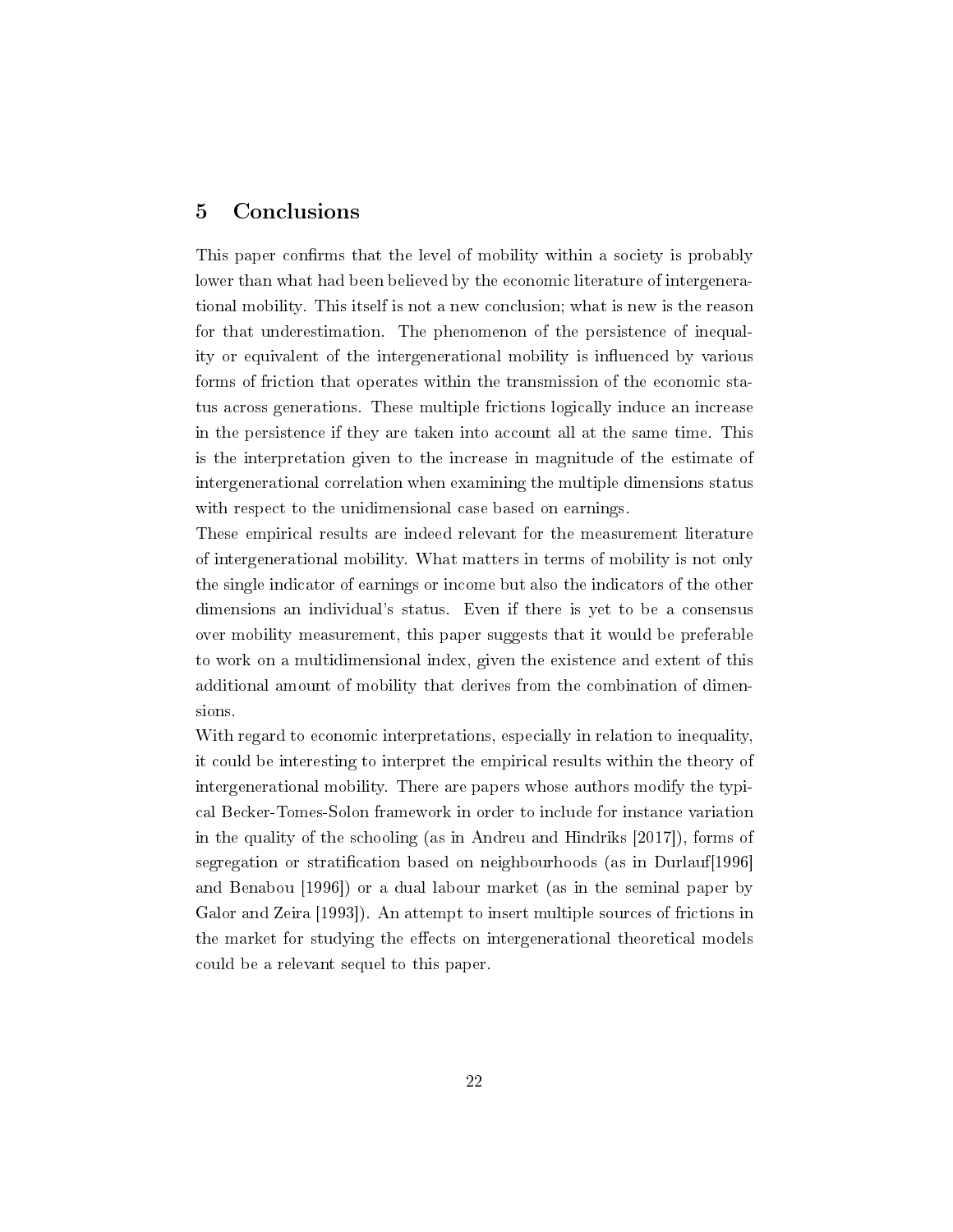#### References

- [1] Alkire, S., P. Ballon, J. Foster, J. M. Roche, Santos, M. E. and S. Suman. (2015). Multidimensional Poverty Measurement and Analysis: A Counting Approach. Oxford Univ. Press
- [2] Andreu and Hindriks (2017). Intergenerational mobility, school inequality and social segregation. CORE Discussion papers 2017.
- [3] Benabou, R. (1996). Equity and Efficiency in Human Capital Investment: The Local Connection. Review of Economic Studies, 63 (2), 237-264
- [4] Blanden, J. (2009). How Much Can We Learn from International Comparisons of Intergenerational Mobility?. CEE Discussion Papers 0111. Centre for the Economics of Education, LSE.
- [5] Brenner, J. (2010). Life-Cycle Variations in the Association between Current and Lifetime Earnings: Evidence for German Natives and Guest Workers. Labour Economics, 17, 392-406.
- [6] Bollen, K. A. (1989). Structural Equations with Latent Variables. New York: Wiley.
- [7] Bowles S. and H. Gintis. (2002). The Inheritance of Inequality. Journal of Economic Perspectives  $\cdot$  vol. 16, no. 3, Summer 2002. (pp. 3-30).
- [8] Black, S. E., and P. J. Devereux. (2010). Recent developments in intergenerational mobility. In Handbook of labour economics, ed. Orley Ashenfelter and David Card. Amsterdam: Elsevier.
- [9] Chadwick, L. and G. Solon. (2002). Intergenerational Income Mobility among Daughters. American Economic Review. March, 92:1, pp. 335–44
- [10] Charles K. K. and E. C. Hurst (2003). The correlation of wealth across generations. The Journal of Political Economy 111: 1155-1182.
- [11] Checchi D. and V. Dardanoni, (2002). Mobility comparisons: does using different measures matter?. Departmental Working Papers 2002-15.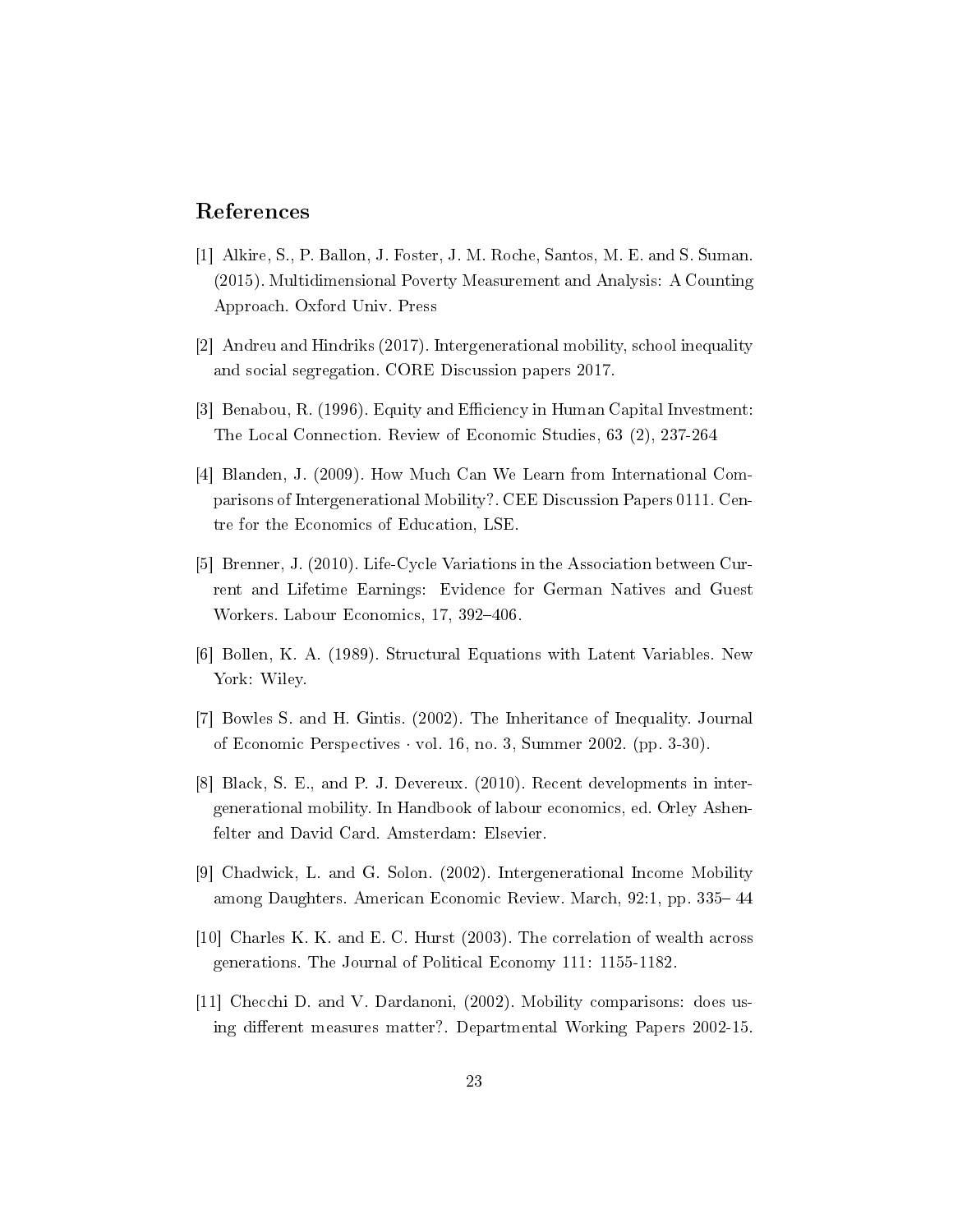Department of Economics, Management and Quantitative Methods at Università degli Studi di Milano.

- [12] Chetty, R., N. Hendren, P. Kline, and E. Saez. (2014). Where is the land of opportunity? The geography of intergenerational mobility in the United States. Quarterly Journal of Economics 129(4):1553-1623.
- [13] Corak, M. (2004). Generational Income Mobility in North America and Europe. Cambridge: Cambridge University Press.
- [14] Corak, M. (2006). Do Poor Children Become Poor Adults? Lessons from a Cross Country Comparison of Generational Earnings Mobility. Research on Economic Inequality, 13, 143–88.
- [15] Couch, K. A. and T. A. Dunn (1997). Intergenerational Correlations in labour Market Status: A Comparison of the United States and Germany. Journal of Human Resources. Vol. 22, 210-32.
- [16] Dahl, M. and T. DeLeire. (2008). The association between children's earnings and fathers' lifetime earnings: Estimates using administrative data. Discussion Paper 1342-08, Institute for Research on Poverty, University of Wisconsin-Madison.
- [17] Dearden, L. and Machin, S. and H. Reed. (1997) . Intergenerational mobility in Britain. The Economic Journal, pages 47-66.
- [18] Duncan, O. D.. 1961. A Socioeconomic Index for All Occupations. In Occupations and Social Status, edited by Albert J. Reiss, Jr., 109–38. New York: Free Press.
- [19] Durlauf, S. N. (1996). A theory of persistent income inequality. Journal of Economic growth. 1 (1), 75-93.
- [20] Eisenhauer, P. and Pfeiffer, F. (2008). Assessing intergenerational earnings persistence among German workers, Zeitschrift für Arbeitsmarkt-Forschung – Journal for Labour Market Research, ISSN 2510-5027, Vol. 41, Iss. 2/3, pp. 119-137.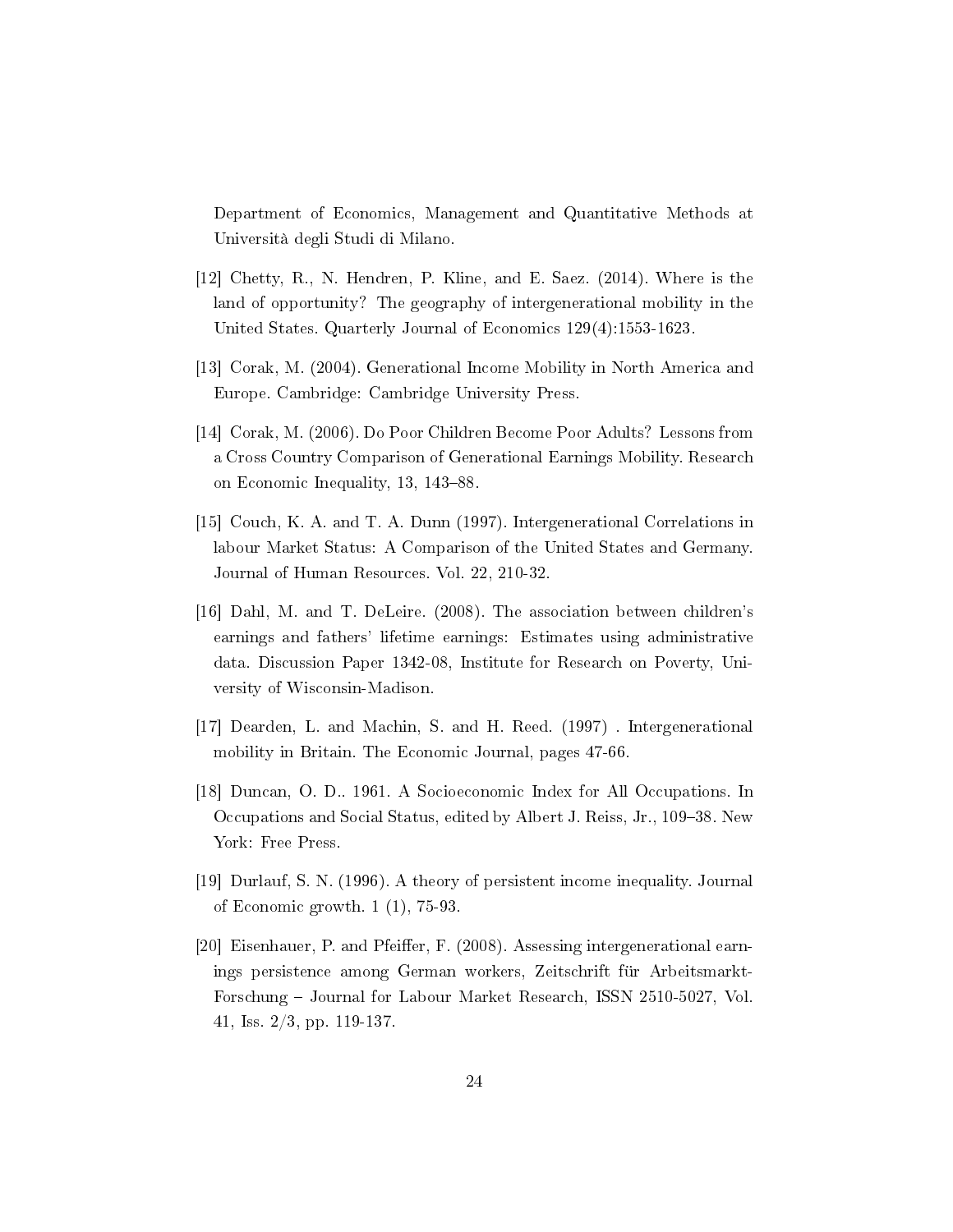- [21] Ermisch, J. and M. Francesconi. (2004). Intergenerational mobility in Britain: new evidence from the British Household Panel Survey. In Generational Income Mobility in North America and Europe, pages 147-89.
- [22] Fields, G. S. and E. A. Ok. (1996). The Measurement of Income Mobility: An Introduction to the Literature. Working Papers 96-05, C.V. Starr Center for Applied Economics, New York University.
- [23] Galor, O., and J. Zeira. (1993). Income Distribution and Macroeconomics. Review of Economic Studies 60, 35-52.
- [24] Ganzeboom, H. and M. De Graaf, P. and Treiman, D. (1992). A Standard Socio-Economic Index of Occupational Status. volume 21. Social Science Research.
- [25] Goldthorpe JH, Hope K. (1974). The Social Grading of Occupations. Clarendon Press: Oxford.
- [26] Gregg, P., Macmillan, L. and Vittori, C. (2016) Moving Towards Estimating Sons' Lifetime Intergenerational Economic Mobility. Oxford Bulletin of Economics and Statistics.
- [27] Haider, S. and G. Solon. (2006). Life-Cycle Variation in the Association between Current and Lifetime Earnings. American Economic Review, 96, 1308-20.
- [28] Harman, H. H. (1976). Modern Factor Analysis. 3rd ed. Chicago: University of Chicago Press.
- [29] Hart, P. E., 1976. The comparative statics and dynamics of income distributions. Journal of the Royal Statistical Society (Series A) 139 (1),  $108 - 125$ .
- [30] Hollingshead, A. A. (1975). Four-factor index of social status. Unpublished manuscript, Yale University, New Haven, CT.
- [31] Jäntti, M. and S. Jenkins. (2013). Income Mobility. IZA Discussion Papers 7730, available also as a chapter of the book Handbook of Income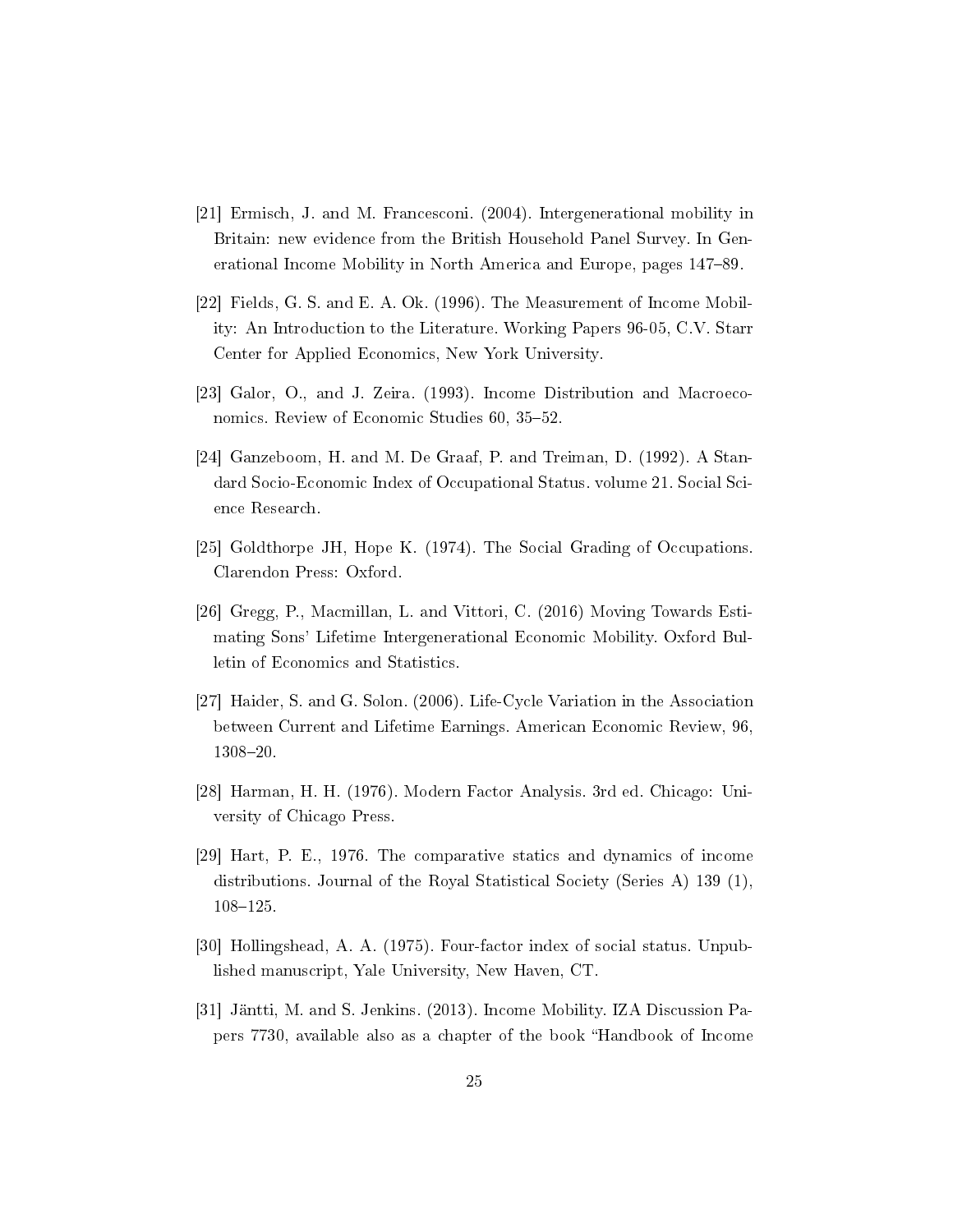Distribution, Volume  $2$ " (2015) edited by A. B. Atkinson and F. Bourguignon, Elsevier-North Holland.

- [32] Lubotsky, D. and M. Wittenberg. (2006). Interpretation of regressions with multiple proxies. The Review of Economics and Statistics, 88(3), 549- 562.
- [33] Mazumder, B. (2005). Fortunate sons: New estimates of intergenerational mobility in the U.S. using social security earnings data. Review of Economics and Statistics 87:235-255.
- [34] Mazumder, B. and M. Acosta. (2015). Using occupation to measure intergenerational mobility. ANNALS Am Acad Polit Soc Sci 657(1): 174- 193.
- [35] Nakao, K., and J. Treas. (1994). Updating occupational prestige and socioeconomic scores: How the new measures measure up. Sociological Methodology  $24:1-72$ .
- [36] Nicoletti, C. and J. Ermisch (2007). Intergenerational earnings mobility: Changes across cohorts in Britain. The B.E. Journal of Economic Analysis and Policy 7, Article 9.
- [37] Nybom M. and J. Stuhler. (2017). Biases in Standard Measures of Intergenerational Income Dependence. Journal of Human Resources, University of Wisconsin Press, vol. 52(3), pages 800-825.
- [38] O'Neill, D., D. Sweetman and D. Van de gaer. (2007). The effects of measurement error and omitted variables when using transition matrices to measure intergenerational mobility. Journal of Economic Inequality 5:159-178.
- [39] Raitano, M. (2009). When family beats welfare. Background effects in EU15 countries clusters, Intereconomics,  $44(6)$ ,  $337-342$ .
- [40] Rencher, Alvin C. (2002). Methods of Multivariate Analysis, 2nd Edition . New York: Wiley.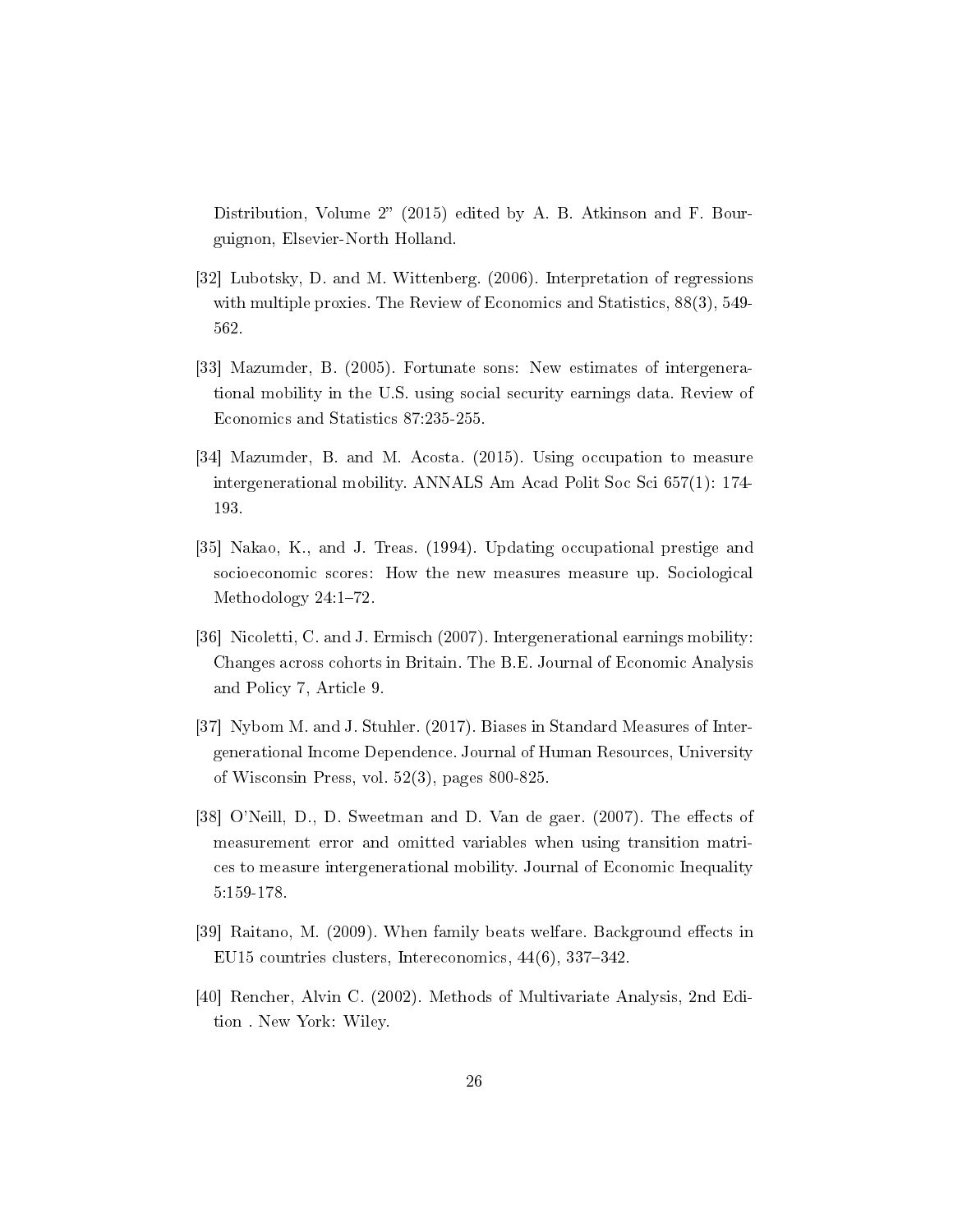- [41] Rose D. and E. Harrison (2007). The European Socio-economic Classi fication: A New Social Class Schema for European Research. European Societies, 9, 3: 459-490.
- [42] Schnitzlein, D. (2015). A New Look at Intergenerational Mobility in Germany Compared to the U.S, vol.62 Review of Income and Wealth
- [43] Solon, Gary (1992). Intergenerational Income Mobility in the United States. The American Economic Review 82(3): 393Ð408.
- [44] Treiman D. J. (1977). Occupational Prestige in Comparative Perspective. New York: Academic Press.
- [45] Vosters, K. (2015). Is the Simple Law of Mobility Really a Law? Testing Clark's Hypothesis. Accepted at the Economic Journal. Available [here](https://docs.google.com/viewer?a=v&pid=sites&srcid=ZGVmYXVsdGRvbWFpbnxrZWxseW52b3N0ZXJzfGd4OjZkYzc1ZDMwYzFhMGRiODU#category.name)
- [46] Vosters, K. and Nybom M. (2014). Intergenerational persistence in latent socioeconomic status: Evidence from Sweden. Accepted at The Journal of labour Economics. Available [here](https://docs.google.com/viewer?a=v&pid=sites&srcid=ZGVmYXVsdGRvbWFpbnxrZWxseW52b3N0ZXJzfGd4OjFiMDQwYjNhYzY0MjhlZWY#category.name)
- [47] Wright, E. O. 1985. Classes. London: Verso.
- [48] Zimmerman, D. J. (1992). Regression toward mediocrity in economic stature. American Economic Review 82: 409-429.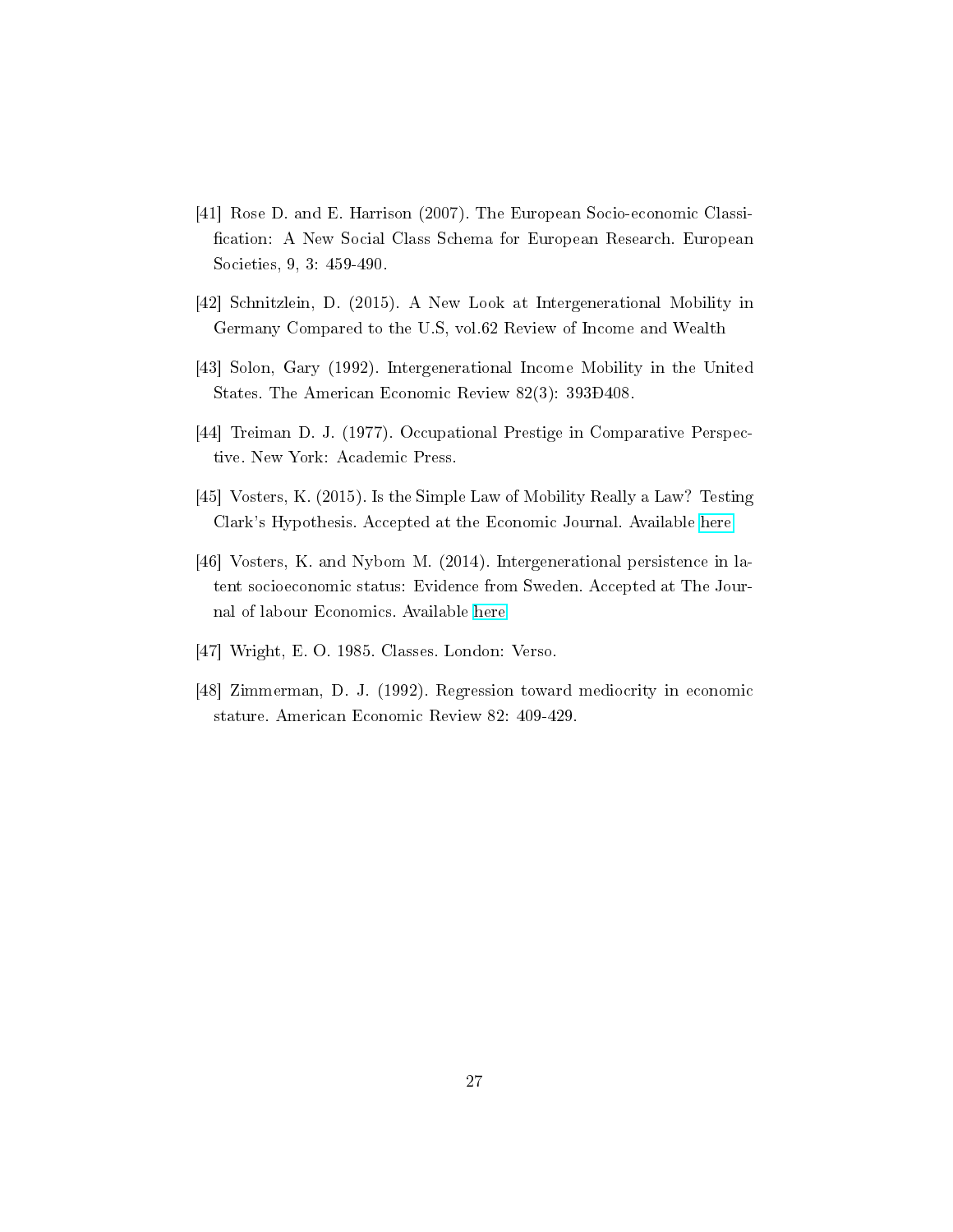| Authors                        | Estimation<br>Method | Coefficient |
|--------------------------------|----------------------|-------------|
| Couch and Dunn (1997)          | LS                   | 0.11        |
| Grawe $(2004)$                 | LS                   | 0.095       |
| Grawe $(2004)$                 | generated            | 0.320       |
| Eisenhauer and Pfeiffer (2008) | LS                   | 0.282       |
| Eisenhauer and Pfeiffer (2008) | $\mathrm{IV}^1$      | 0.374       |
| Schnitzlein (2015)             | LS                   | 0.318       |

Table 1: Previous German estimates

 $^{\mathrm{1}}$  The instrument adopted is father education

| Authors                             | Data source | Estimation<br>Method | Coefficient |
|-------------------------------------|-------------|----------------------|-------------|
| Dearden et al. (1997)               | NCDS - BCS  | LS                   | 0.240       |
| Dearden et al. (1997)               | NCDS - BCS  | $\rm\,IV^1$          | 0.581       |
| Gregg, Macmillan and Vittori (2016) | NCDS - BCS  | LS                   | 0.430       |
| Ermisch and Francesconi (2002)      | <b>BHPS</b> | $LS^2$               | 0.208       |
| Nicoletti and Ermisch (2007)        | <b>BHPS</b> | TS2SLS               | 0.365       |

 $^\mathrm{1}$  The instrument adopted is father's education dummies

<sup>2</sup> The status is measured in terms of Hope-Goldthorpe scores of occupational prestige.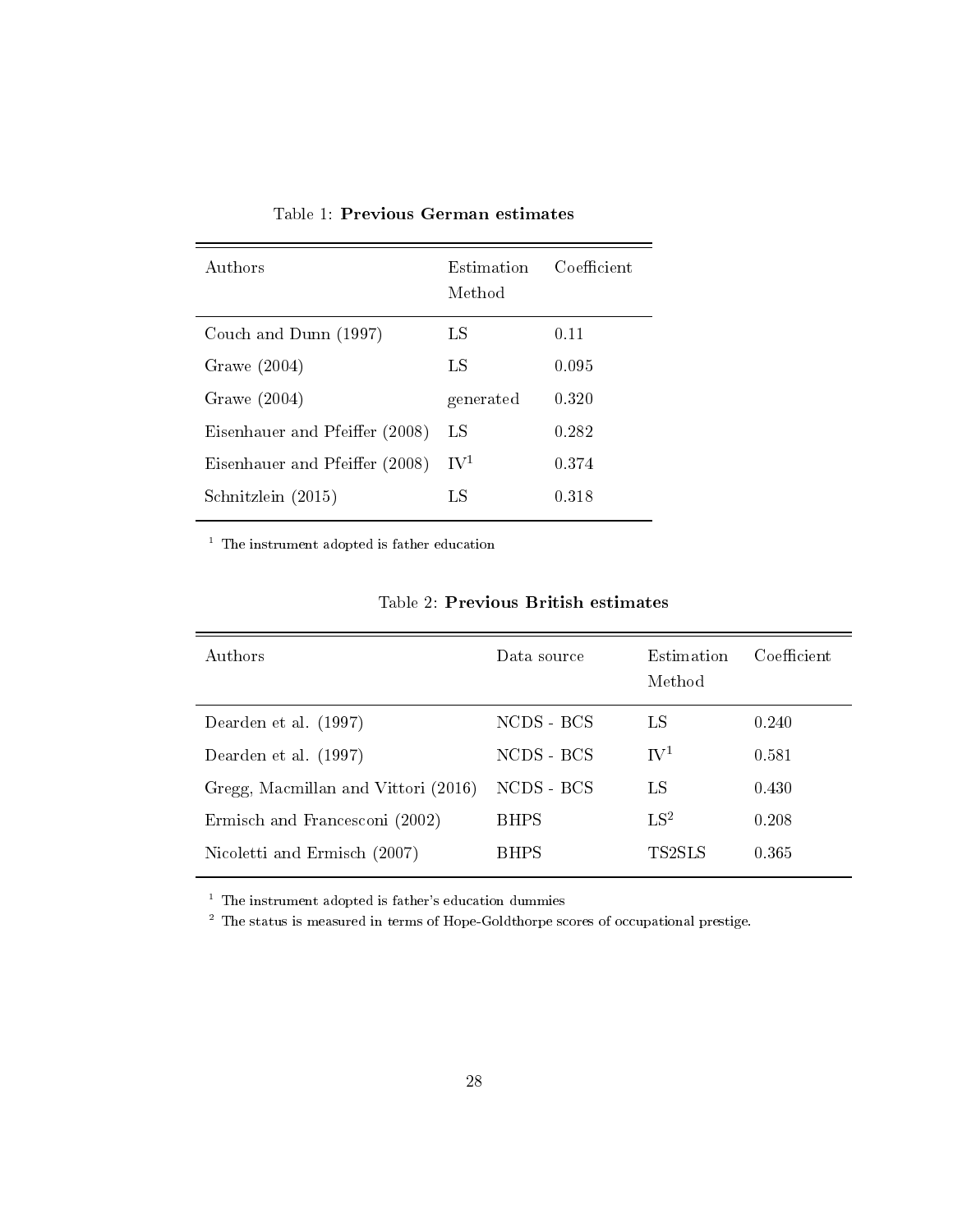| <b>Variables</b>                         | <b>Fathers</b>        | Adult Sons |
|------------------------------------------|-----------------------|------------|
| Earnings                                 | $37,713$ <sup>a</sup> | $39,539$ b |
| Age                                      | 38.7                  | 37.5       |
| HH size                                  | 4.1                   | 3.0        |
| Yrs education                            | 11.0                  | 12.6       |
| Occulation <sup>c</sup>                  | 45.0                  | 49.6       |
| Married                                  | 0.95                  | 0.54       |
| $Yrs$ observed earnings <sup>d</sup> 6.8 |                       | 7.9        |

Table 3: Descriptive statistics (averages) - Germany

<sup>a</sup> 8-year averages of adjusted individual labour earnings expressed in euros

<sup>b</sup> 3-year averages of adjusted individual labour earnings expressed in euros

<sup>c</sup> Occupation expressed in terms of the Treiman prestige scores

<sup>d</sup> Over a maximum of 8 years

Number of observations = 304 Source: SOEPv32 (1984-2015)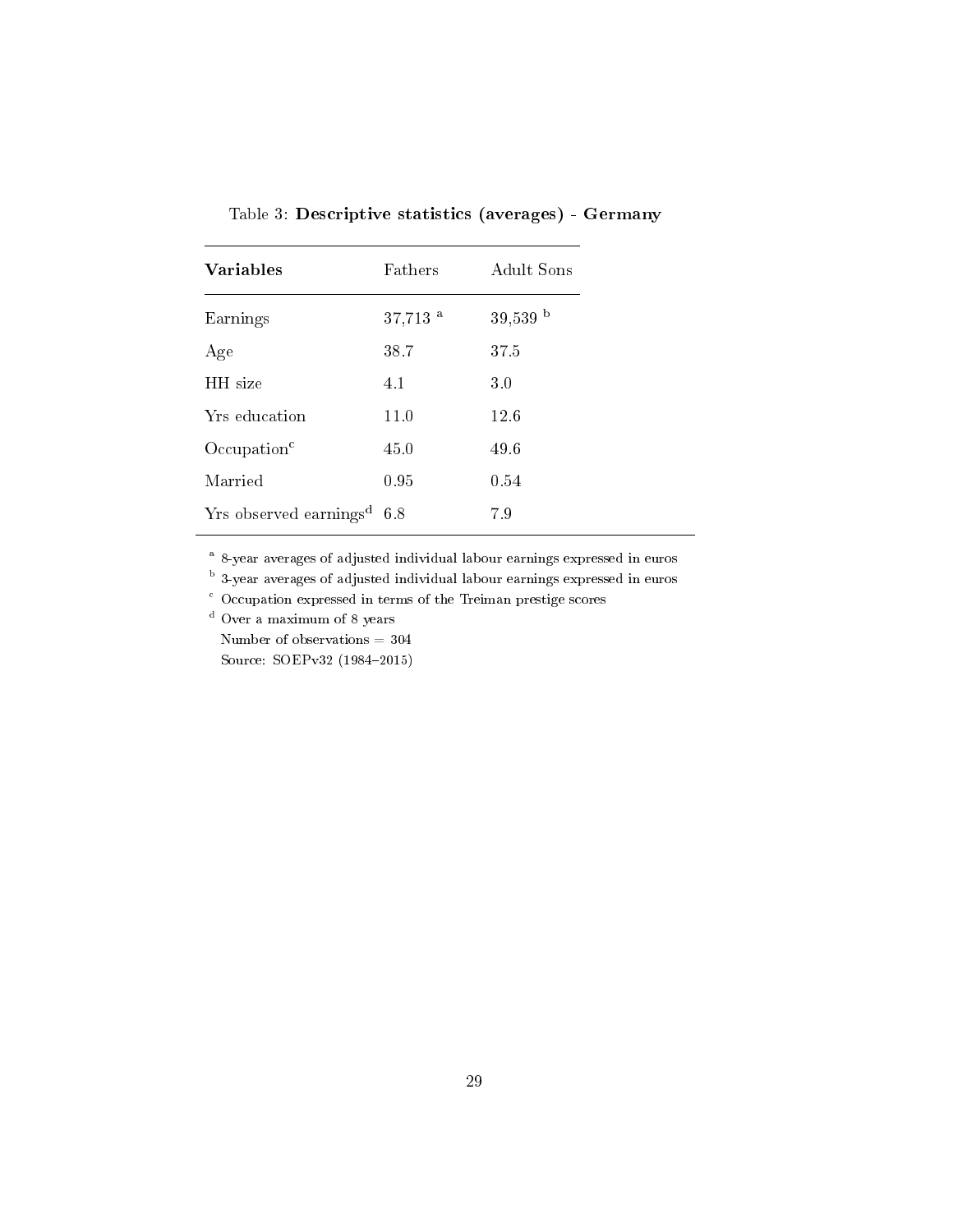| <b>Variables</b>                       | <b>Fathers</b>       | Adult Sons |
|----------------------------------------|----------------------|------------|
| Earnings                               | $2,264$ <sup>a</sup> | $2,071$ b  |
| Age                                    | 42.7                 | 35.6       |
| HH size                                | 4.2                  | 2.9        |
| Yrs education <sup>c</sup>             | 12.2                 | 13.6       |
| Occupation <sup>d</sup>                | 45.5                 | 44.6       |
| Married                                | 0.97                 | 0.45       |
| Yrs observed earnings <sup>e</sup> 2.9 |                      | 2.9        |

Table 4: Descriptive statistics (averages) - United Kingdom

<sup>a</sup> 3-year averages of monthly adjusted individual labour earnings expressed in pounds

**b** 2015 monthly adjusted individual labour earnings expressed in pounds

c Imputed

<sup>d</sup> Occupation expressed in terms of the Treiman prestige scores

<sup>e</sup> Over a maximum of 3 years

Number of observations  $= 235$ Source: BHPS-UKHLS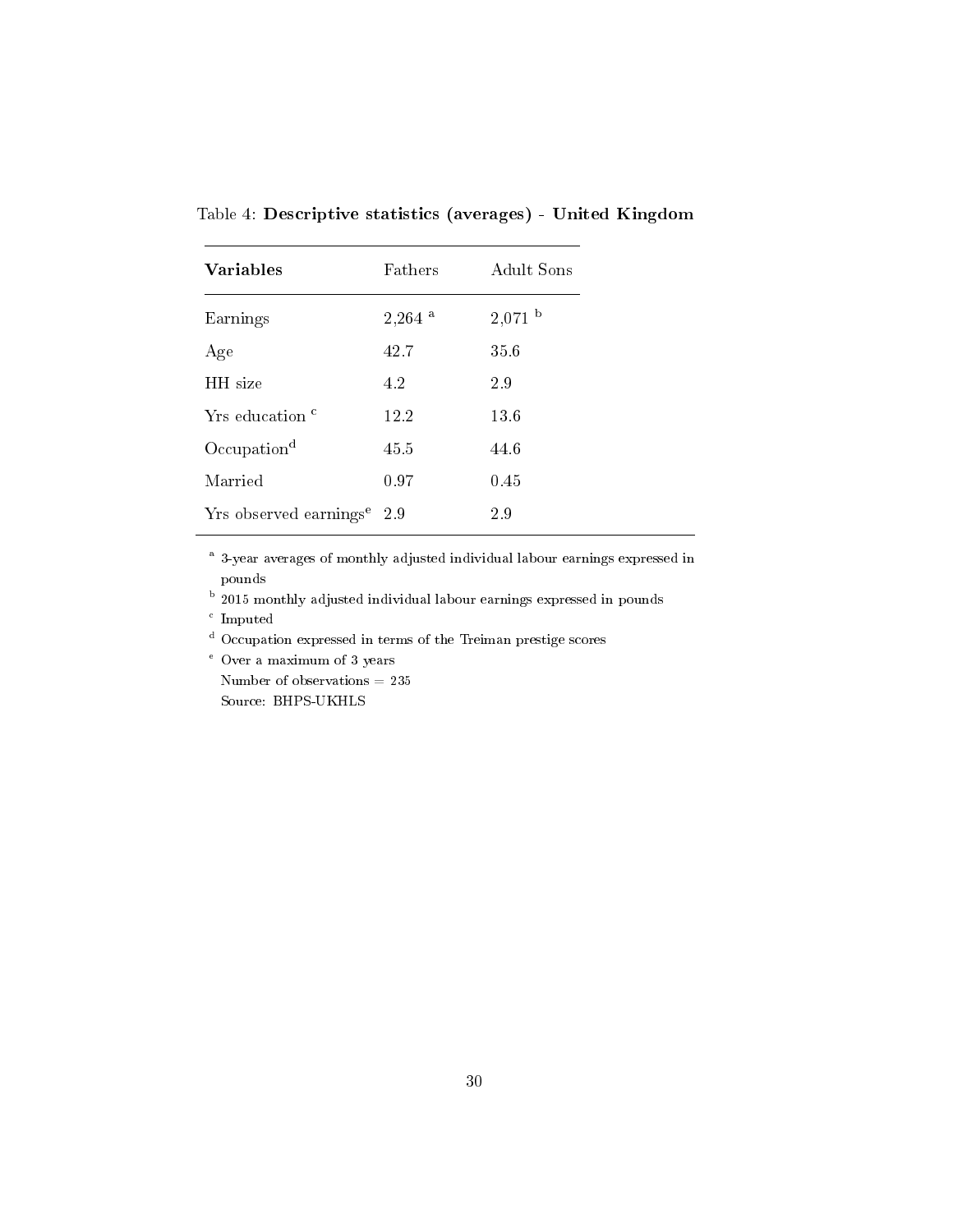|                     | Germany <sup>1</sup> |              | United Kingdom <sup>2</sup> |            |
|---------------------|----------------------|--------------|-----------------------------|------------|
|                     | (4a)                 | (4b)         | (4a)                        | (4b)       |
| Explan. var.        |                      |              |                             |            |
| $\beta$ coefficient | $0.322***$           | $0.295***$   | $0.209***$                  | $0.223***$ |
| s.e                 | 0.086                | 0.081        | 0.059                       | 0.051      |
| Controls            |                      |              |                             |            |
| fathers age         |                      | $-0.040$     |                             | 0.023      |
| s.e                 |                      | 0.047        |                             | 0.044      |
| fathers age2        |                      | 0.000        |                             | 0.000      |
| s.e                 |                      | 0.000        |                             | 0.001      |
| sons age            |                      | $0.262***$   |                             | 0.047      |
| s.e                 |                      | 0.073        |                             | 0.052      |
| sons age2           |                      | $-0.003$ *** |                             | 0.000      |
| s.e                 |                      | 0.001        |                             | 0.000      |
| fathers HH size     |                      | 0.009        |                             | 0.026      |
| s.e                 |                      | 0.031        |                             | 0.041      |
| sons HH size        |                      | $0.051*$     |                             | 0.012      |
| s.e                 |                      | 0.029        |                             | 0.032      |
| $R^2$               | 0.045                | 0.236        | 0.217                       | 0.248      |

Table 5: Regression estimates  $(\beta)$ 

1 8-year averages of logarithmized adjusted individual labour earnings for fathers, 3-year averages of logarithmized adjusted individual labour earnings for adult sons

<sup>2</sup> 3-year averages of logarithmized monthly adjusted individual labour earnings for fathers, 2015 logarithmized monthly adjusted individual labour earnings for adult sons

Level of significance: \*\*\* 1%, \*\* 5%, \* 10 %

Number of observations = 304 for Germany, 235 in UK.

Source: own calculations based on  $\frac{SQ}{S1}$ Pv32 (1984–2015) and BHPS-UKHLS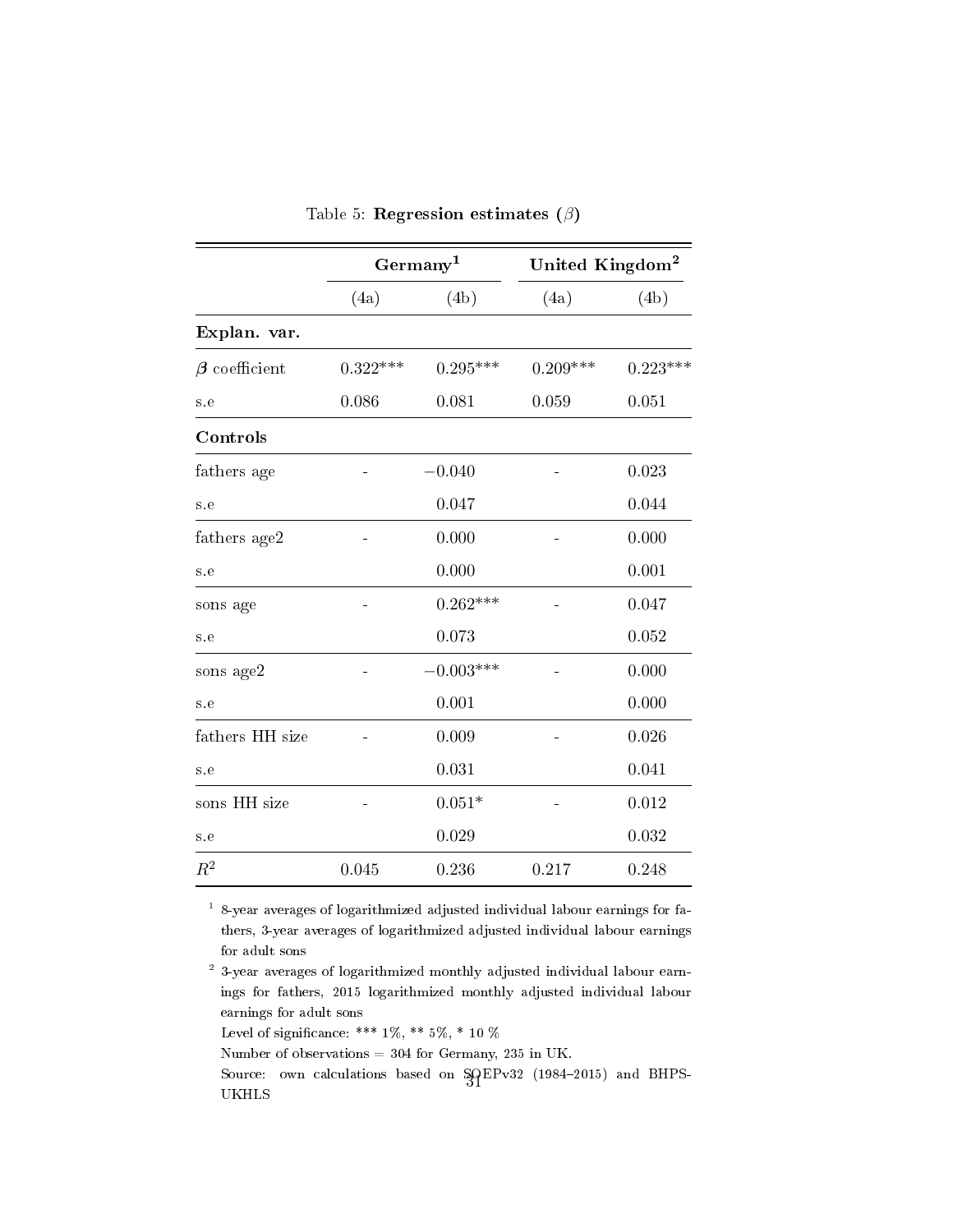| Model                          | Variable                       | Loadings, $\lambda_i$ | Uniqueness |
|--------------------------------|--------------------------------|-----------------------|------------|
|                                | Earnings, $x_1$                | 0.794                 | 0.370      |
| (2)                            | Occupation, $x_2$              | 0.885                 | 0.216      |
|                                | Education, $x_3$               | 0.863                 | 0.256      |
|                                | Eigenvalue of the first factor |                       | 2.157      |
|                                | Earnings, $y_1$                | 0.672                 | 0.548      |
| (3)                            | Occupation, $y_2$              | 0.828                 | 0.314      |
|                                | Education, $y_3$               | 0.856                 | 0.266      |
| Eigenvalue of the first factor |                                | 1.871                 |            |

Table 6: Factor analysis model estimation: Germany

Source: SOEPv32

| Model             | Variable                       | Loadings, $\lambda_i$ | Uniqueness |
|-------------------|--------------------------------|-----------------------|------------|
|                   | Earnings, $x_1$                | 0.721                 | 0.480      |
| $\left( 2\right)$ | Occupation, $x_2$              | 0.829                 | 0.313      |
|                   | Education, $x_3$               | 0.801                 | 0.359      |
|                   | Eigenvalue of the first factor |                       | 1.848      |
|                   | Earnings, $y_1$                | 0.688                 | 0.527      |
| $\left( 3\right)$ | Occupation, $y_2$              | 0.833                 | 0.306      |
|                   | Education, $y_3$               | 0.787                 | 0.381      |
|                   | Eigenvalue of the first factor |                       | 1.786      |

Table 7: Factor analysis model estimation: UK

Source: BHPS - UKHLS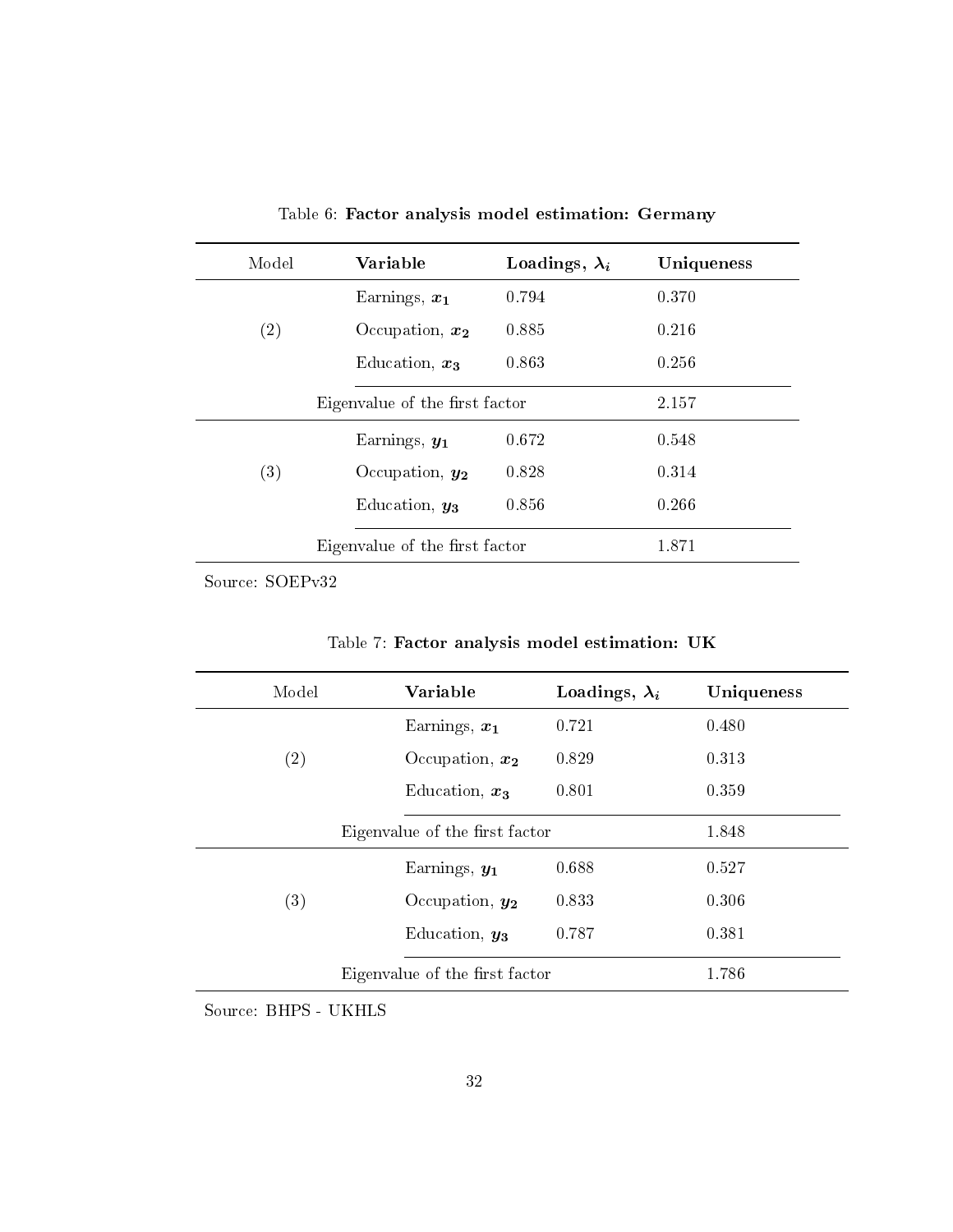|                | Indicator |        |  |
|----------------|-----------|--------|--|
| Country        | Earnings  | Status |  |
| Germany        | 0.278     | 0.465  |  |
| United Kingdom | 0.184     | 0.435  |  |

Table 8: Correlation Estimates  $(\rho)$  with earnings and with status

Source: SOEPv32, BHPS-UKHLS

#### Table 9: Robustness checks: other methods

|                | Coefficient  |              |                |
|----------------|--------------|--------------|----------------|
| Country        | $\beta_{LS}$ | $\beta_{LW}$ | $\beta_{ISEI}$ |
| Germany        | 0.322        | 0.373        | 0.377          |
| United Kingdom | 0.209        | 0.249        |                |

Source: SOEPv32, BHPS-UKHLS

Table 10: International comparison

|                | Coefficient |         |                 |
|----------------|-------------|---------|-----------------|
| Country        |             | $\iota$ | $\rho_{status}$ |
| Germany        | 0.099       | 0.152   | 0.398           |
| United Kingdom | 0.209       | 0.184   | 0.435           |

Source: SOEPv32, BHPS-UKHLS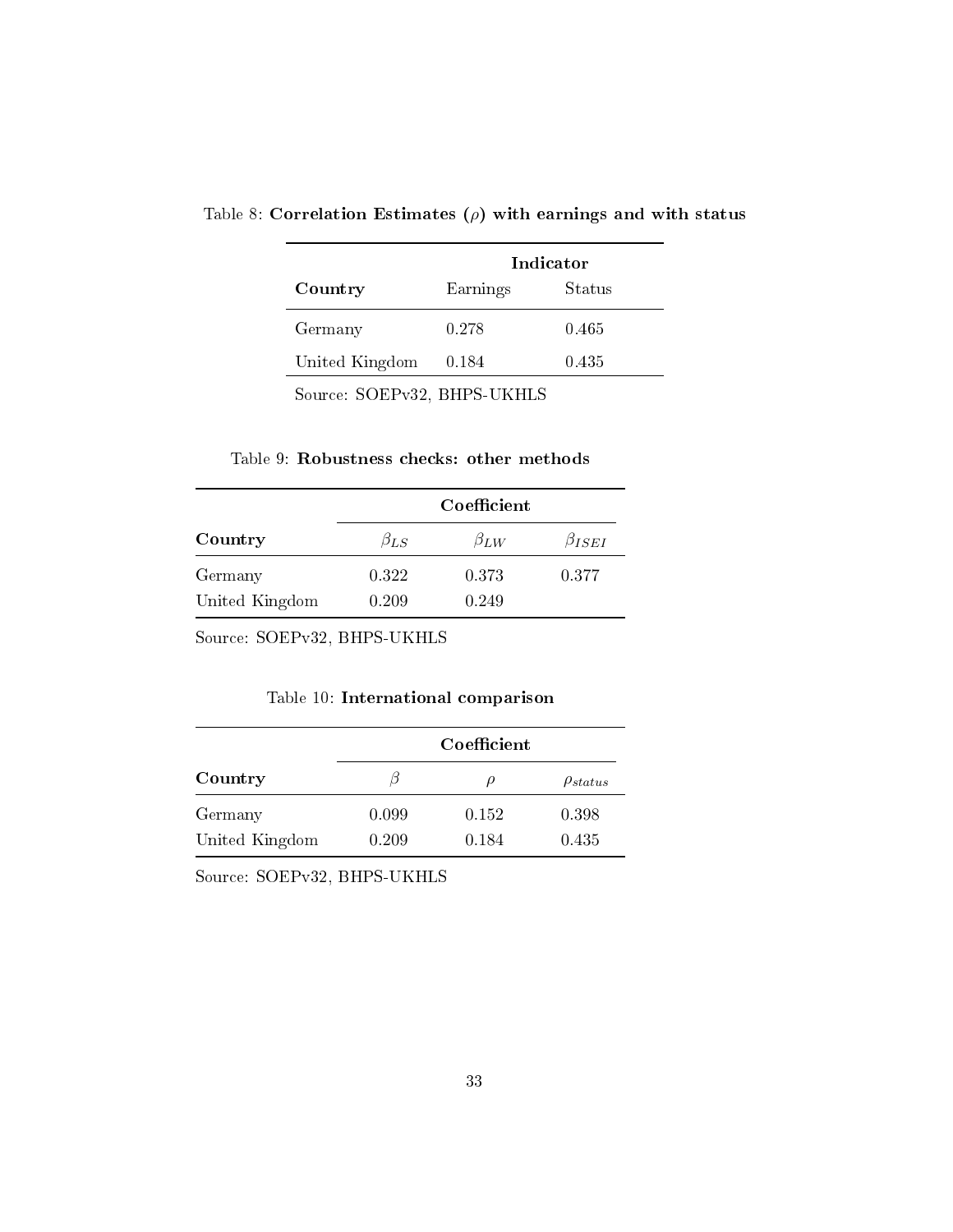

Fig. 1: Distribution of earnings and status - Germany

Fig. 2: Distribution of earnings and status - United Kingdom

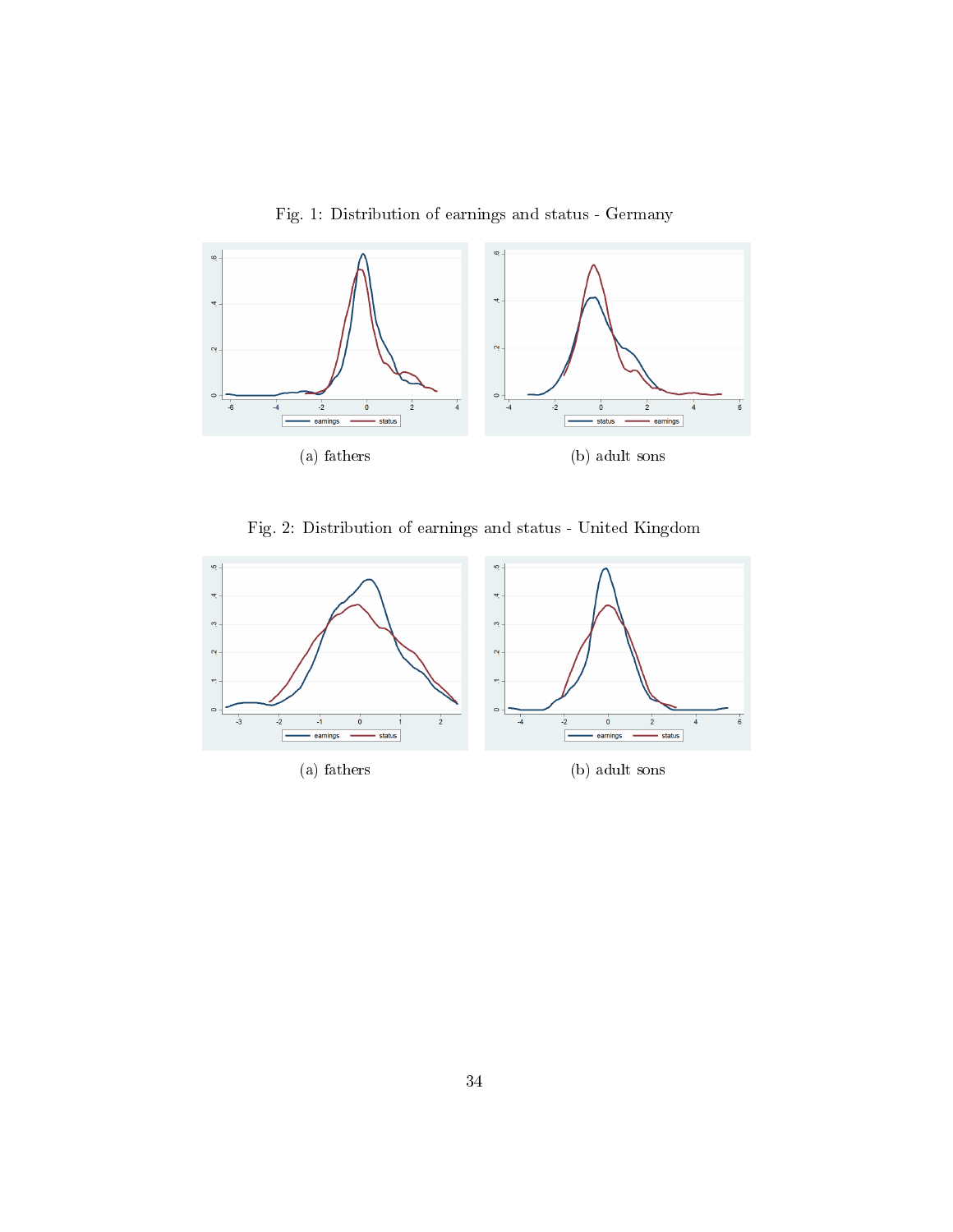

Fig. 3: International comparison of intergenerational elasticity  $(\beta)$ 

Fig. 4: International comparison of intergenerational correlation  $(\rho)$ 

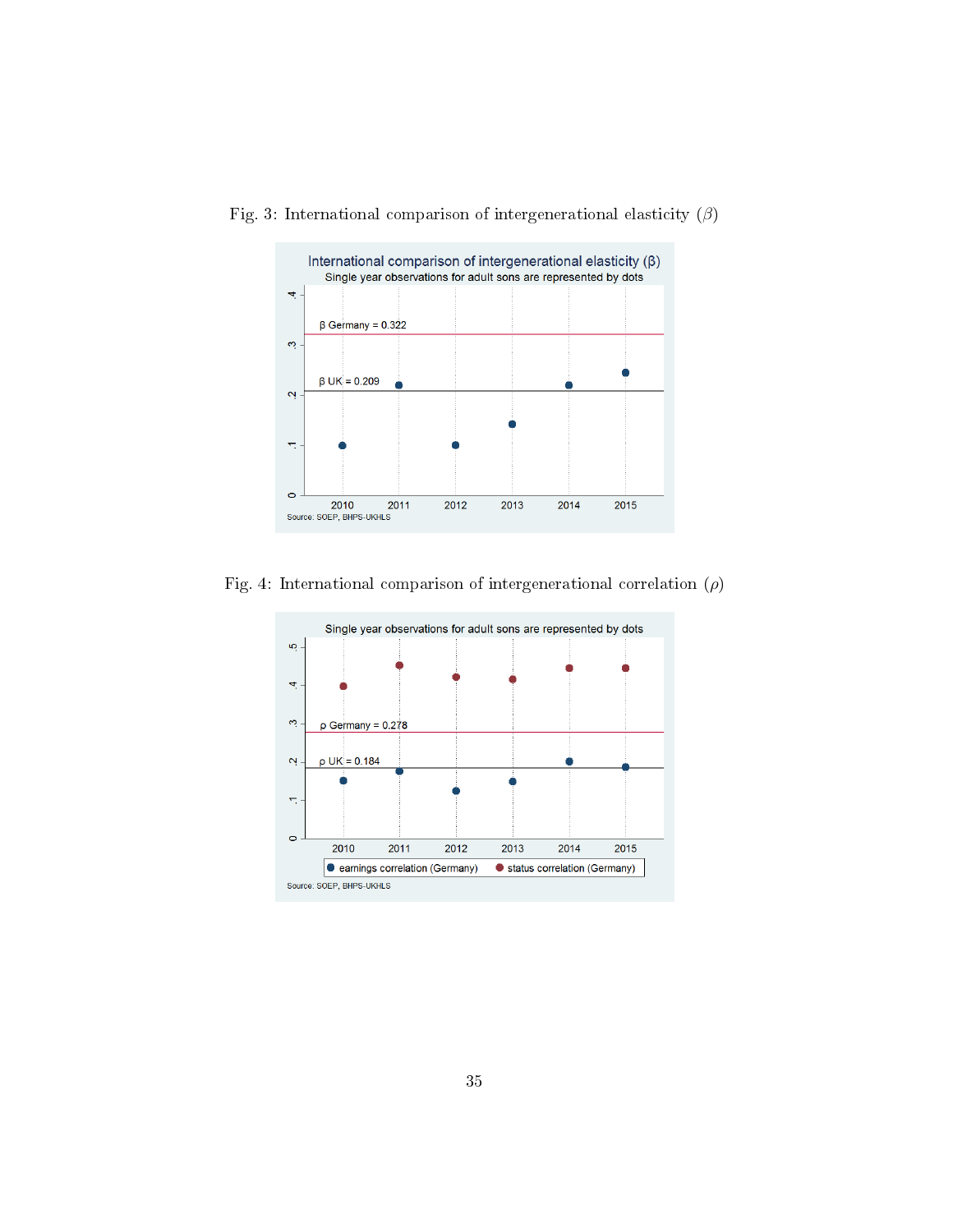#### Appendix 1 - Choice of the occupation indicator

While measuring income is relatively straightforward, to decide on the best way to measure occupational status it is challenging. Although there is general agreement in the literature that occupations should be ranked in some way, there are differing views on the appropriate scale that ought to be adopted.

First of all it is necessary to clarify the meaning of the term occupation. As argued by Hauser and Warren (1997) a job is a specific and sometimes unique bundle of activities carried out by a person in the expectation of economic remuneration. An occupation is an abstract category used to group and classify similar jobs.

The main form of categorization is definitely the International Standard Classication of Occupations (ISCO), that is done by ILO (International Labour Organization). This categorization is updated once every twenty years, the last time was in 2008, the preceding were in 1988 and 1968. Most of the surveys categorize the occupations according to this standard, especially ISCO-88. It is available at different levels of precision, at two, three or four digits.

The topic of constructing a proper categorization of occupations, known as well as social stratification, has been the core of a specific stream of sociology called economic sociology. Within this stream there are two approaches, the class approach and the hierarchical approach also known as categorical and continuous approach. Class schemas and categorical classifications belong to the class approach: examples are the EGP (Erikson-Goldthorpe-Portocarero) scheme, the Wright class scheme<sup>[15](#page-39-0)</sup> and the Hollingshead Four-Factor Index of Socioeconomic Status<sup>[16](#page-39-1)</sup>. Another example is that of the European Socio-economic Classification  $(ESEC)^{17}$  $(ESEC)^{17}$  $(ESEC)^{17}$ .

Within the hierarchical approach there are two major categories that distinguish among the occupational rankings. The first includes those indexes or scores that employ the median income or education (or both) of work-

<span id="page-39-0"></span> $15$ See Wright $(1985)$ .

<span id="page-39-1"></span> $16$ See Hollingshead (1975).

<span id="page-39-2"></span><sup>&</sup>lt;sup>17</sup>See Rose and Harrison(2007).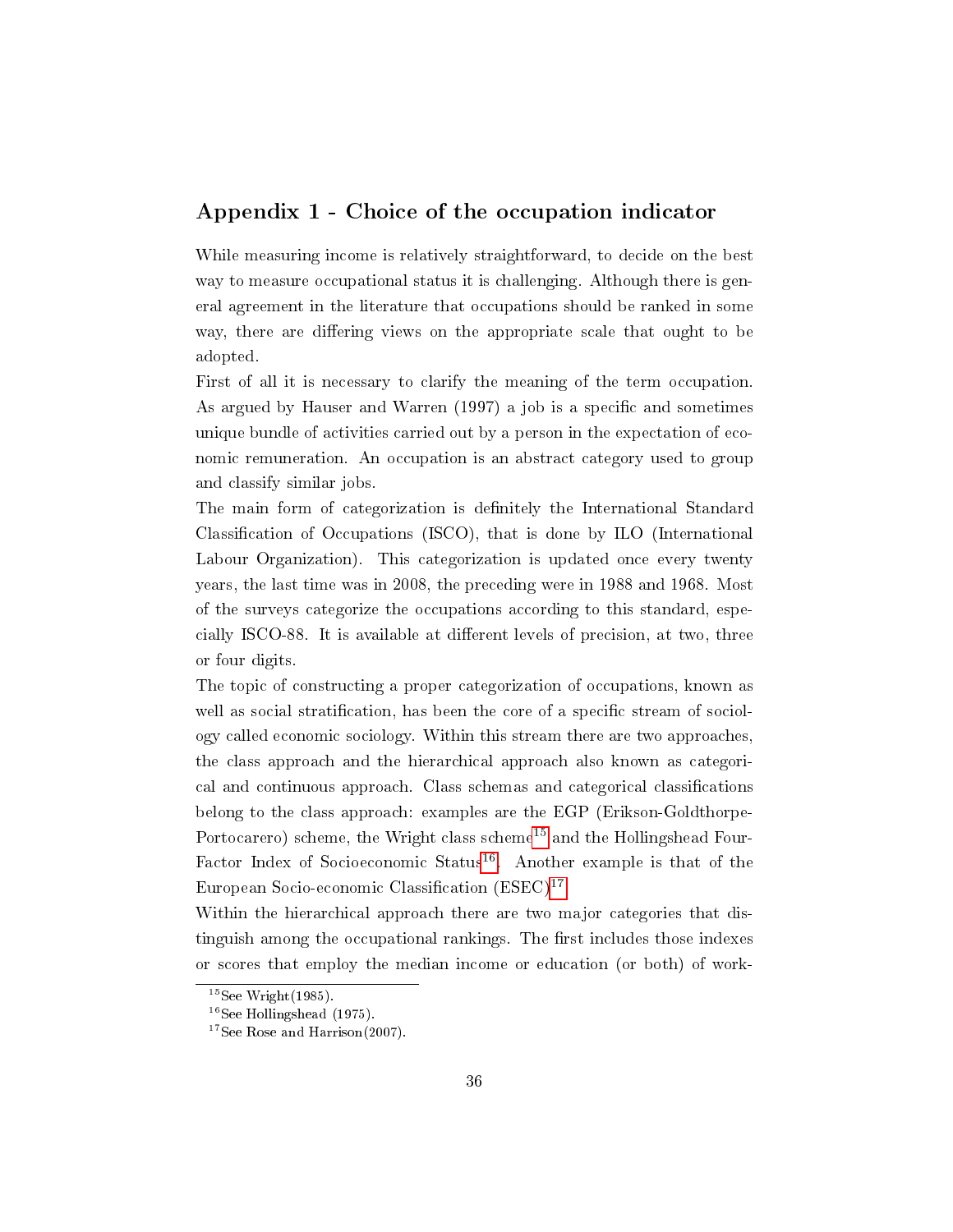ers in a given occupation to determine a score. Such measures include: the Duncan Socioeconomic Index<sup>[18](#page-40-0)</sup>, the Occupational Income Score, the Hauser-Warren Socioeconomic Index, Nam-Powers-Boyd Occupational Status Score. The second category of measures employs survey data from respondents on the perceptions of occupations to construct rankings of occupational pres-tige. These include the Nakao-Treas Occupational Prestige Score<sup>[19](#page-40-1)</sup> and the Treiman's Standard International Occupational Prestige Scale (SIOPS) . The two categories reflect different conceptual approaches to measuring status. The second one, that constructs an occupational prestige ranking, has been considered suitable for the sake of this paper, whose spirit is that of combining different dimensions of the status, hence this categorization, less correlated to the resources or the education than the others, seems more appropriate. Among the prestige scores I decided to use the Treiman's SIOPS Occupational Prestige Score because it has been adopted mostly on European data, whereas the Nakao-Treas ranking is more employed with US  $data^{20}$  $data^{20}$  $data^{20}$ .

Two categorization or indexes, which are particularly relevant for this paper, deserve a peculiar attention. The first is the International Socio-Economic Index (ISEI) developed by Ganzeboom, De Graaf, and Treiman (1992), that is just the Duncan's SEI extended internationally to the developed countries. The ISEI is simply a weighted average of occupational education and income. Once the weights have been determined, prestige plays no part in the index. Occupation is the intervening link between education and occupation. Education is considered more important than social position for individual success. The correlation of intergenerational levels of ISEI has been included as a robustness check at the end of Section 4.

The second index described more accurately is the Hope-Goldthorpe index of occupational prestige adopted by Ermisch and Francesconi (2002). The Hope-Goldthorpe scale has 36 categories ranked in order of "social desirabil-

<span id="page-40-0"></span> $18$ See Duncan (1961). This index was used by Zimmermmann (1992) as an instrument for the social status of fathers.

<span id="page-40-2"></span><span id="page-40-1"></span><sup>19</sup>See Nakao and Treas (1994).

 $^{20}\mathrm{This\;categorization\;has\;been\;used\;in\;the\;literature\;for\;measuring\;occupied\;mobility}$ in the paper by Mazumder and Acosta (2015).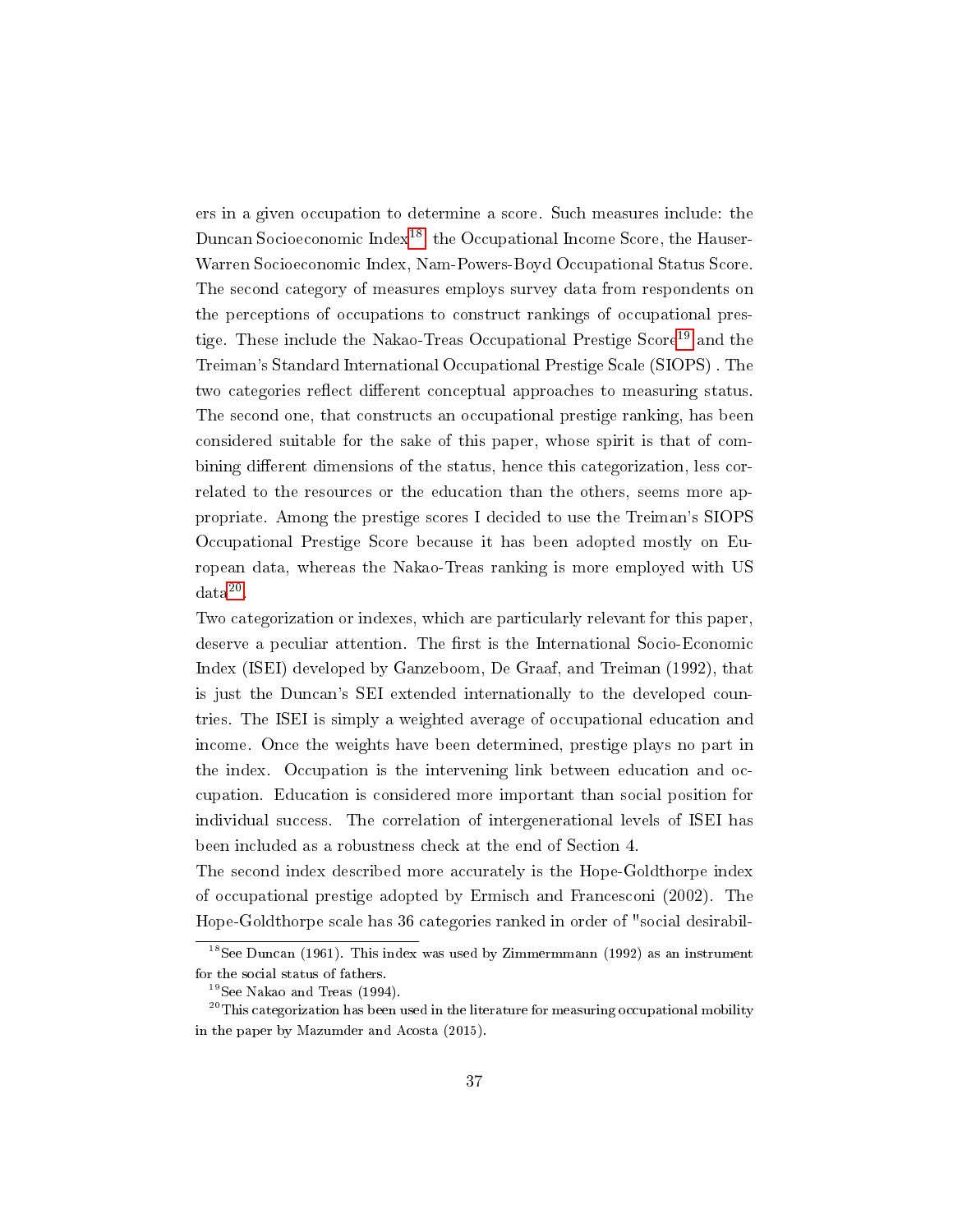ity" of male occupations and it is based on a survey in England and Wales where respondents had to provide information about social desirability of male occupations $^{21}$  $^{21}$  $^{21}$ . This index is specific for British data, however because of data unavailability I was not able to conduct a robustness check using this categorization instead of SIOPS.

<span id="page-41-0"></span><sup>&</sup>lt;sup>21</sup>See Goldthorpe and Hope  $(1974)$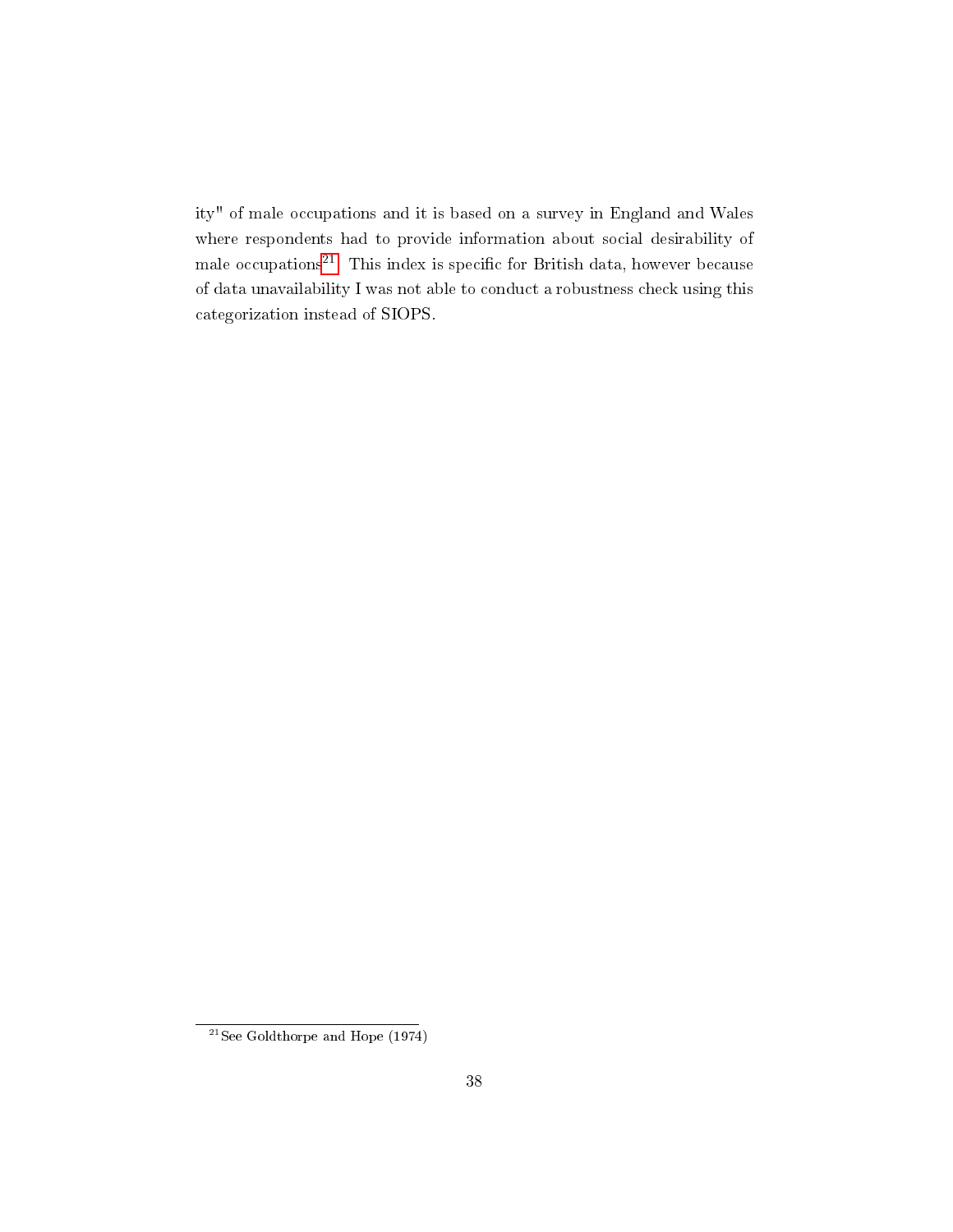## Appendix 2 - Fathers-Daughters mobility

This appendix describes what happens if the fathers-daughters pairs and not the fathers-sons pairs are examined<sup>[22](#page-42-0)</sup>. Most of the literature on intergenerational mobility focuses on fathers-sons pairs since the women were considered not enough integrated into the labour market.

The sample selection is the same as the one adopted for sons. The resulting number of pairs was equal to 275. The descriptive statistics are presented in Table 11.

| <b>Variables</b>                   | Fathers               | Adult Daughters |
|------------------------------------|-----------------------|-----------------|
| Earnings                           | $39,953$ <sup>a</sup> | $22,930$ b      |
| Age                                | 37.7                  | 36.9            |
| HH size                            | 4.1                   | 2.9             |
| Yrs education                      | 11.4                  | 12.9            |
| Occurbation <sup>c</sup>           | 46.0                  | 49.3            |
| Married                            | 0.95                  | 0.49            |
| Yrs observed earnings <sup>d</sup> | 6.6                   | 7.9             |

Table 11: Descriptive statistics (averages) - Germany - Fathers-Daughters

<sup>a</sup> 8-year averages of adjusted individual labour earnings expressed in euros

<sup>b</sup> 3-year averages of adjusted individual labour earnings expressed in euros

 $\degree$  Occupation expressed in terms of the Treiman prestige scores

<sup>d</sup> Over a maximum of 8 years

Number of observations = 275 Source: SOEPv32 (1984-2015)

The only relevant difference with respect to Table 3, that summarizes the information of the sample composed by the fathers-sons pairs, is that

<span id="page-42-0"></span> $22$ This check is applied only to German data in order to avoid issues related to the restricted data availability in BHPS-UKHLS.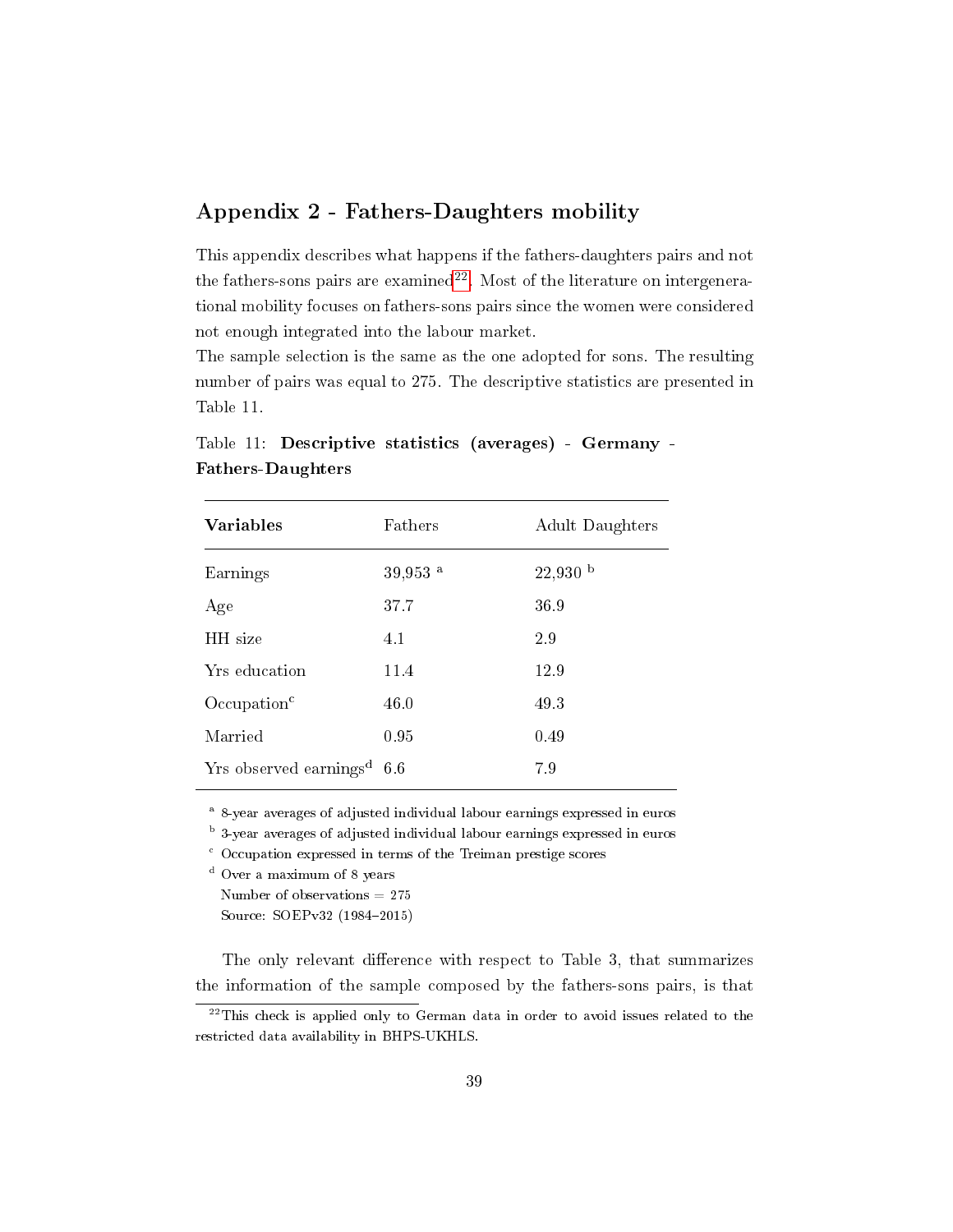regarding the average of earnings of the adult daughters. As expected, the average was considerably lower than that of adult sons and as well than that of the corresponding fathers. This did not prevent to build an analysis of the intergenerational mobility across generations. The results are presented in Table 12.

|                  |              | Status <sup>2</sup> |       |       |
|------------------|--------------|---------------------|-------|-------|
| Measure          | $\beta_{LS}$ | $\beta_{LS}$        |       |       |
|                  | 0.374        | 0.286               | 0.266 | 0.431 |
| $\rm controls^1$ |              | Х                   |       |       |

Table 12: Estimates - fathers-daughters pairs - Germany

 $1$  8-year averages of adjusted household disposable income expressed in euros for fathers, 3-year averages of adjusted household disposable income expressed in euros for sons.

<sup>2</sup> Status score that is extracted from the factor analysis model.

<sup>3</sup> Age of father, age of father squared, age of adult daughter, age of adult daughter squared, father household size, adult daughter household size. Number of observations = 275 Source: SOEPv32

The level of the  $\beta$  computed as an elasticity was equal to 0.374, higher than the one for sons. However what is important to underline is that the regression coefficient is sensible to both changes in the position on the distribution and in the size of the distribution. In this case the reduced average earnings of the two generations can generate a form of downward mobility that is not due to changes in positional mobility but only to the fact that women in the sample earn less that men. That is why it is always important to examine also the correlation coefficient that captures only on the positional mobility, for avoid any confusion. The  $\rho$  was equal to 0.266, a value significantly lower than the IGE,  $\beta_{LS}$ . Finally the correlation of status, always using the scores extracted from the factor analysis, was 0.431 and this confirms the direction of the bias seen for the sons.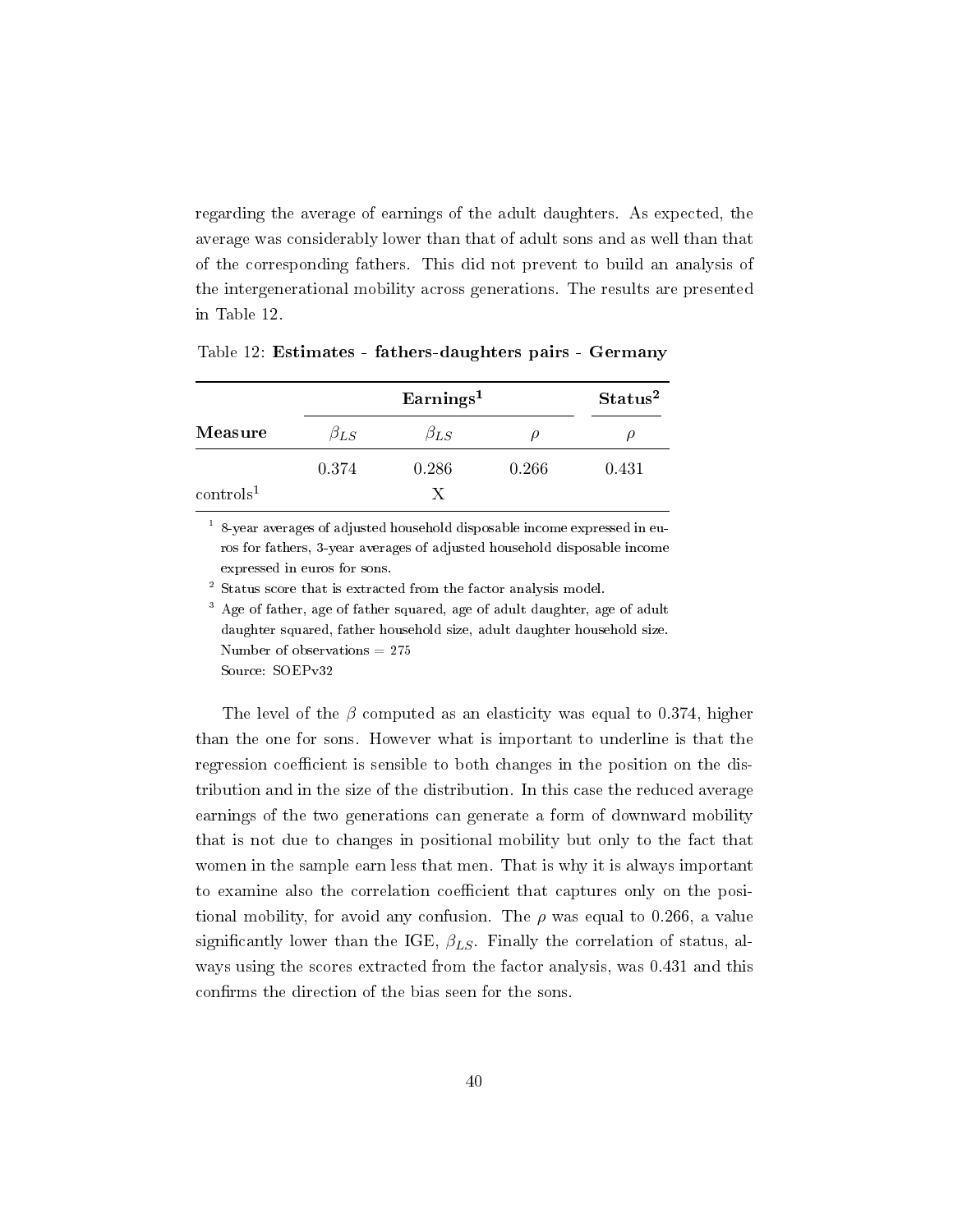#### Appendix 3 - Household disposable income

As explained in Section 2 most of the literature on intergenerational mobility uses earnings as the indicator of resources. However there are other indicators that could be alternative to earnings, for instance the wealth or the family income. For wealth the main reference is the paper by Charles and Hurst (2003) in which the authors use the American PSID. For family income there are more references and according to Corak (2006) the studies using total family income generally find higher values for  $\beta$  than those based solely on earnings. The focus on family income has different implications because it takes into account as well the role of the mother as producer of income in the family of origin and of the spouse or partner in the family of destination. In other words it induces to consider the transmission of status not at the individual level but at the family level, something that can be reasonable. Moreover, another additional point is that related to the role of the state, since the best proxy for family income is the household disposable income that includes the redistribution done by taxes.

It was verified what happens when using household disposable income instead of individual labour earnings with both SOEP and BHPS-UKHLS. It is important to underline that the sample selection procedure was different in this case, since it was necessary to take into account the fact that the adult sons have to be autonomous from the former household when their household income is observed. This caused the fact that the sample size reduced to 246 fathers-sons pairs in Germany and 196 in the United Kingdom. The estimates of intergenerational mobility are presented in Table 13 and Table 14.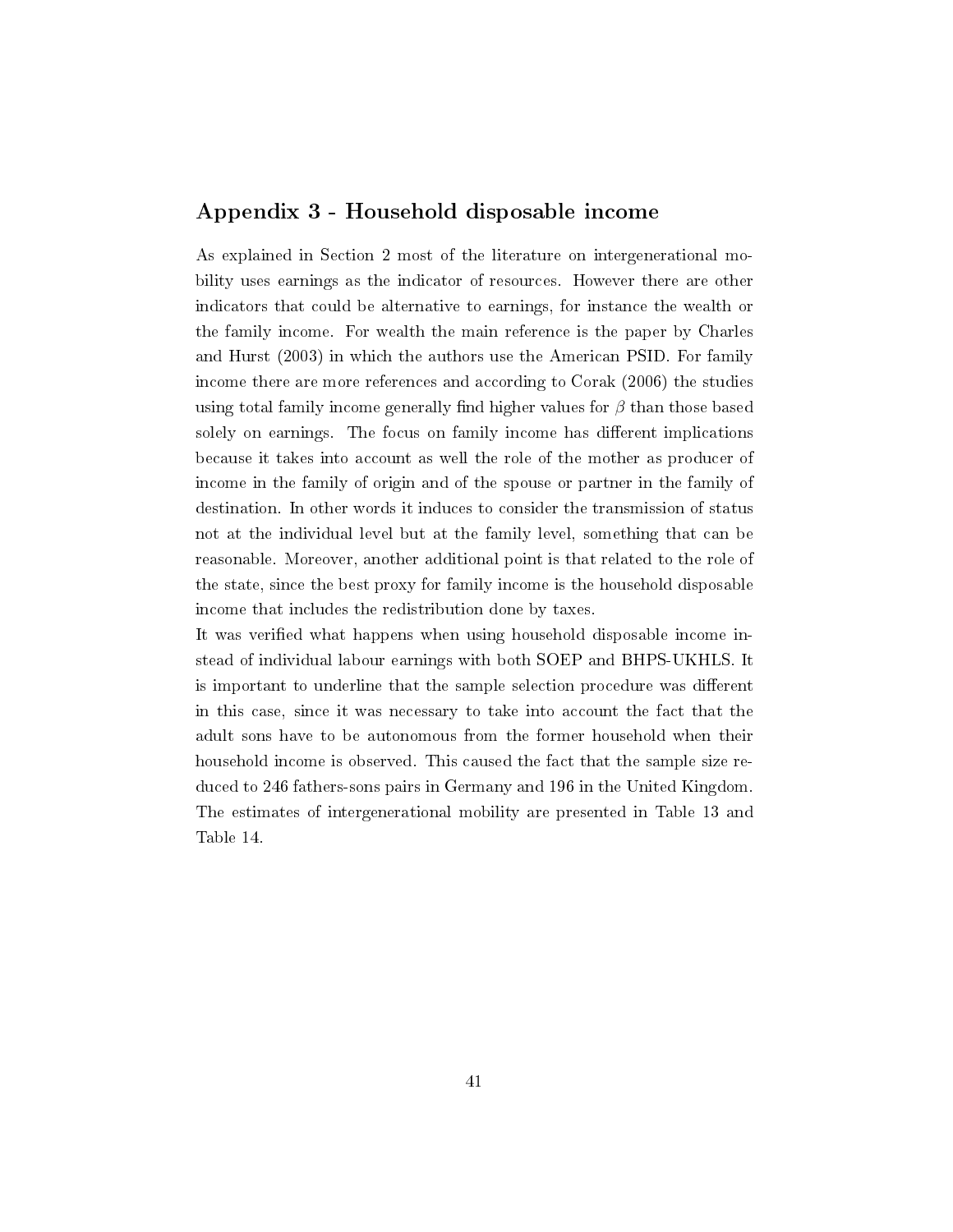Table 13: Estimates - Household disposable income - Germany

|                  |              | Status <sup>2</sup> |       |       |
|------------------|--------------|---------------------|-------|-------|
| Measure          | $\beta_{LS}$ | $\beta_{LS}$        |       |       |
|                  | 0.290        | 0.236               | 0.195 | 0.448 |
| $\rm controls^3$ |              | X                   |       |       |

 $1$  8-year averages of adjusted household disposable income expressed in euros for fathers, 3-year averages of adjusted household disposable income expressed in euros for sons.

<sup>2</sup> Status score that is extracted from the factor analysis model.

<sup>3</sup> Age of father, age of father squared, age of adult son, age of adult son squared, father household size, adult son household size. Number of observations = 246 Source: SOEPv32

### Table 14: Estimates - Household disposable income - United Kingdom

|                  |              | Status <sup>2</sup> |       |       |
|------------------|--------------|---------------------|-------|-------|
| Measure          | $\beta_{LS}$ | $\beta_{LS}$        |       |       |
|                  | 0.201        | 0.212               | 0.198 | 0.425 |
| $\rm controls^3$ |              |                     |       |       |

1 3-year averages of adjusted household disposable income expressed in pounds for fathers, 2015 adjusted household disposable income expressed in pounds for sons.

<sup>2</sup> Status score that is extracted from the factor analysis model.

<sup>3</sup> Age of father, age of father squared, age of adult son, age of adult son squared, father household size, adult son household size. Number of observations  $= 196$ 

Source: BHPS-UKHLS

In the German case, the elasticity, 0.290, was just slightly lower than the one computed with earnings. The intergenerational correlation,  $\rho$ , saw a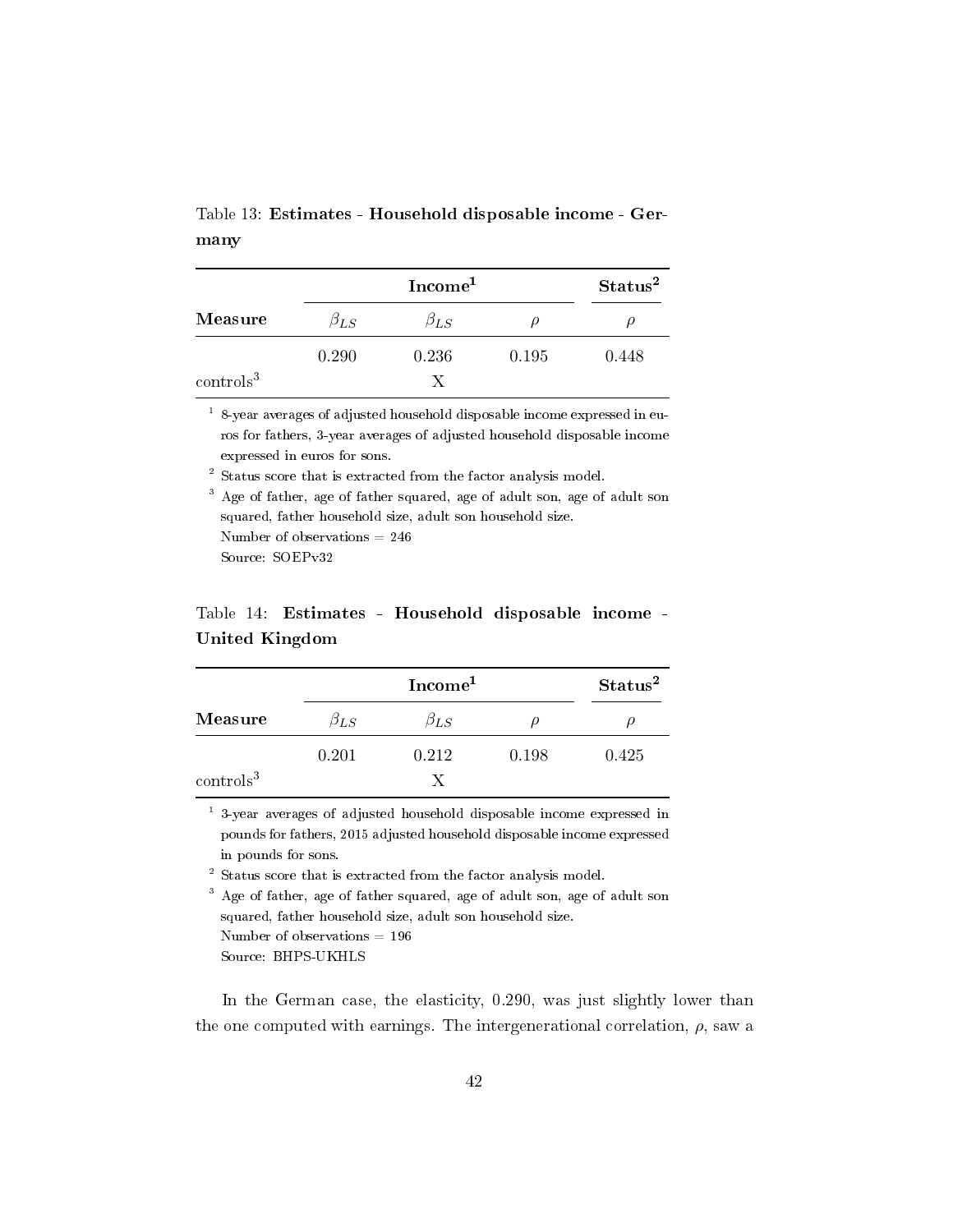significant reduction with respect to the elasticity and it was equal to 0.195. In line with the results of all the rest of the paper, the status correlation was around 0.450 and demonstrates how the mobility grows when are considered at more dimensions and not only the single resource-based dimension, in this case household disposable income. The findings from the British data were coherent with the German ones.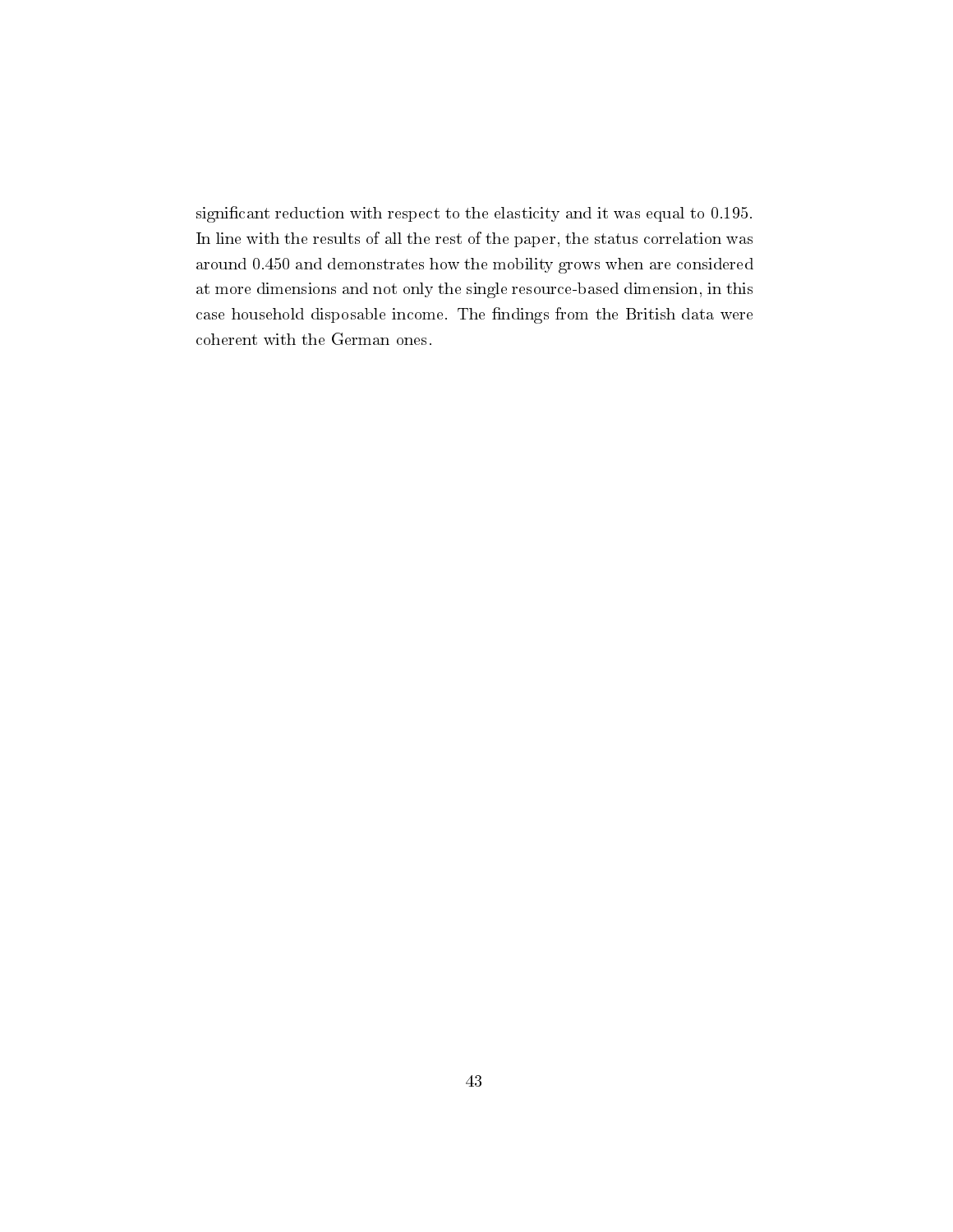#### Appendix 4 - Sample homogeneity

The national representativity of the two datasets adopted in this paper, SOEP and BHPS-UKHLS, is well proved and accepted. However, once the sample is selected on the basis of the strict selection rules that have to be followed in the context of intergenerational mobility to link individuals across generations, the representativity of the sample at the population level is questionable. As discussed in Corak (2004), one of the advantages of using BHPS instead of the cohort data is the fact that children and parents come from more than one cohort and this can help to reduce the error arising from sample homogeneity. This issue is described and analysed by several papers such as that by Solon (1992), Dearden et al. (1997) and Eisenhauer and Pfeiffer (2008). Another source of bias related to the homogeneity of the sample is due to the attrition in the panel studies, the individuals that go out from the study tend to be of a lower class than those that tend to remain in the study for a longer period of time. The paragraph describes the findings of a comparison between the averages of the restricted sample, the one used in this paper and the full sample both for SOEP and BHPS-UKHLS. The full sample was composed, for fathers, by all the individuals that were fathers of children born between 1984 and 1989. For sons it was composed by all the adults that were registered as children between 1984 and 1989, observed in 2010. The results are presented in Table 15 for Germany and Table 16 for the United Kingdom. The results indicate that the averages of the restricted and full samples were substantially the same. The value of the restricted sample that was remarkably above the average of the full sample was that of the adult sons earnings in Germany.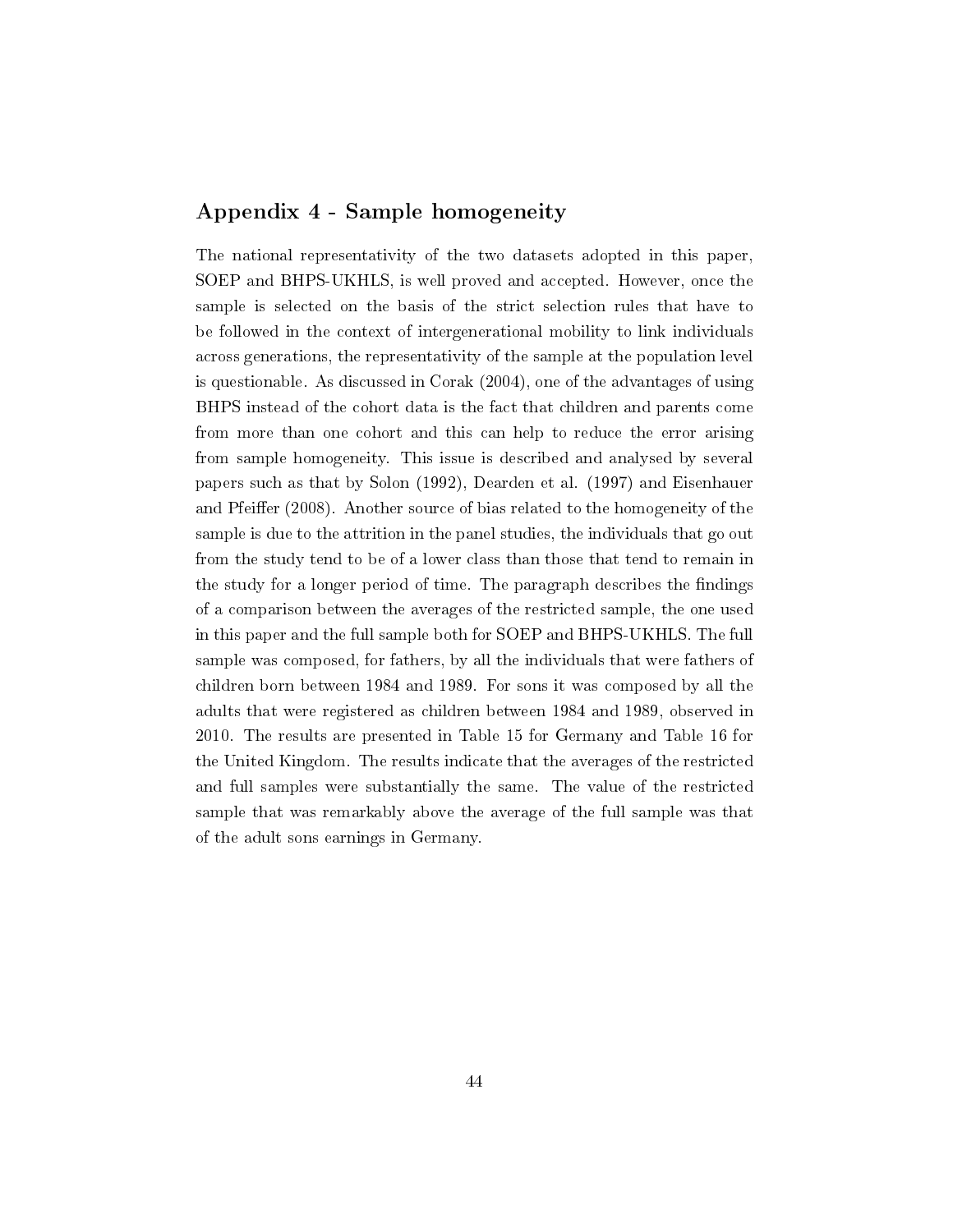|                         | <b>Restricted Sample</b> |                  | <b>Full Sample</b> |                  |
|-------------------------|--------------------------|------------------|--------------------|------------------|
| <b>Variables</b>        | Fathers                  | Sons             | Fathers            | Sons             |
| Earnings                | 37,713 <sup>a</sup>      | $39,539^{\rm b}$ | $37,118^a$         | $28,657^{\rm b}$ |
| Age                     | 38.7                     | 37.5             | 38.7               | 34.5             |
| HH size                 | 4.1                      | 3.0              | 4.3                | 3.4              |
| Yrs education           | 11.0                     | 12.6             | 10.9               | 12.2             |
| Occulation <sup>c</sup> | 45.0                     | 49.6             | 44.7               | 48.2             |
| Married                 | 0.95                     | 0.54             | 0.95               | 0.57             |
| No. Observations        | 304                      | 304              | 1,726              | 6,545            |

Table 15: Check for sample homogeneity - Germany

<sup>a</sup> 8-year averages of adjusted individual labour earnings expressed in euros

<sup>b</sup> 3-year averages of adjusted individual labour earnings expressed in euros

<sup>c</sup> Occupation expressed in terms of the Treiman prestige scores Source: SOEPv32 (1984-2015)